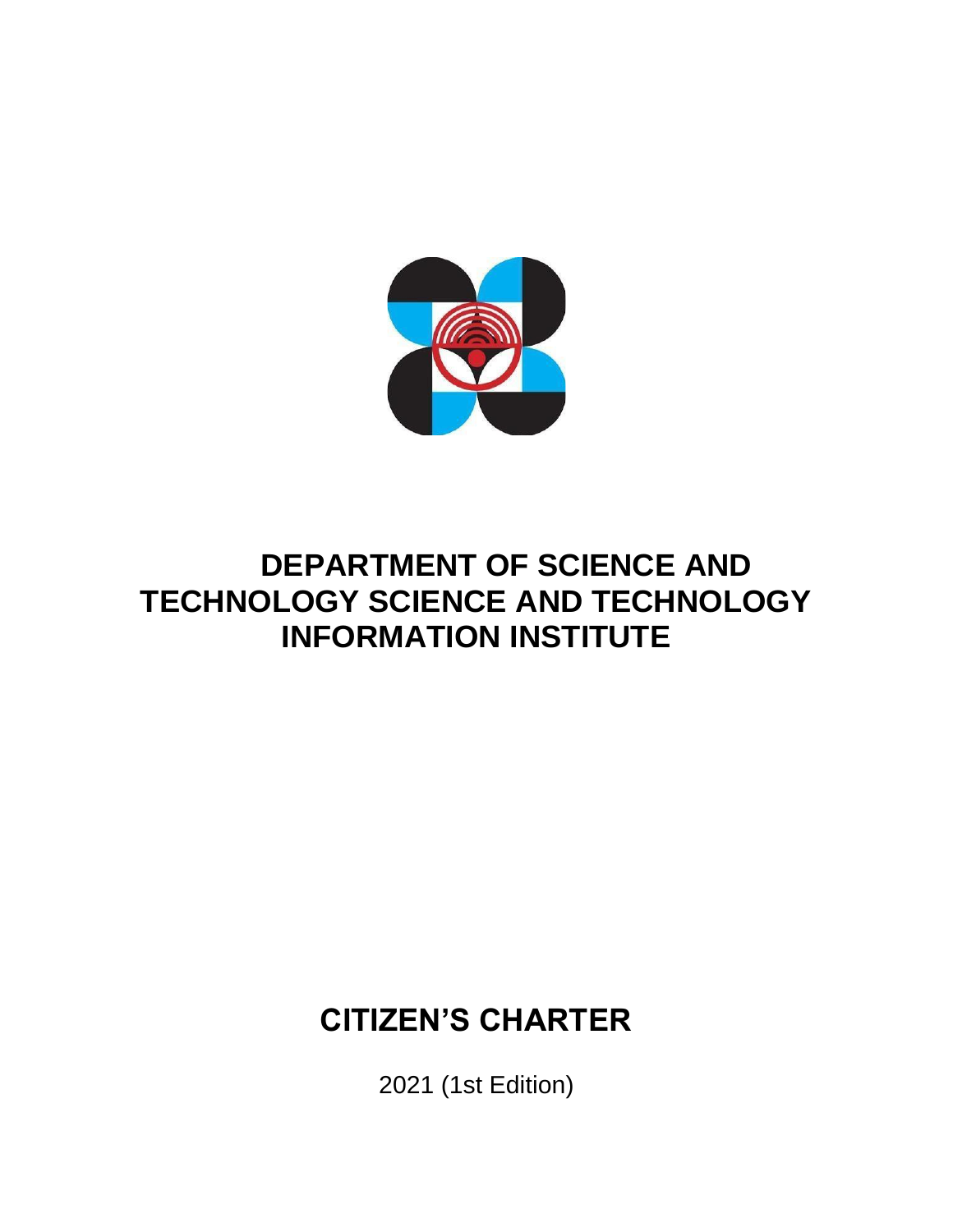

#### **I. Mandate:**

The Science and Technology Information Institute (STII) has the responsibility to implement the following mandates:

- 1. To establish a science and technology databank and library.
- 2. To disseminate science and technology information.
- 3. To undertake training on science and technology information.

These mandates are being processed and implemented by the STII's technical divisions such as the Information Resources and Analysis Division (IRAD), and the Communication Resources and Production Division (CRPD) with the support of the Finance and Administrative Division (FAD) and Management Information Systems and Planning Section (MISPS).

#### **II. Vision:**

We are the leading agency and the authority in Science, Technology, and Innovation information geared towards building a culture of STI to accelerate the nation's socioeconomic development.

#### **III. Mission:**

- We provide accurate, relevant, timely and inclusive Science, Technology, and Innovation information through resource sharing and efficient delivery systems;
- **Me promote public awareness, understanding, and appreciation of** Science, Technology, and Innovation in national development; and
- We capacitate our key stakeholders as partners and advocates in building a Science, Technology, and Innovation culture.

### **IV. Service Pledge:**

We, the officials and employees of the STII commit to:

- **B** Serve promptly, efficiently, and with utmost courtesy from Monday to Friday, 7:00 a.m. to 6:00 p.m.
- **E**nsure strict compliance with service standards of our frontline services;
- **R**espond to any complaint about the services at the soonest through our officer of the day;
- **V**alue every citizen's comments, suggestions, and needs, and
- **E**mpower the public with 24/7 access to information through our website www.stii.dost.gov.ph.

All these we pledge, because the public deserves nothing less.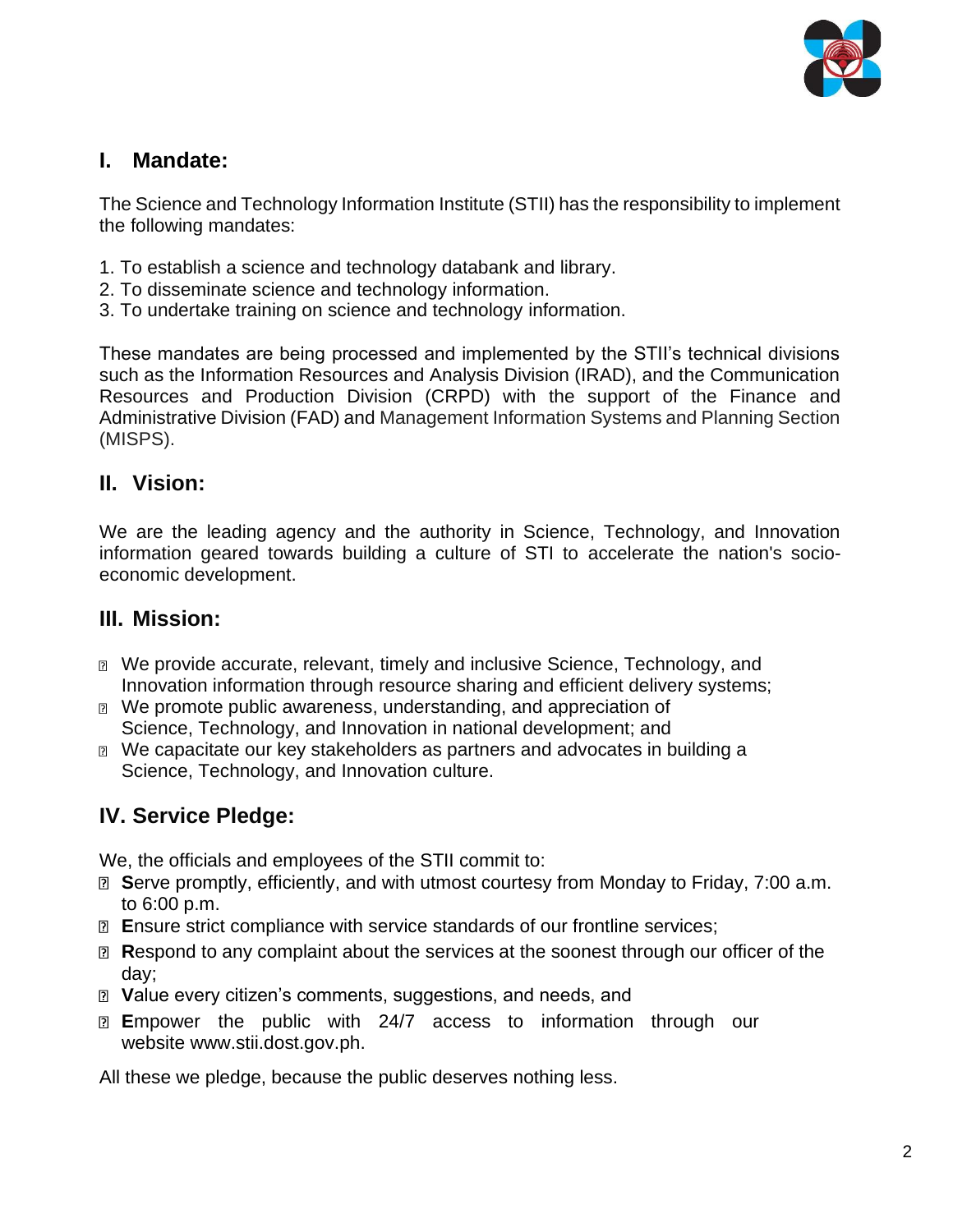

## **V. List of Services**

| <b>Office of the Director- Management Information</b><br><b>System and Planning Section</b><br><b>Internal Service</b> |    |
|------------------------------------------------------------------------------------------------------------------------|----|
| <b>Technical Support</b>                                                                                               | 5  |
| <b>Finance and Administrative Division</b>                                                                             |    |
| <b>External Service</b>                                                                                                |    |
| Receiving of Incoming Records                                                                                          | 9  |
| <b>Internal Services</b>                                                                                               |    |
| <b>Creation or Revision of Document</b>                                                                                | 11 |
| Request for a Copy of Document                                                                                         | 13 |
| Dissemination of Outgoing Records                                                                                      | 14 |
| <b>Processing of Payments</b>                                                                                          | 17 |
| Recruitment, Selection, and Placement                                                                                  | 23 |
| In-House Training                                                                                                      | 29 |
| <b>Purchase Service</b>                                                                                                | 31 |
| <b>Motorpool and General Services</b>                                                                                  | 38 |
| <b>Communication Resources and Production Division</b>                                                                 |    |
| <b>External Services</b>                                                                                               |    |
| Distribution of S&T Post Magazine                                                                                      | 41 |
| Subscription to Philippine Journal of Science                                                                          | 43 |
| <b>AV Services (Production Services)</b>                                                                               | 46 |
| AV Services (Photo/Video Coverages)                                                                                    | 49 |
| <b>Information Resources and Analysis Division</b>                                                                     |    |
| <b>External Services</b>                                                                                               |    |
| <b>Library Circulation</b>                                                                                             | 51 |
| <b>Library Tour</b>                                                                                                    | 53 |
| <b>Library Online Services</b>                                                                                         | 55 |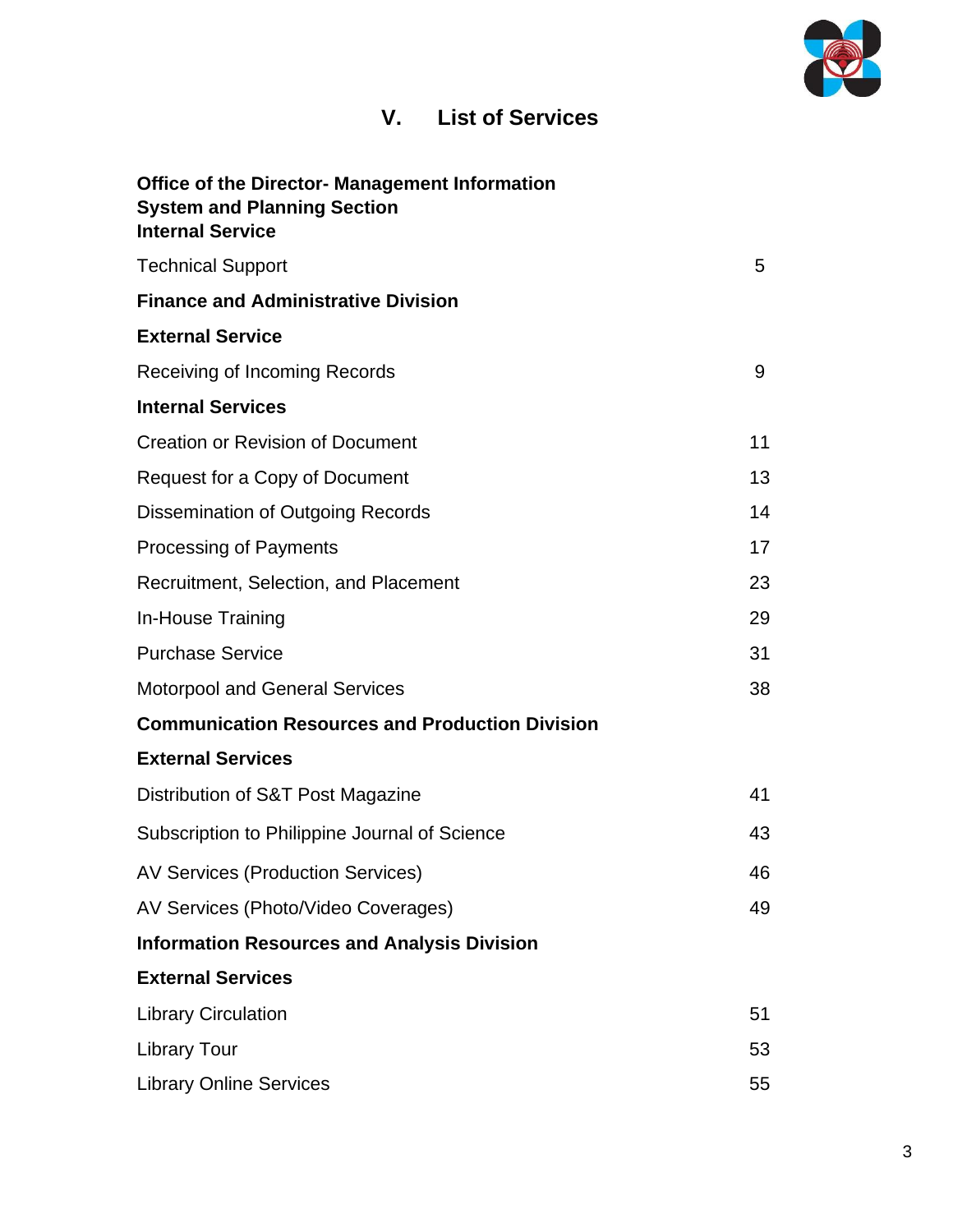

**Office of the Director-Management Information System and Planning Section (Internal Service)**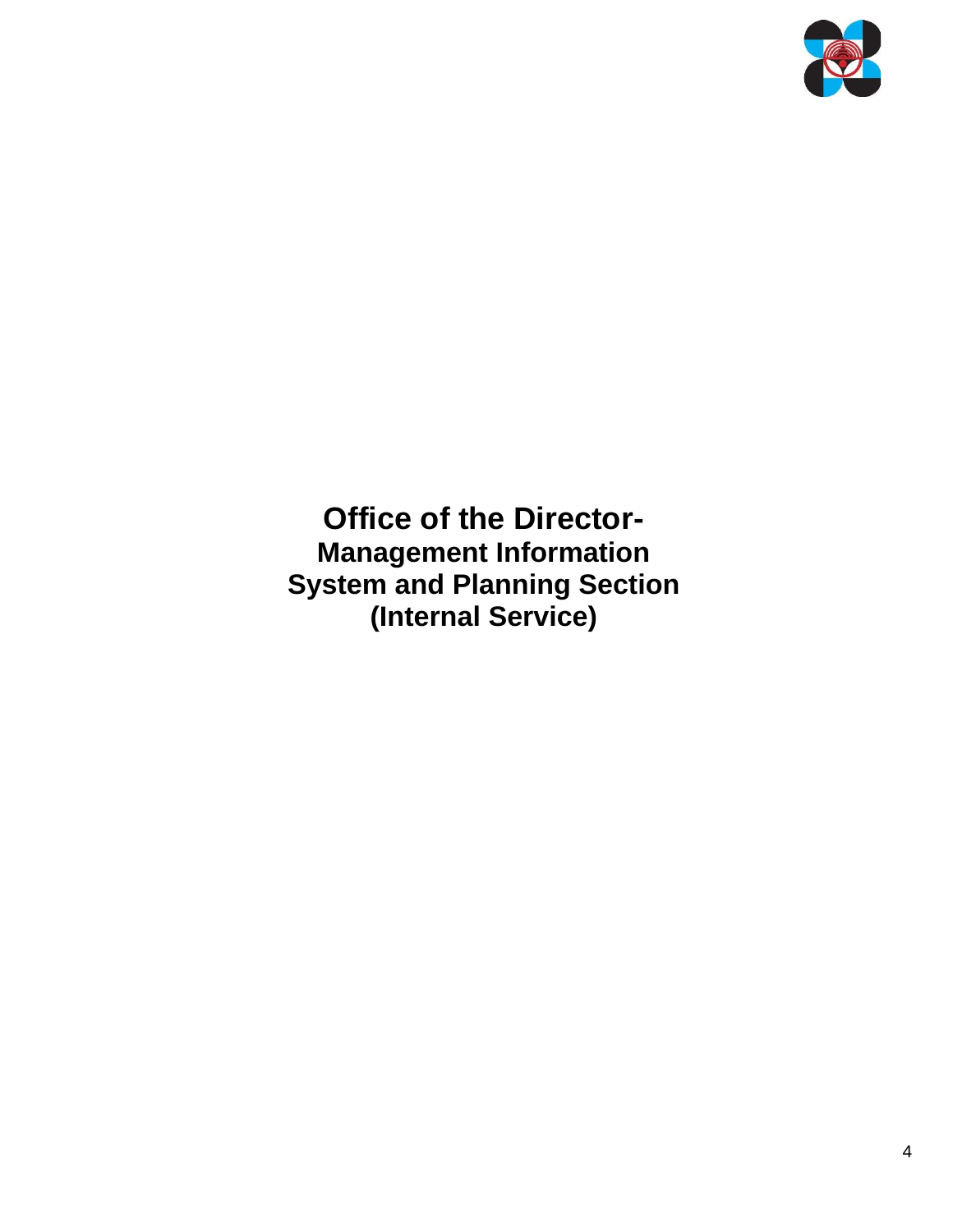

## **1. TECHNICAL SUPPORT**

This service provides technical support for hardware and software related ICT problems.

| <b>Office or Division:</b>                                                                                                                                                                                                 |                                                                                              | Planning Section (OD - MISPS)                               |                                                  | Office of the Director - Management Information System and                                                              |  |
|----------------------------------------------------------------------------------------------------------------------------------------------------------------------------------------------------------------------------|----------------------------------------------------------------------------------------------|-------------------------------------------------------------|--------------------------------------------------|-------------------------------------------------------------------------------------------------------------------------|--|
| <b>Classification:</b>                                                                                                                                                                                                     | Simple                                                                                       |                                                             |                                                  |                                                                                                                         |  |
| <b>Type of Transaction:</b>                                                                                                                                                                                                |                                                                                              |                                                             | G2G - Government to another Government Agency or |                                                                                                                         |  |
|                                                                                                                                                                                                                            |                                                                                              | <b>Government Employee</b>                                  |                                                  |                                                                                                                         |  |
| Who may avail:                                                                                                                                                                                                             |                                                                                              |                                                             |                                                  | Internal and External Clients (DOST-STII Employees, DOST                                                                |  |
|                                                                                                                                                                                                                            |                                                                                              |                                                             | Agencies and DOST Regional Offices)              |                                                                                                                         |  |
| <b>CHECKLIST REQUIREMENTS</b>                                                                                                                                                                                              |                                                                                              | <b>WHERE TO SECURE</b>                                      |                                                  |                                                                                                                         |  |
| 1. Service Request /                                                                                                                                                                                                       |                                                                                              |                                                             | OD-MISPS. Prepared by OD-MISPS                   |                                                                                                                         |  |
| <b>Assessment Slip</b>                                                                                                                                                                                                     |                                                                                              |                                                             | staff designated to the requesting client        |                                                                                                                         |  |
|                                                                                                                                                                                                                            |                                                                                              |                                                             |                                                  |                                                                                                                         |  |
| 2. Purchase Request Form (PR)                                                                                                                                                                                              |                                                                                              |                                                             | Finance and Administrative Division - General    |                                                                                                                         |  |
| (as needed only)                                                                                                                                                                                                           |                                                                                              | Services and Property Section (GSPS)                        |                                                  |                                                                                                                         |  |
|                                                                                                                                                                                                                            |                                                                                              |                                                             |                                                  |                                                                                                                         |  |
| 3. Technical Report                                                                                                                                                                                                        |                                                                                              | Accomplished by OD-MISPS. To<br>be attached to the Purchase |                                                  |                                                                                                                         |  |
| (as needed only)                                                                                                                                                                                                           |                                                                                              | Request                                                     |                                                  |                                                                                                                         |  |
| <b>CLIENT STEPS</b>                                                                                                                                                                                                        | <b>AGENCY</b>                                                                                | <b>FEES</b><br><b>PROCESSING</b><br><b>PERSON</b>           |                                                  |                                                                                                                         |  |
|                                                                                                                                                                                                                            | <b>ACTION</b>                                                                                | <b>TO BE</b>                                                | <b>TIME</b>                                      | <b>RESPONSIBLE</b>                                                                                                      |  |
|                                                                                                                                                                                                                            |                                                                                              | <b>PAID</b>                                                 |                                                  |                                                                                                                         |  |
| 1. A. Client (STII<br>staff) informs<br>any of the OD-<br>MISPS staff on<br>an ICT related<br>problem through<br>communication<br>platforms used<br>in the office<br>(Spark local<br>messenger,<br>Facebook<br>Messenger). | 1. Prepares<br>Service<br>Request /<br>Assessment<br>Slip and fill<br>out request<br>details | <b>None</b>                                                 | 1-2 minutes                                      | <b>Science</b><br>Research<br>Specialist II or<br>any of the<br>designated<br><b>Technical Staff</b><br><b>OD-MISPS</b> |  |
| <b>B.</b> Client may<br>also proceed to<br>the OD-MISPS<br>office<br>personally.                                                                                                                                           |                                                                                              |                                                             |                                                  |                                                                                                                         |  |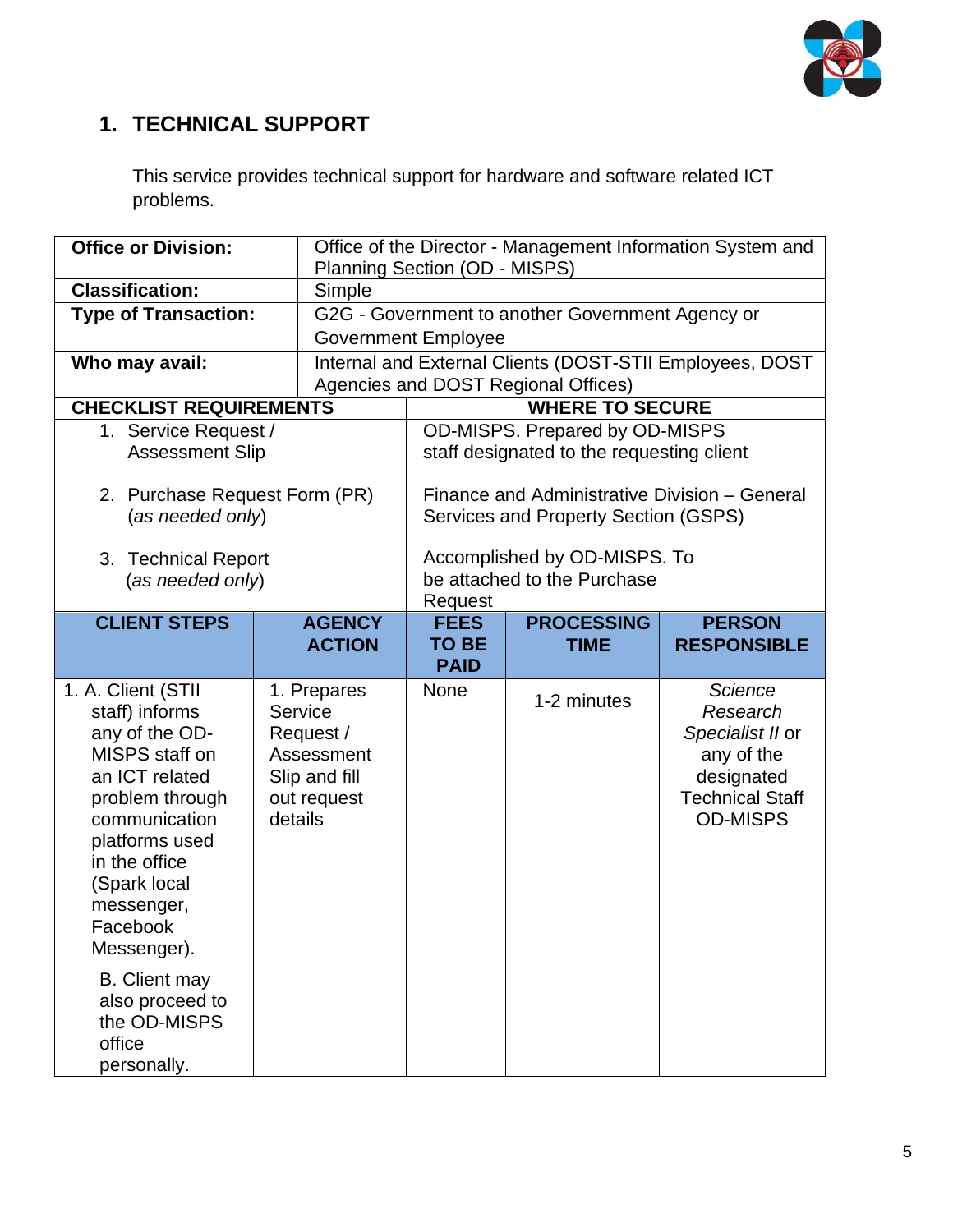

| 2. Conduct inspection<br>/ diagnosis on<br>the reported<br><b>ICT</b> related<br>problem                                                                    |                                                                                                                            | None | $5 - 10$<br>minutes | <b>Science</b><br>Research<br>Specialist II or<br>any of the<br>designated<br><b>Technical Staff</b><br><b>OD-MISPS</b>                                                |
|-------------------------------------------------------------------------------------------------------------------------------------------------------------|----------------------------------------------------------------------------------------------------------------------------|------|---------------------|------------------------------------------------------------------------------------------------------------------------------------------------------------------------|
| 3. If reported problem<br>can be fixed without<br>component<br>replacement, client<br>accomplishes<br>assessment slip and<br>gives corresponding<br>rating. |                                                                                                                            | None | 5-10 minutes        | <b>Science</b><br>Research<br>Specialist II or<br>any of the<br>designated<br><b>Technical Staff</b><br><b>OD-MISPS</b>                                                |
| 4. If reported<br>problem needs<br>component<br>replacement.                                                                                                | <b>OD-MISPS</b><br>staff<br>recommends<br>client to<br>proceed to<br><b>GSPS</b> to<br>request<br>component<br>replacement | None |                     | <b>Science</b><br>Research<br><b>Specialist</b><br>$^{\prime\prime}$<br>Information<br>or any of<br>the<br>designated<br><b>Technical</b><br>Staff OD-<br><b>MISPS</b> |
| A. If Client was<br>advised to<br>report to GSPS,<br><b>Client will</b><br>accomplish and<br>submit<br>Purchase<br>Request for the<br>needed<br>component.  | Get copy from<br><b>GSPS</b><br><b>OD-MISPS staff</b><br>write Technical<br>Report upon<br>GSPS' request.                  | None |                     | Administrative<br>Aide I GSPS<br>Officer                                                                                                                               |
| <b>B.</b> Client<br>accomplishes<br>assessment slip<br>and gives<br>corresponding<br>rating.                                                                |                                                                                                                            |      |                     |                                                                                                                                                                        |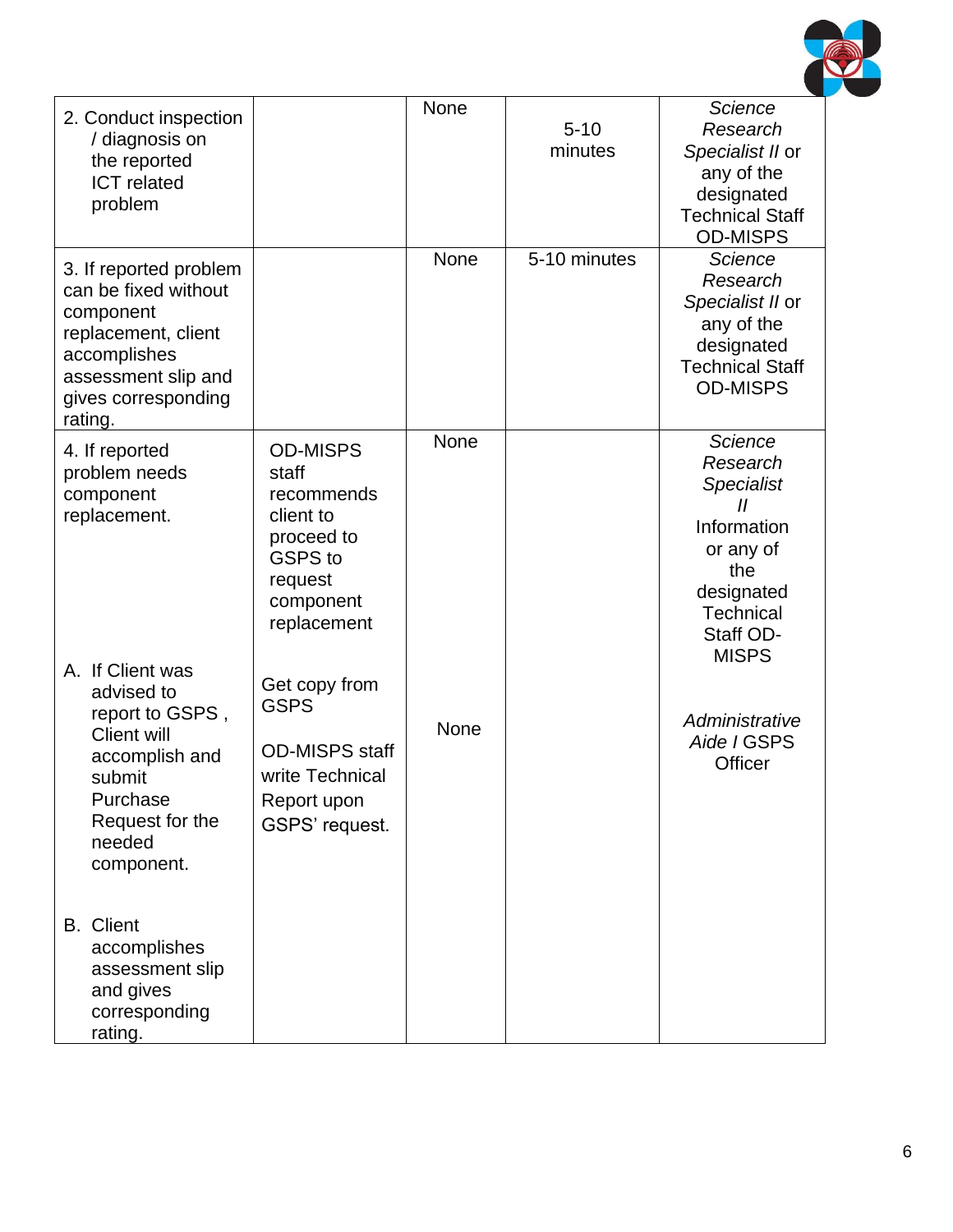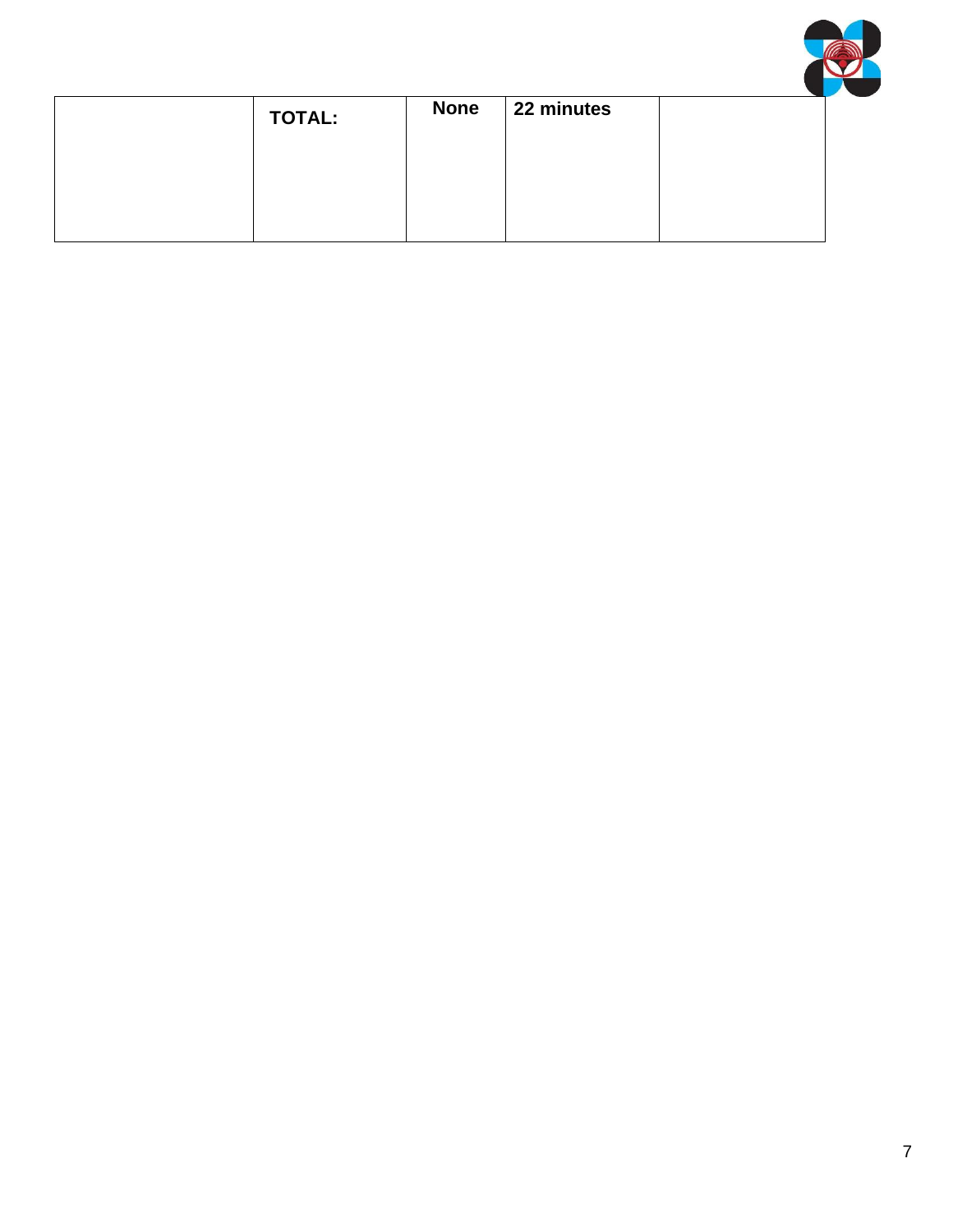

# **Finance and Administrative Division (External Service)**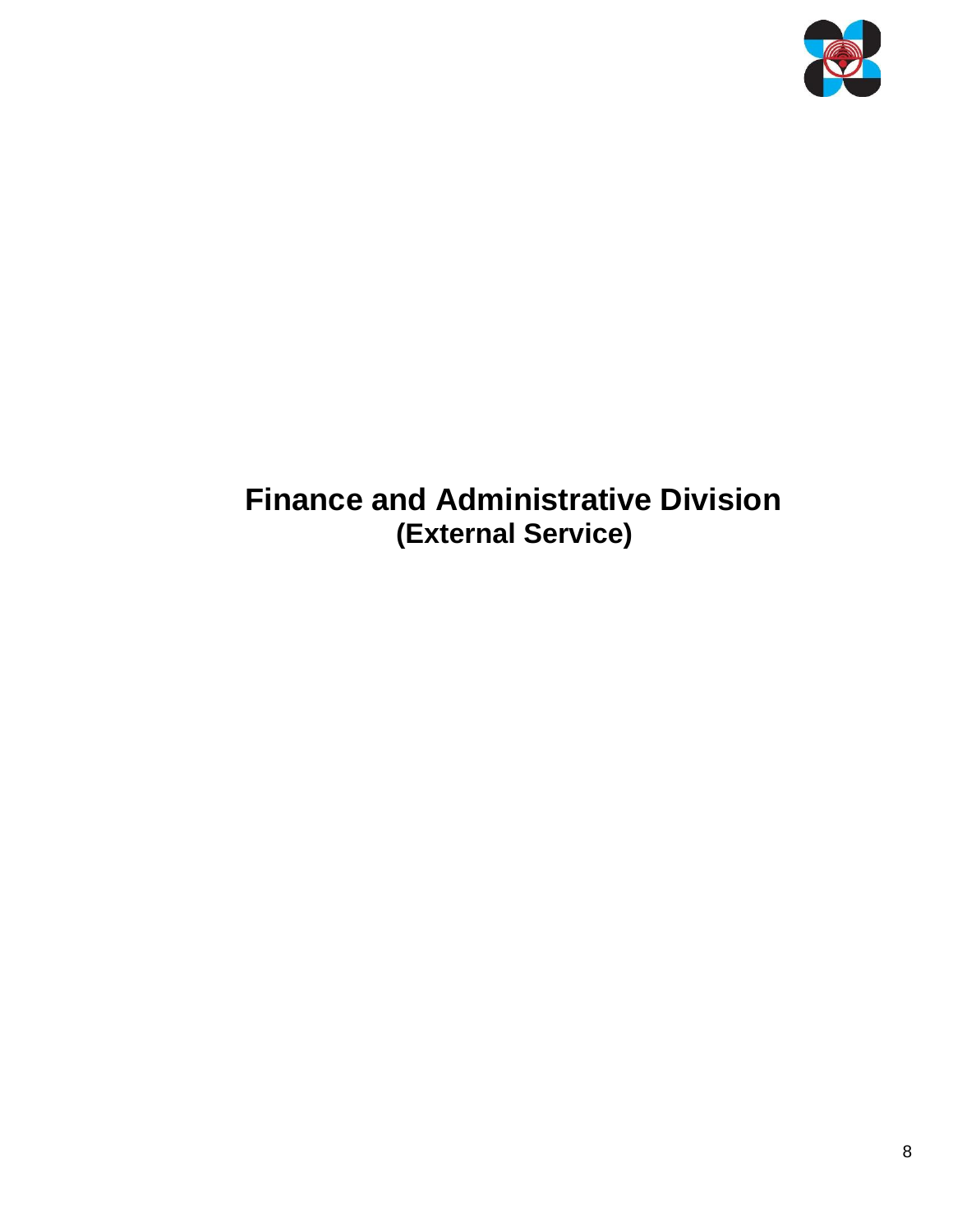

### **1. RECEIVING OF INCOMING RECORDS**

This service covers receiving and routing of incoming records / documents to the Office of the Director.

| <b>Office or Division:</b>                                    | Finance and Administrative Division - Records Unit                                        |                        |                   |                                                      |
|---------------------------------------------------------------|-------------------------------------------------------------------------------------------|------------------------|-------------------|------------------------------------------------------|
| <b>Classification:</b>                                        | Simple                                                                                    |                        |                   |                                                      |
| <b>Type of</b>                                                | G2G - Government to another Government Agency or Government                               |                        |                   |                                                      |
| <b>Transaction:</b>                                           | Employee                                                                                  |                        |                   |                                                      |
| Who may avail:                                                | All Government Agencies, LGUS, GOCC's, and other Government                               |                        |                   |                                                      |
|                                                               | Instrumentalities                                                                         |                        |                   |                                                      |
| <b>CHECKLIST OF</b>                                           |                                                                                           | <b>WHERE TO SECURE</b> |                   |                                                      |
| <b>REQUIREMENTS</b>                                           |                                                                                           |                        |                   |                                                      |
| 1. Receiving copy<br>2. Complete attachment<br>(if necessary) | Finance and Administrative Division - Records Section                                     |                        |                   |                                                      |
| <b>CLIENT STEPS</b>                                           | <b>AGENCY</b>                                                                             | <b>FEES TO</b>         | <b>PROCESSING</b> | <b>PERSON</b>                                        |
|                                                               | <b>ACTION</b>                                                                             | <b>BE PAID</b>         | <b>TIME</b>       | <b>RESPONSIBLE</b>                                   |
| 1. Submit Records<br>/ documents for<br>receiving             | 1. Accept the<br>records/<br>documents                                                    | <b>None</b>            | 1 min             | Administrative<br>Assistant II<br>Records<br>Section |
|                                                               | 2. Check if the<br>attachments<br>are complete (if<br>necessary)                          | <b>None</b>            | 2 mins            |                                                      |
|                                                               | 3. Encode in<br>the DOST-<br><b>STII</b><br>Electronic<br>Records<br>Management<br>System | <b>None</b>            | 5 mins            |                                                      |
|                                                               | 4. Stamped and<br>logged                                                                  | None                   | 2 mins            |                                                      |
|                                                               | 5. Give the<br>receiving copy<br>to the client                                            | None                   | 1 <sub>min</sub>  |                                                      |
|                                                               |                                                                                           |                        |                   |                                                      |
|                                                               | <b>TOTAL:</b>                                                                             | <b>None</b>            | 11 minutes        |                                                      |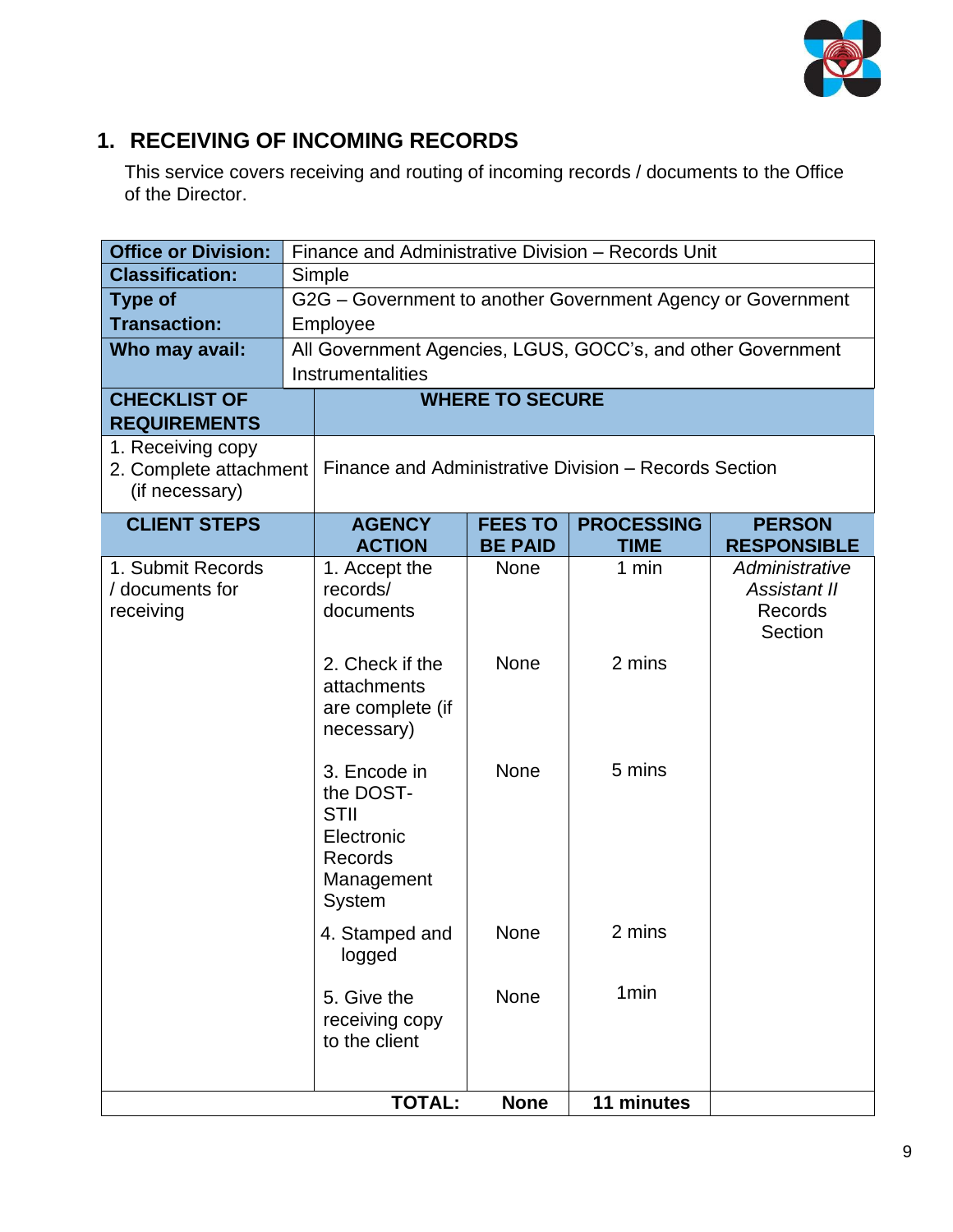

# **Finance and Administrative Division (Internal Services)**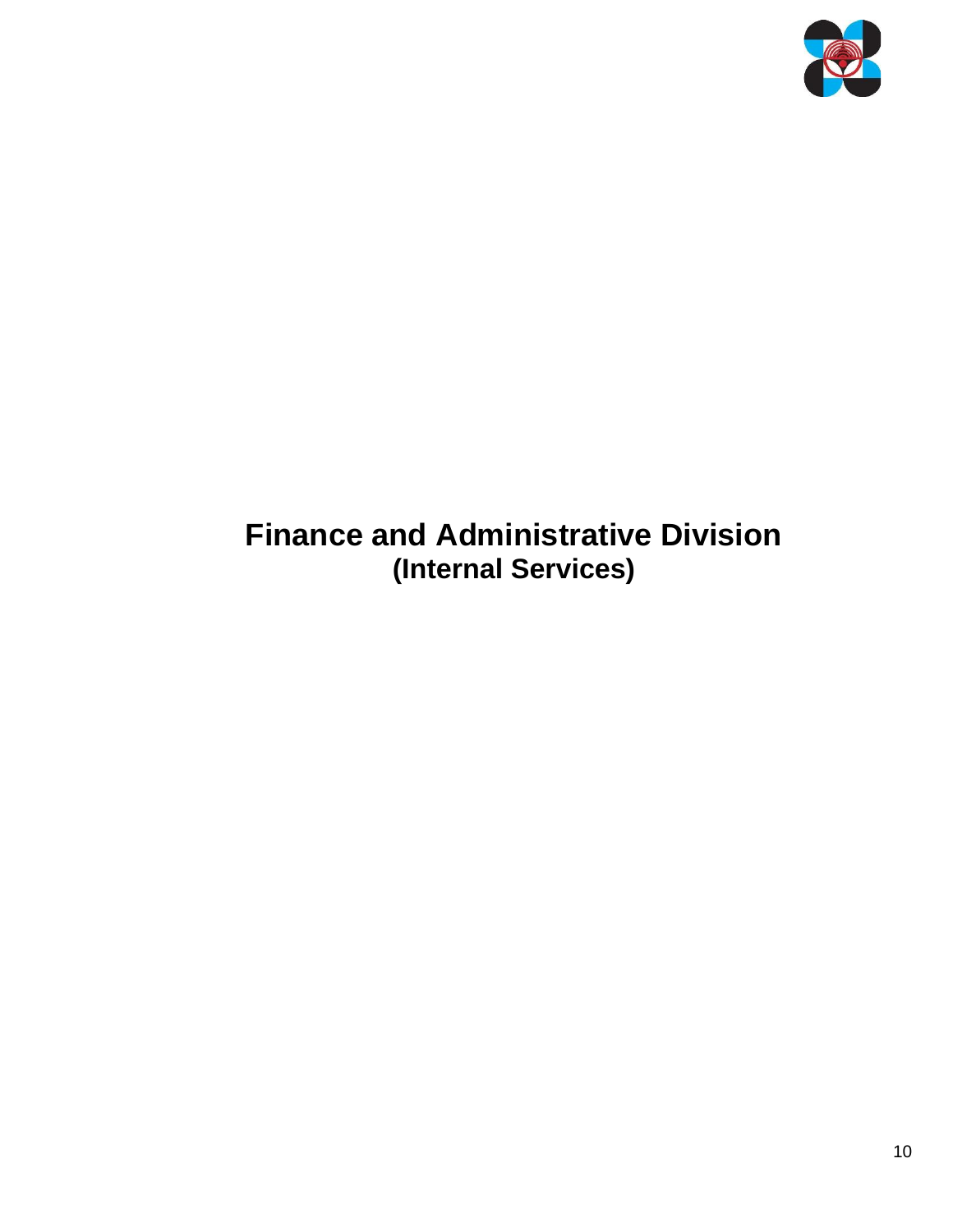

## **2. CREATION OR REVISION OF DOCUMENT**

This service facilitates request for creation or revision of procedures manual or form

| <b>Office or Division:</b>                              | Finance and Administrative Division - Records Section              |                |                                                       |                      |
|---------------------------------------------------------|--------------------------------------------------------------------|----------------|-------------------------------------------------------|----------------------|
| <b>Classification:</b>                                  | Simple                                                             |                |                                                       |                      |
| <b>Type of</b>                                          | G2C - Government to Clients / Government Employees                 |                |                                                       |                      |
| <b>Transaction:</b>                                     |                                                                    |                |                                                       |                      |
| Who may avail:                                          | <b>DOST-STII Employees</b>                                         |                |                                                       |                      |
| <b>CHECKLIST OF</b>                                     | <b>WHERE TO SECURE</b>                                             |                |                                                       |                      |
| <b>REQUIREMENTS</b>                                     |                                                                    |                |                                                       |                      |
| 1. Document<br>change request form<br>Attachment:       |                                                                    |                |                                                       |                      |
| a. Uncontrolled copy<br>of document with<br>corrections |                                                                    |                | Finance and Administrative Division – Records Section |                      |
| b. Soft<br>copy<br>of new/revised<br>documents          |                                                                    |                |                                                       |                      |
| <b>CLIENT STEPS</b>                                     | <b>AGENCY</b>                                                      | <b>FEES TO</b> | <b>PROCESSING</b>                                     | <b>PERSON</b>        |
|                                                         | <b>ACTION</b>                                                      | <b>BE PAID</b> | <b>TIME</b>                                           | <b>RESPONSIBLE</b>   |
| 1.Submit Document                                       | 1. Receive                                                         | <b>None</b>    | 2 mins                                                | <b>Assistant</b>     |
| Change Request form                                     | document                                                           |                |                                                       | <b>Document</b>      |
|                                                         | change request<br>form for                                         |                |                                                       | Custodian<br>Records |
|                                                         | approval of                                                        |                |                                                       | Section              |
|                                                         | Quality                                                            |                |                                                       |                      |
|                                                         | Management                                                         |                |                                                       |                      |
|                                                         | Representative<br>(QMR)                                            |                |                                                       |                      |
|                                                         | 2. Review and<br>approve the<br>document<br>change request<br>form | <b>None</b>    | 8 mins                                                | QMR                  |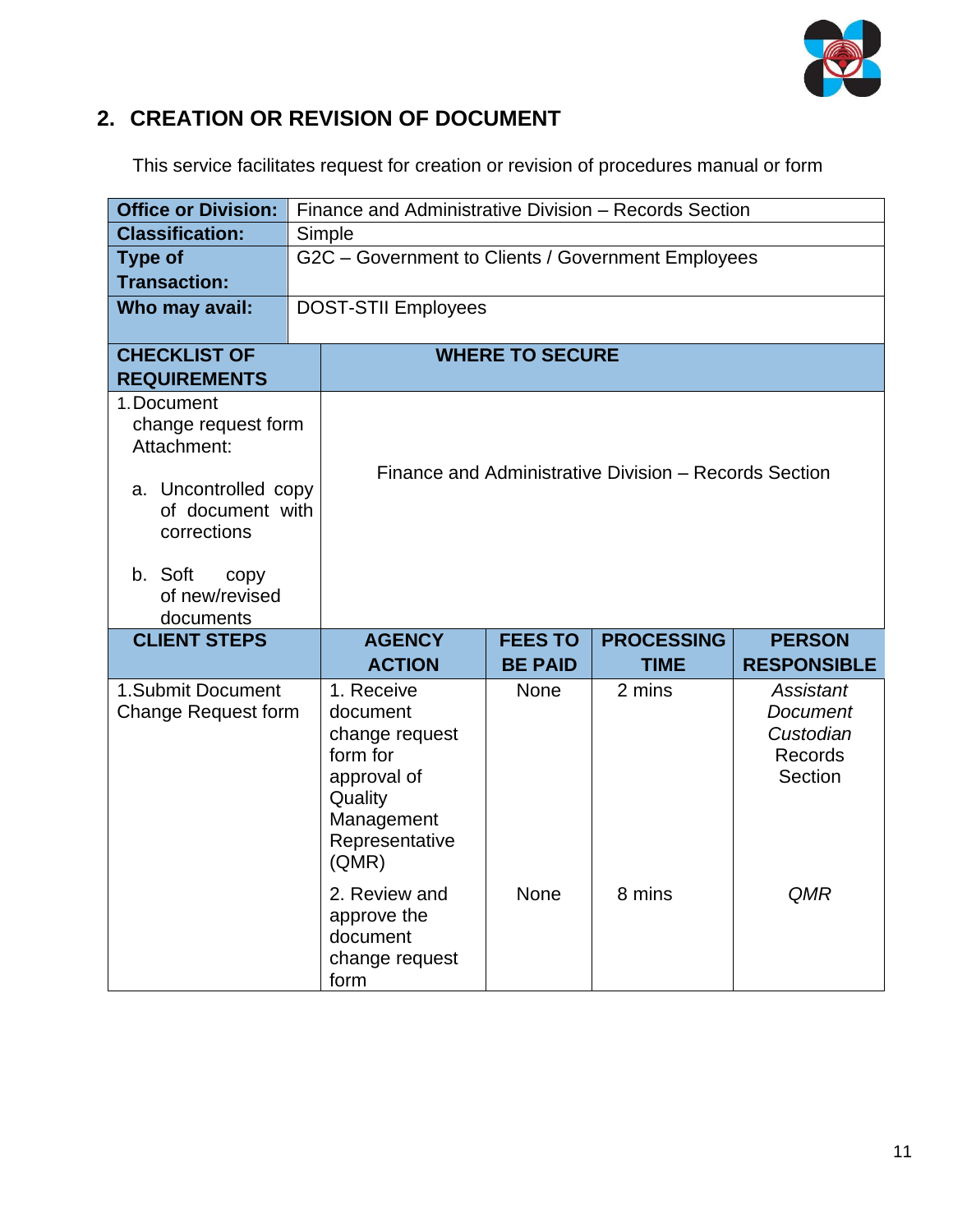

| 3. If the<br>document is<br>new, input the<br>required<br>attributes on<br>the Master list<br>of Controlled<br>Documents in<br>the system, if<br>it is a revision<br>of documents,<br>the revised<br>attributes will<br>be<br>incorporated<br>to the existing<br>file | None        | 15 mins | Document<br>Custodian<br>Records<br>Section                            |
|-----------------------------------------------------------------------------------------------------------------------------------------------------------------------------------------------------------------------------------------------------------------------|-------------|---------|------------------------------------------------------------------------|
| 4. Sign the<br>New or Revised<br>document                                                                                                                                                                                                                             | None        | N/A     | <b>Division Chief</b><br>and Process<br>Owner                          |
| 5. Print and give<br>controlled copy<br>to the client                                                                                                                                                                                                                 | None        | 5 mins  | <b>Assistant</b><br><b>Document</b><br>Custodian<br>Records<br>Section |
| <b>Total</b>                                                                                                                                                                                                                                                          | <b>None</b> | 30 mins |                                                                        |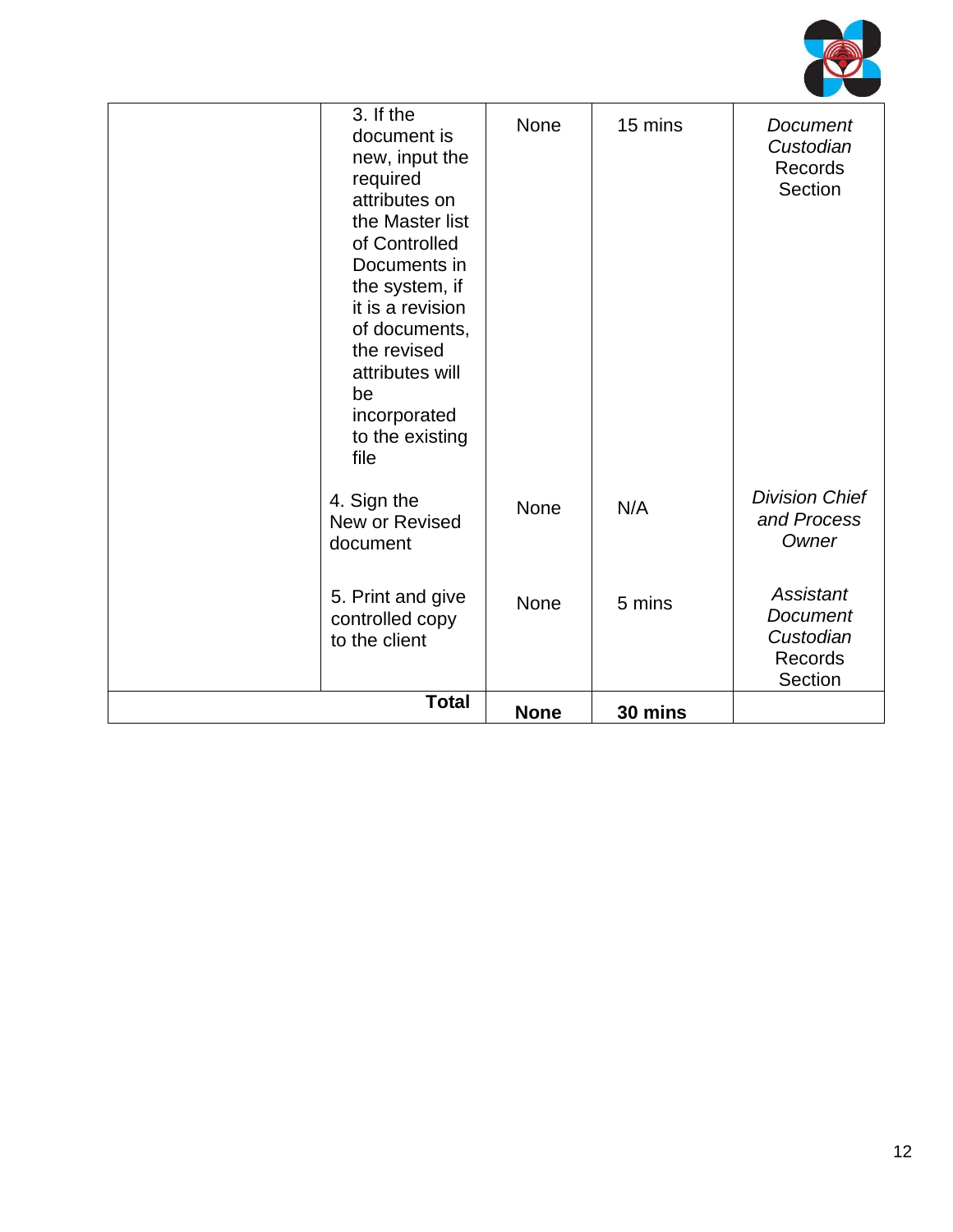

## **3. REQUEST FOR A COPY OF DOCUMENT**

Search and retrieval of documents from the records management system

| <b>Office or Division:</b>       | Finance and Administrative Division - Records Section |                |                                               |                    |
|----------------------------------|-------------------------------------------------------|----------------|-----------------------------------------------|--------------------|
| <b>Classification:</b>           | Simple                                                |                |                                               |                    |
| <b>Type of</b>                   | G2C - Government to Clients / Government Employees    |                |                                               |                    |
| <b>Transaction:</b>              |                                                       |                |                                               |                    |
| Who may avail:                   | <b>DOST-STII Employees</b>                            |                |                                               |                    |
| <b>CHECKLIST OF REQUIREMENTS</b> |                                                       |                | <b>WHERE TO SECURE</b>                        |                    |
|                                  |                                                       |                |                                               |                    |
| 1. Request for document form     |                                                       |                | Finance and Administrative Division - Records |                    |
|                                  |                                                       | Section        |                                               |                    |
| <b>CLIENT STEPS</b>              | <b>AGENCY</b>                                         | <b>FEES TO</b> | <b>PROCESSING</b>                             | <b>PERSON</b>      |
|                                  | <b>ACTION</b>                                         | <b>BE PAID</b> | <b>TIME</b>                                   | <b>RESPONSIBLE</b> |
| 1. Submit request for            | 1. Accept the                                         | None           | 1 min                                         | Administrative     |
| document form                    | request for                                           |                |                                               | Officer V          |
|                                  | document form                                         |                |                                               | Records            |
|                                  | 2. Search                                             |                |                                               | Section            |
|                                  | through                                               | <b>None</b>    | 8 mins                                        |                    |
|                                  | <b>DOST-STII</b>                                      |                |                                               |                    |
|                                  | Electronic                                            |                |                                               |                    |
|                                  | Records                                               |                |                                               |                    |
|                                  | Management                                            |                |                                               |                    |
|                                  | <b>System</b><br>(ERMS)                               |                |                                               |                    |
|                                  |                                                       |                |                                               |                    |
|                                  | 3. Give printed                                       | None           | 1 min                                         |                    |
|                                  | copy of the                                           |                |                                               |                    |
|                                  | document to                                           |                |                                               |                    |
|                                  | the client                                            |                |                                               |                    |
|                                  | 4.Client                                              |                |                                               |                    |
|                                  | accomplishes                                          | None           | 1 min                                         |                    |
|                                  | Records                                               |                |                                               |                    |
|                                  | Feedback                                              |                |                                               |                    |
|                                  | Form slip and<br>gives                                |                |                                               |                    |
|                                  | corresponding                                         |                |                                               |                    |
|                                  | rating.                                               |                |                                               |                    |
|                                  | <b>TOTAL:</b>                                         | <b>None</b>    | 11 minutes                                    |                    |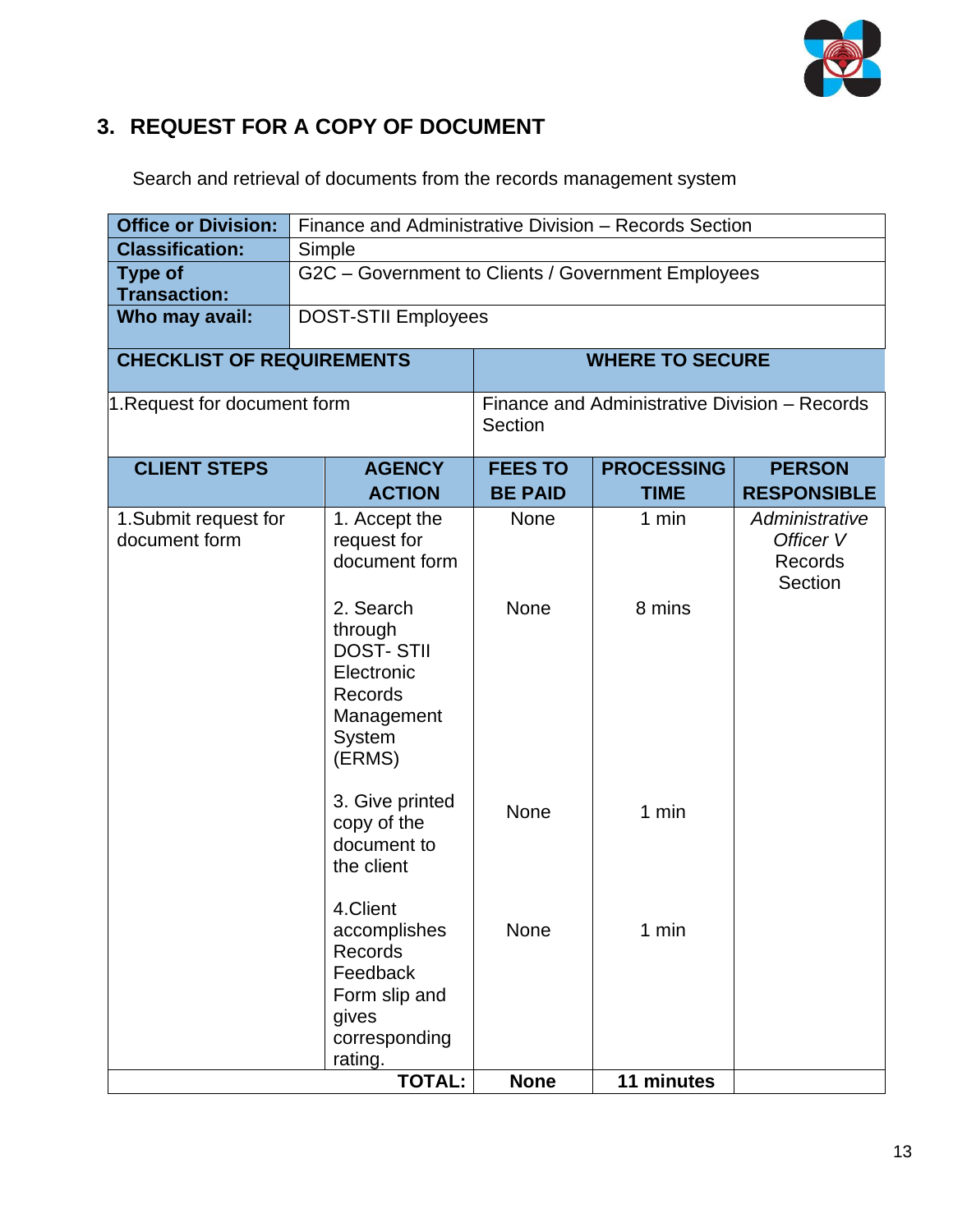

## **4. DISSEMINATION OF OUTGOING RECORDS**

This service facilitates the routing of outgoing records to other Division/Unit, DOST-CO Records Office or to other government agencies

| <b>Office or Division:</b>                                                                                      | Finance and Administrative Division - Records Section                                                                                                                                                                                                     |                        |                                       |                                                             |
|-----------------------------------------------------------------------------------------------------------------|-----------------------------------------------------------------------------------------------------------------------------------------------------------------------------------------------------------------------------------------------------------|------------------------|---------------------------------------|-------------------------------------------------------------|
| <b>Classification:</b>                                                                                          | Simple                                                                                                                                                                                                                                                    |                        |                                       |                                                             |
| <b>Type of</b>                                                                                                  | G2G - Government to another Government Agency or Government                                                                                                                                                                                               |                        |                                       |                                                             |
| <b>Transaction:</b>                                                                                             | Employee                                                                                                                                                                                                                                                  |                        |                                       |                                                             |
| Who may avail:                                                                                                  | All Government Agencies, LGUS, GOCC's, and other Government                                                                                                                                                                                               |                        |                                       |                                                             |
|                                                                                                                 | Instrumentalities                                                                                                                                                                                                                                         |                        |                                       |                                                             |
| <b>CHECKLIST OF REQUIREMENTS</b>                                                                                |                                                                                                                                                                                                                                                           |                        | <b>WHERE TO SECURE</b>                |                                                             |
| 1. Petty Cash Voucher<br>2. Purchase Request<br>Mailing envelope with complete name and<br>address of recipient |                                                                                                                                                                                                                                                           | <b>Records Section</b> | Finance and Administrative Division - |                                                             |
| <b>CLIENT STEPS</b>                                                                                             | <b>AGENCY</b>                                                                                                                                                                                                                                             | <b>FEES TO</b>         | <b>PROCESSING</b>                     | <b>PERSON</b>                                               |
|                                                                                                                 | <b>ACTION</b>                                                                                                                                                                                                                                             | <b>BE PAID</b>         | <b>TIME</b>                           | <b>RESPONSIBLE</b>                                          |
| 1. Submit records for<br>routing or for mailing                                                                 | 1. Accept the<br>records.<br>Is it for<br>A.<br>routing to<br>another<br>Division/Unit?<br>a1.<br>Encode/Update<br>records in the<br><b>DOST-STII</b><br><b>ERMS</b><br>a2. Stamped and<br>Logged<br>a3. Disseminate<br>to the concerned<br>Division/Unit | None                   | 5 mins<br>3 mins<br>2 mins            | Administrative<br><b>Assistant II</b><br>Records<br>Section |
|                                                                                                                 | B.Is it for routing to<br>DOST-CO<br>Record?<br>b.1. Encode in the<br><b>DOST-CO ERMS</b><br>b.2.Stamped and<br>logged                                                                                                                                    |                        | 5 mins<br>3 mins                      | Administrative<br>Assistant II<br>Records<br>Section        |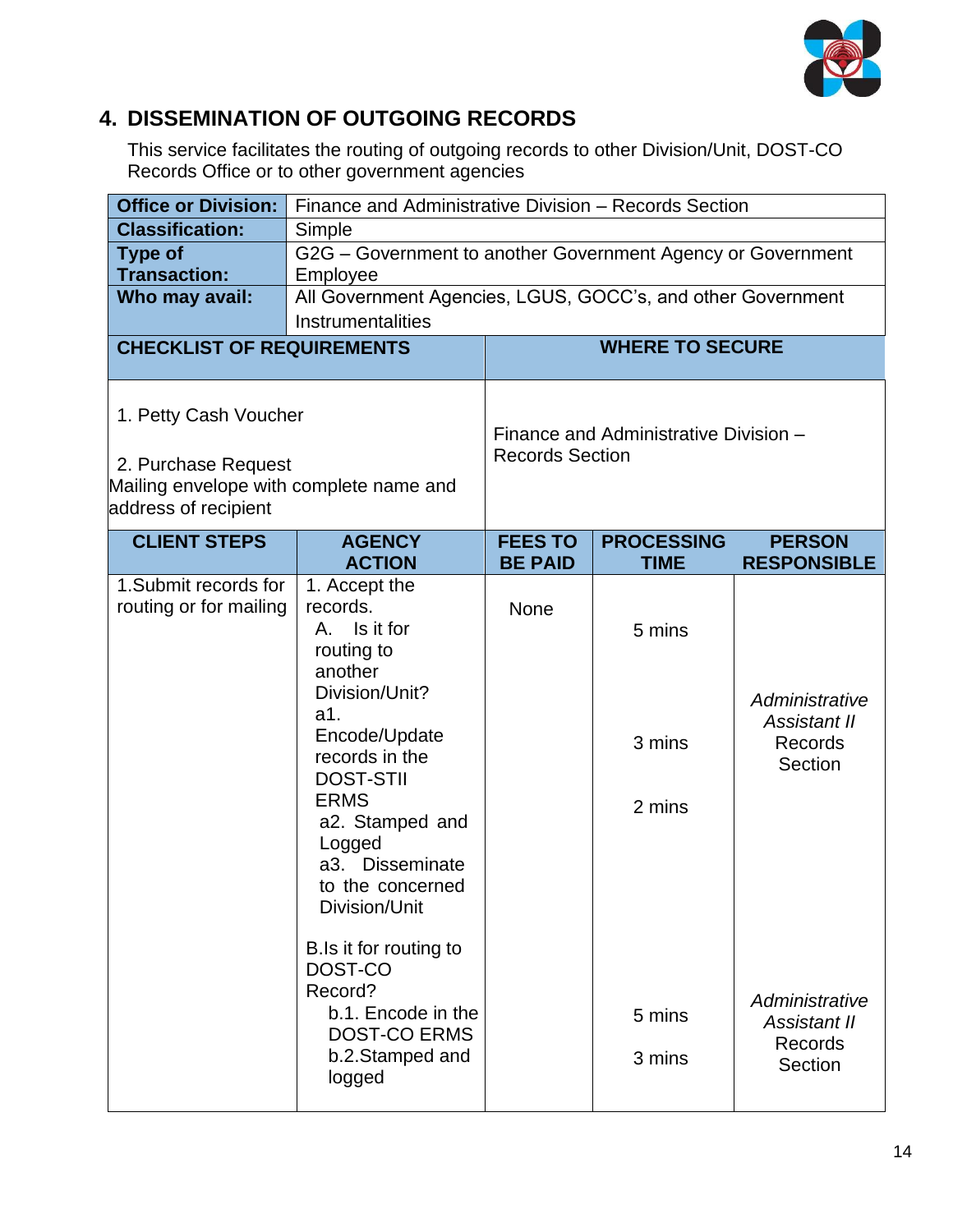

| <b>CLIENT STEPS</b> | <b>AGENCY</b>                                                                                                                                   | <b>FEES TO</b>         | <b>PROCESSING</b>     | <b>PERSON</b>                             |
|---------------------|-------------------------------------------------------------------------------------------------------------------------------------------------|------------------------|-----------------------|-------------------------------------------|
|                     | <b>ACTION</b><br>b.3. Forward                                                                                                                   | <b>BE PAID</b><br>None | <b>TIME</b><br>5 mins | <b>RESPONSIBLE</b>                        |
|                     | the document<br>to DOST-CO<br><b>Records Office</b><br>for receiving                                                                            |                        |                       |                                           |
|                     | b3.1 or<br>electronic<br>copy                                                                                                                   |                        | 5 mins                |                                           |
|                     | b3.2 for<br>hardcopy                                                                                                                            |                        | 30 mins               |                                           |
|                     | C. Is it for<br>mailing/courier<br>service to other<br>government<br>agency.                                                                    |                        |                       | Administrative<br>Assistant II<br>Records |
|                     | c.1. Check for<br>the complete<br>requirements<br>(PCV, PR and<br>mailing<br>envelope with<br>complete name<br>and address of<br>the recipient) |                        | 5 mins                | Section                                   |
|                     | c.2. Encode in<br>the DOST-STII<br><b>ERMS</b>                                                                                                  |                        | 5 mins                |                                           |
|                     | c.3. Stamped and<br>Logged                                                                                                                      |                        | 3 mins                |                                           |
|                     | c.4 Prepare<br><b>Transmittal Sheet</b>                                                                                                         |                        | 1 min                 |                                           |
|                     | c.5. Request<br>cash to Petty<br>Cash Custodian<br>for payment of<br>courier service                                                            |                        | 3 mins                |                                           |
|                     |                                                                                                                                                 |                        |                       |                                           |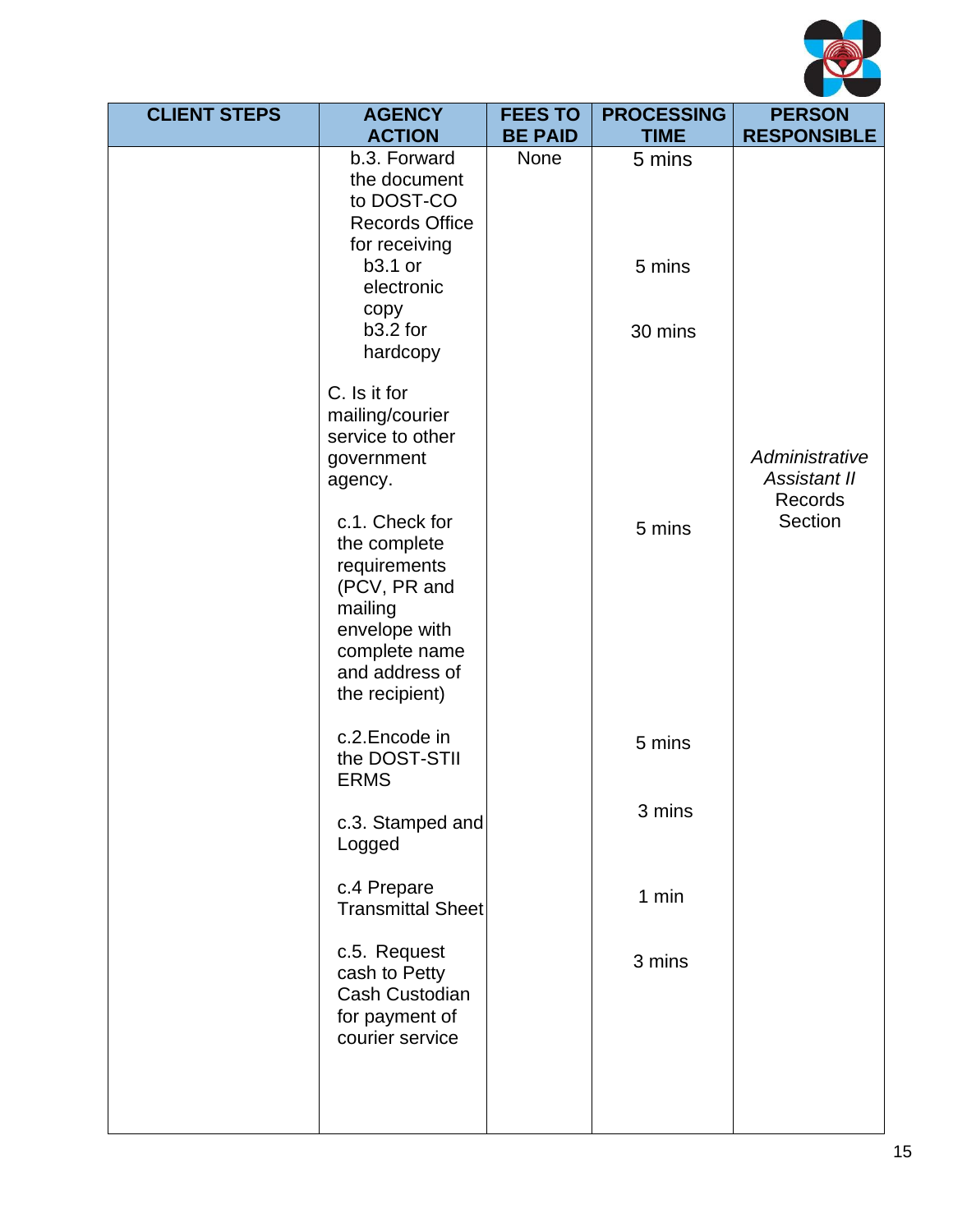

| c.6. Mail<br>records to Post<br>Office<br>or<br>courier service |             | 1 <sub>hr</sub>                                                                        |  |
|-----------------------------------------------------------------|-------------|----------------------------------------------------------------------------------------|--|
| <b>TOTAL</b>                                                    | <b>None</b> | A.10 minutes<br>B1.13<br>minutes<br><b>B2.35minutes</b><br>C. 1 hour and<br>17 minutes |  |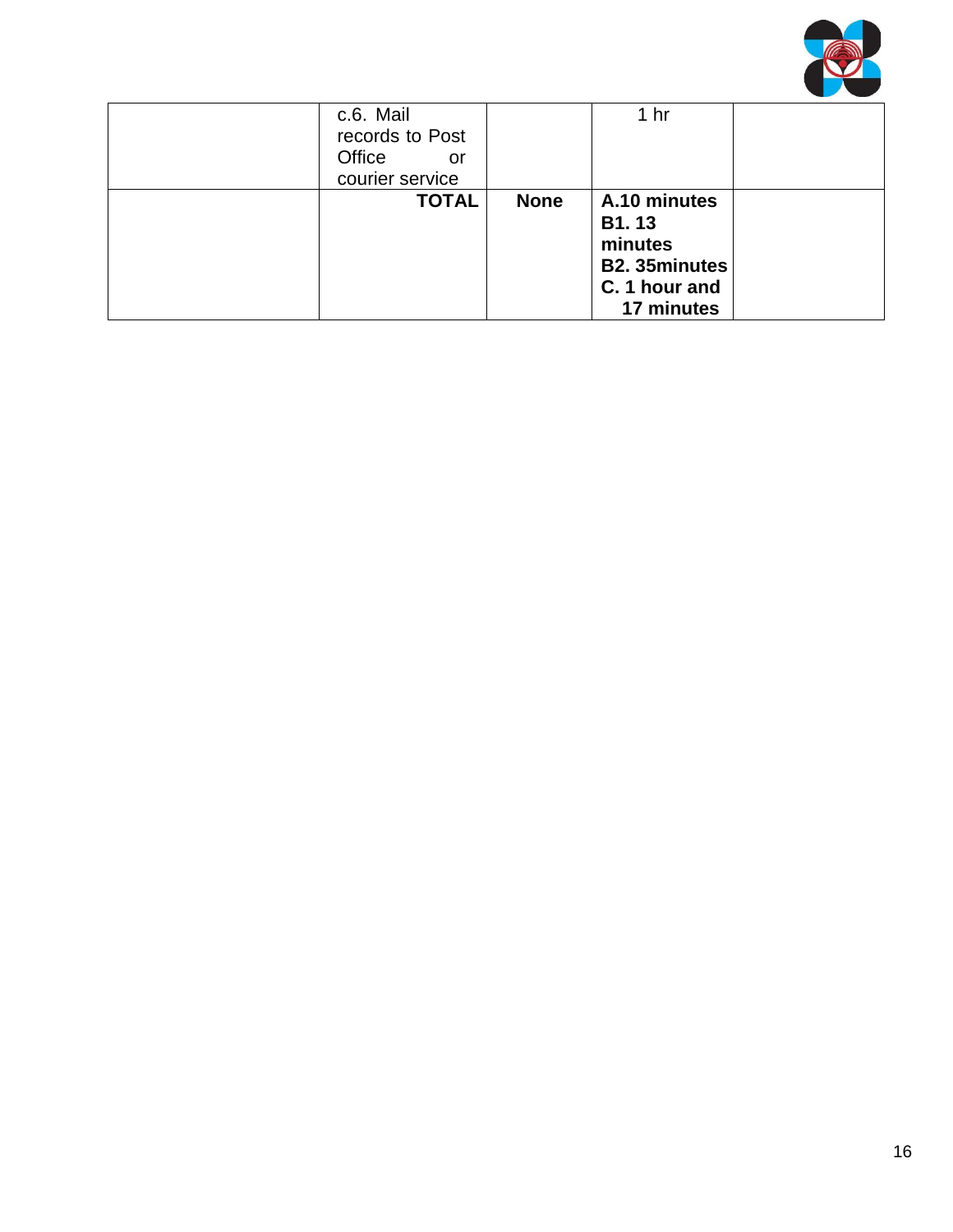

## **5. PROCESSING OF PAYMENTS**

This service facilitates the processing of payments for Personnel Services (PS), Maintenance and Other Operating Expenses (MOOE) and Capital Outlays (CO) for Regular Fund and Trust Fund.

| <b>Office or Division:</b>                     |                                                          | Finance and Administrative Division (FAD) - Finance Group |  |  |
|------------------------------------------------|----------------------------------------------------------|-----------------------------------------------------------|--|--|
|                                                | (Accounting Section, Budget Section and Cashier Section) |                                                           |  |  |
| <b>Classification:</b>                         | Simple                                                   |                                                           |  |  |
| <b>Type of Transaction:</b>                    |                                                          | G2G - Government to another Government Agency or          |  |  |
|                                                | <b>Government Employee</b>                               |                                                           |  |  |
|                                                | G2B - Government to Business                             |                                                           |  |  |
| Who may avail:                                 | <b>DOST-STII Employees</b>                               |                                                           |  |  |
|                                                |                                                          | End-users (Service Providers/Suppliers/Consultants)       |  |  |
| <b>CHECKLIST REQUIREMENTS</b>                  |                                                          | <b>WHERE TO SECURE</b>                                    |  |  |
| <b>DOST-STII Employees</b>                     |                                                          |                                                           |  |  |
| (Salaries and other personnel benefits)        |                                                          |                                                           |  |  |
| Request for ORS, BURS and DV Preparation       |                                                          |                                                           |  |  |
| (Action Slip) -1 original with complete        |                                                          |                                                           |  |  |
| attachment per COA Circular No. 2012-001       |                                                          | <b>FAD-Cashier Section</b>                                |  |  |
| Payroll Register -1 original                   |                                                          | <b>FAD-Cashier Section</b>                                |  |  |
| <b>DOST-STII Contract of Service Employees</b> |                                                          |                                                           |  |  |
| (Wages)                                        |                                                          |                                                           |  |  |
| Request for ORS, BURS and DV Preparation       |                                                          |                                                           |  |  |
| (Action Slip) -1 original                      |                                                          | <b>FAD-Human Resource Section</b>                         |  |  |
| Attachment(s)                                  |                                                          | <b>FAD-Human Resource Section</b>                         |  |  |
| Daily Time Record                              |                                                          |                                                           |  |  |
| <b>Accomplishment Report</b>                   |                                                          |                                                           |  |  |
| <b>Contract of Service</b>                     |                                                          |                                                           |  |  |
| <b>CHECKLIST REQUIREMENTS</b>                  |                                                          | <b>WHERE TO SECURE</b>                                    |  |  |
| <b>End-users</b>                               |                                                          |                                                           |  |  |
| (Service Providers/Suppliers/Consultants)      |                                                          |                                                           |  |  |
| Request for ORS, BURS and DV Preparation       |                                                          |                                                           |  |  |
| (Action Slip)                                  |                                                          | OD-MISPS, FAD, IRAD, CRPD                                 |  |  |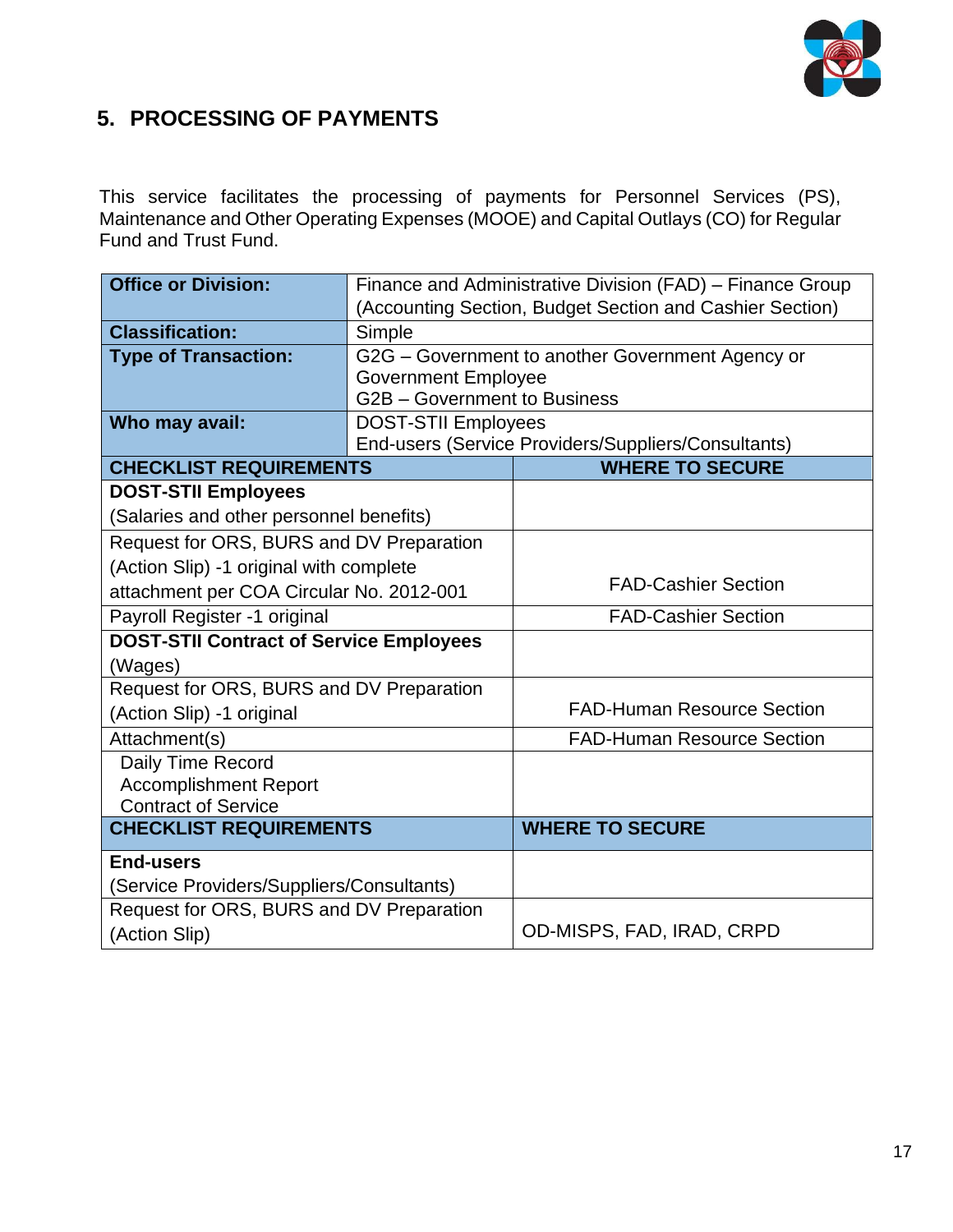

| Attachment(s)                                  | Service Providers (i.e. Janitorial     |
|------------------------------------------------|----------------------------------------|
| <b>Billing Statement or</b>                    | Services/Security Services, Utilities, |
| <b>Billing Invoice or</b>                      | Hotel and Restaurants, Travel Agency,  |
| <b>Statement of Account</b>                    | $etc.$ )                               |
| Others: Travel Order, Boarding Pass,           |                                        |
| Abstract of Quotations, Report of Travel       |                                        |
| Completed, Attendance Sheet, Certificate of    |                                        |
| Appearance/Participation, Terminal Report,     |                                        |
| etc. Please refer to COA Circular No. 2012-001 |                                        |
|                                                |                                        |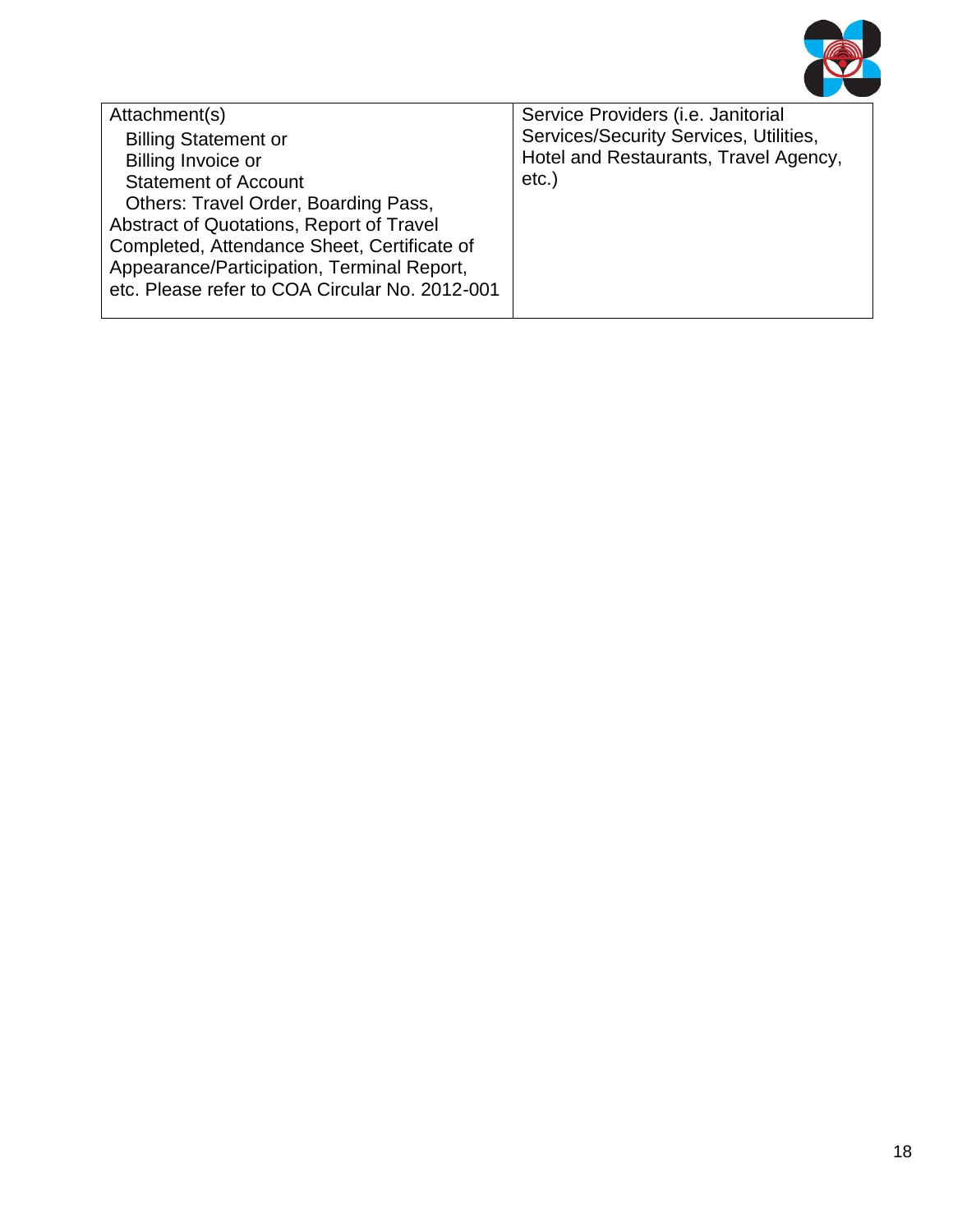

| <b>CLIENT STEPS</b>                                                                                                                                                                                 | <b>AGENCY ACTION</b>                                                                                                                                                                                                                                                                                                                   | <b>FEES TO</b><br><b>BE PAID</b> | <b>PROCE</b><br><b>SSING</b><br><b>TIME</b> | <b>PERSON</b><br><b>RESPONSIBLE</b>                                                                                             |
|-----------------------------------------------------------------------------------------------------------------------------------------------------------------------------------------------------|----------------------------------------------------------------------------------------------------------------------------------------------------------------------------------------------------------------------------------------------------------------------------------------------------------------------------------------|----------------------------------|---------------------------------------------|---------------------------------------------------------------------------------------------------------------------------------|
| 1. Submit the<br>request with<br>complete<br>supporting<br>documents<br>to FAD-<br><b>Budget</b><br>Section<br>*Make sure<br>that<br>necessary<br>attachments<br>are complete<br>and duly<br>signed | 1. Receive the request<br>and check for<br>completeness of<br>necessary supporting<br>documents<br>1.1 Assigns control<br>number to<br><b>Request for</b><br>ORS, BURS<br>and DV<br>Preparation<br>(Action Slip)<br>1.2 Records<br>details in<br>logbook<br>1.3 Check<br>attached<br>supporting<br>documents<br>against the<br>request | None                             | 15<br>mins                                  | Administrative<br>Aide I<br>or<br>Administrative<br>Officer IV<br><b>Budget Section</b>                                         |
|                                                                                                                                                                                                     | 2. Obligate expense<br>2.1 Prepares and<br>assigns control<br>number to ORS<br>(for GAA funded)<br>and BURS (for GIA<br>funded)<br>2.2 (a) Reviews action<br>slips and (b)<br>verifies if<br>supporting<br>documents are<br>complete                                                                                                   | None                             | 10<br>mins                                  | Administrati<br>ve Aide I<br>or<br>Administrati<br>ve Officer<br>IV<br>Administrati<br>ve Officer V<br><b>Budget</b><br>Section |
|                                                                                                                                                                                                     | 3. Certify<br><b>Allotment</b><br><b>Availability</b><br>3.1 Certifies charges<br>appropriation/allot<br>ment necessary,<br>lawful and under                                                                                                                                                                                           | None                             | 10<br>mins                                  | <b>Division Chief</b><br>Concerned/<br><b>Project Leader</b>                                                                    |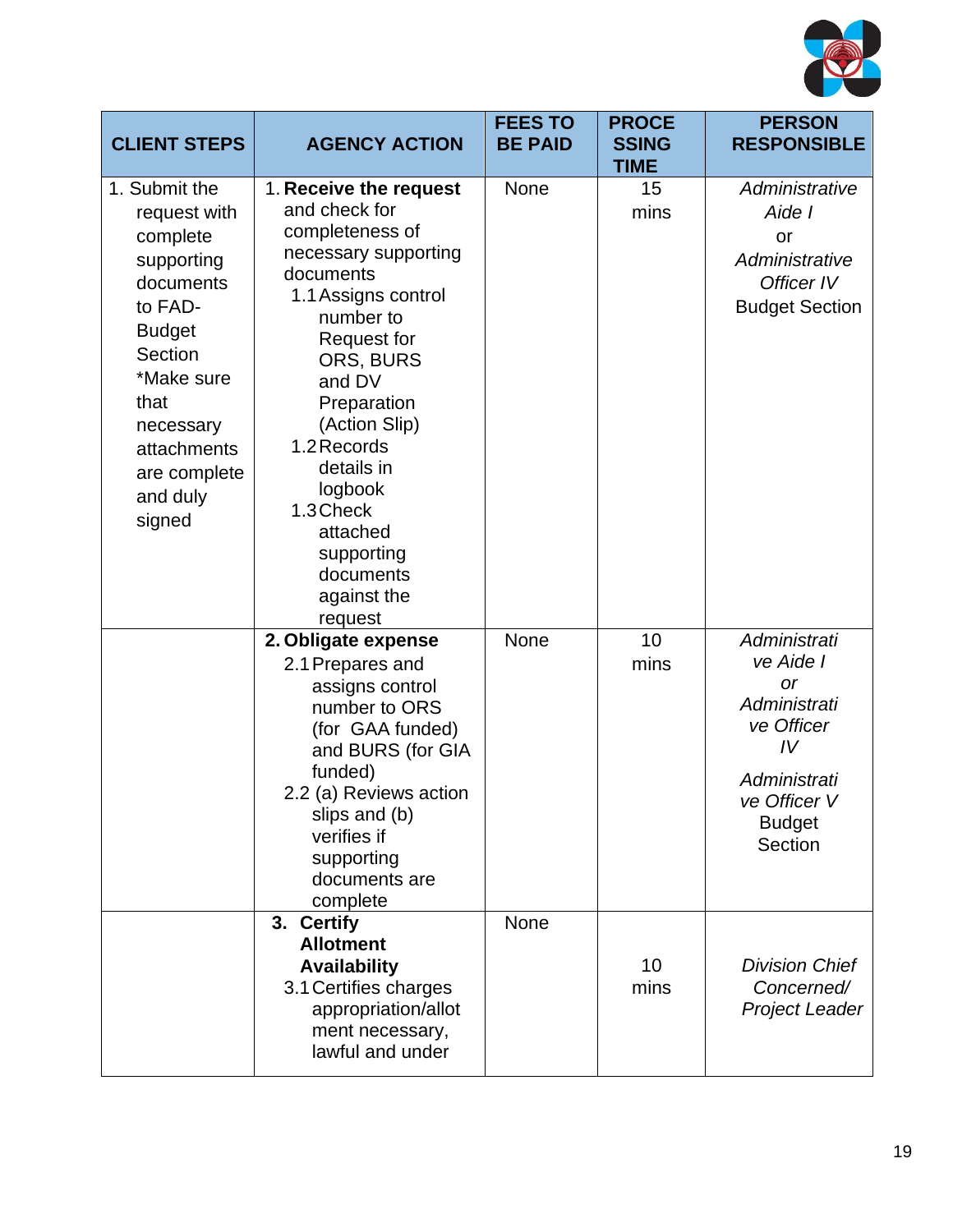

| direct supervision<br>and supporting<br>documents are<br>valid, proper and<br>legal (Box A)<br>3.2 Certifies allotment<br>are available and<br>obligated for the<br>purpose (Box B)                           |             | 15<br>mins | Administrati<br>ve Officer V<br><b>Budget</b><br>Section                                                                       |
|---------------------------------------------------------------------------------------------------------------------------------------------------------------------------------------------------------------|-------------|------------|--------------------------------------------------------------------------------------------------------------------------------|
| 4. Process DV<br>4.1 Check validity of<br>claim and<br>completeness of<br>documents<br>4.2 Check<br>computations and<br>particulars for DV<br>preparation<br>Assigns DV number and<br>update cash flow ledger | <b>None</b> | 30 mins    | Administrati<br>ve Officer<br>IV<br>or<br>Accounta<br>$nt$   $or$<br>Administrative<br>Officer II<br><b>Accounting Section</b> |
| 5. Prepare LDDAP-ADA<br>prepare and assign control<br>number to LDDAP-ADA                                                                                                                                     | <b>None</b> | 5<br>mins  | Administrati<br>ve Officer<br>IV<br>or<br>Accounta<br>$nt$   $or$<br>Administrati<br>ve Officer II<br>Accounting<br>Section    |
| 6. Certify<br>Cash<br><b>Availabil</b><br>ity<br>6.1 Checks cash<br>flow ledger if<br>updated<br>6.2 Certifies<br>availability of<br>fund<br>Certifies as to the<br>correctness of LDDAP-ADA                  | None        | 10<br>mins | Accountant<br>III<br>Accounting<br>Section                                                                                     |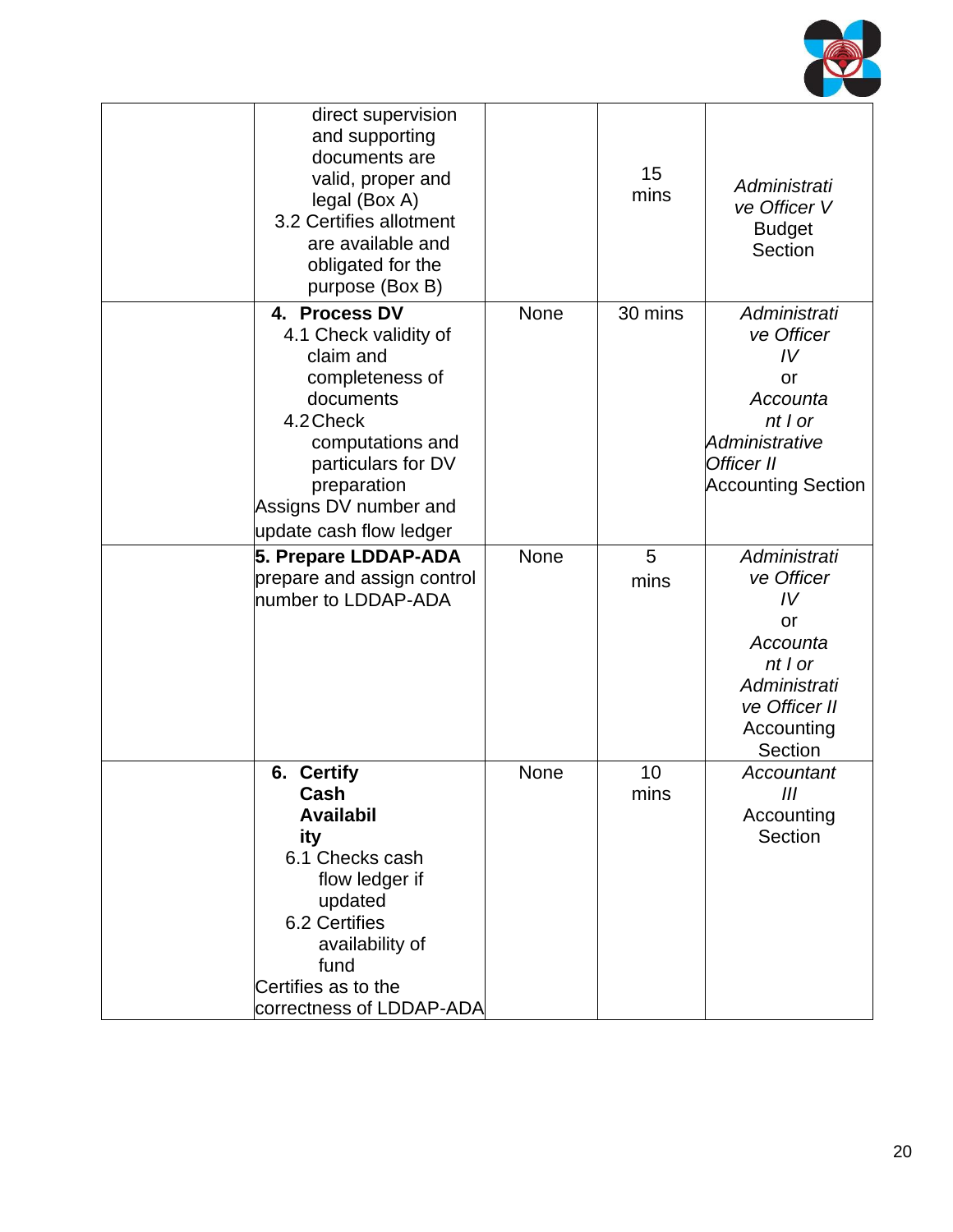

| <b>CLIENT</b><br><b>STEPS</b> | <b>AGENCY ACTION</b>                                                                                                                                                                                                                                                                                                                                                                                                                                                                              | <b>FEES</b><br><b>TO BE</b><br><b>PAID</b> | <b>PROC</b><br>Е<br><b>SSING</b><br><b>TIME</b> | <b>PERSON</b><br><b>RESPONSIBLE</b>                                                   |
|-------------------------------|---------------------------------------------------------------------------------------------------------------------------------------------------------------------------------------------------------------------------------------------------------------------------------------------------------------------------------------------------------------------------------------------------------------------------------------------------------------------------------------------------|--------------------------------------------|-------------------------------------------------|---------------------------------------------------------------------------------------|
|                               | 7. Approve<br><b>DV/LDDAP-</b><br><b>ADA/Check</b>                                                                                                                                                                                                                                                                                                                                                                                                                                                | <b>None</b>                                |                                                 |                                                                                       |
|                               | 7.1 For claims<br>7.1.A(PS)                                                                                                                                                                                                                                                                                                                                                                                                                                                                       |                                            | 10 mins                                         | <b>FAD Chief/Director</b>                                                             |
|                               | 7.1.B (MOOE or CO)<br>7.1.B.1More than<br>P20,000.00, Director<br>signs the DV and                                                                                                                                                                                                                                                                                                                                                                                                                |                                            | 20 mins                                         | <b>FAD Chief and</b><br><b>Director</b>                                               |
|                               | technical related<br>claims.<br>7.1.B.2 P20,000.00 or<br>less, concerned<br><b>Division Chiefs signs</b>                                                                                                                                                                                                                                                                                                                                                                                          |                                            | 10 mins                                         | <b>FAD Chief</b>                                                                      |
|                               | the DV<br>7.2 Approves LDDAP and<br><b>DV</b>                                                                                                                                                                                                                                                                                                                                                                                                                                                     |                                            | 10 mins                                         | <b>Director</b>                                                                       |
|                               | 8. Prepare Payment<br>8.1 Verify completeness<br>of signatories on the<br>DV and LDDAP-ADA<br>8.2 Prepare check and<br>Summary of<br><b>LDDAP- ADA Issued</b><br>and Invalidated ADA<br>Entries (SLIIAE)<br>8.3 Prepare ACIC<br>through Land Bank of<br>the Philippines-<br><b>Electronic Modified</b><br><b>Disbursement</b><br>System (LBP-EMDS)<br>or WINACICDES<br>8.4 Update Check<br><b>Disbursement</b><br>Record<br>(CKDR)<br>8.5 Sign check,<br>ACIC, LDDAP-<br>ADA and<br><b>SLIIAE</b> | None                                       | 15 mins                                         | Administrative<br>Officer V<br>Administrative<br>or<br>Assistant I Cashier<br>Section |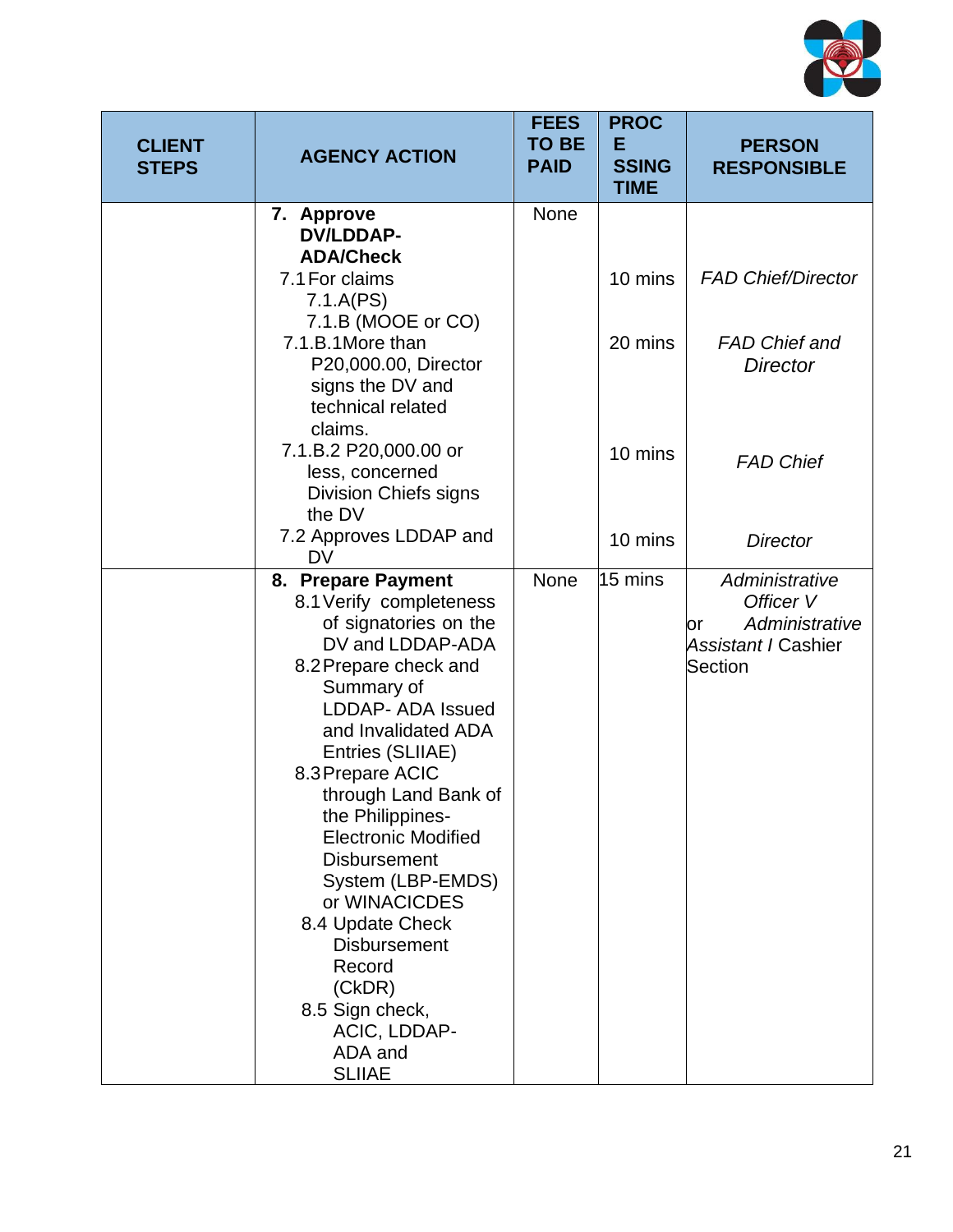

| <b>CLIENT</b><br><b>STEPS</b> | <b>AGENCY ACTION</b>                                                                                           | <b>FEES</b><br><b>TO BE</b><br><b>PAID</b> | <b>PROCE</b><br><b>SSING</b><br><b>TIME</b>                                                                          | <b>PERSON</b><br><b>RESPONSIBLE</b>                   |
|-------------------------------|----------------------------------------------------------------------------------------------------------------|--------------------------------------------|----------------------------------------------------------------------------------------------------------------------|-------------------------------------------------------|
|                               | 9. Release Payment to<br><b>Creditors/Payees</b>                                                               | None                                       |                                                                                                                      |                                                       |
|                               | 9.1 Submit ACIC,<br>LDDAP-ADA and<br>SLIIAE to the<br>bank                                                     |                                            | (paused<br>-clock)                                                                                                   | Administrative<br><b>Assistant I</b>                  |
|                               | 9.2 Release checks<br>9.3 Furnish<br>creditors/payees<br>validated LDDAP-<br>ADA for status of<br>their claims |                                            | 10 mins                                                                                                              | Administrative<br>Officer V<br><b>Cashier Section</b> |
|                               | 9.4 Attach OR/Collection<br>Receipt                                                                            |                                            | 5 mins                                                                                                               | Administrative<br><b>Assistant I</b>                  |
| <b>TOTAL:</b>                 |                                                                                                                | None                                       | A. Claims for<br>PS: 2 hours<br>and 40<br>minutes                                                                    |                                                       |
|                               |                                                                                                                |                                            | <b>B1. Claims</b><br>for<br><b>MOOE/CO</b><br>(more than<br>20,000.00):<br>$\overline{2}$<br>hours and<br>50 minutes |                                                       |
|                               |                                                                                                                |                                            | <b>B2. Claims</b><br>for<br><b>MOOE/CO</b><br>(20,000.00)<br>or<br>less): 2<br>hours                                 |                                                       |
|                               |                                                                                                                |                                            | and 40<br>minutes                                                                                                    |                                                       |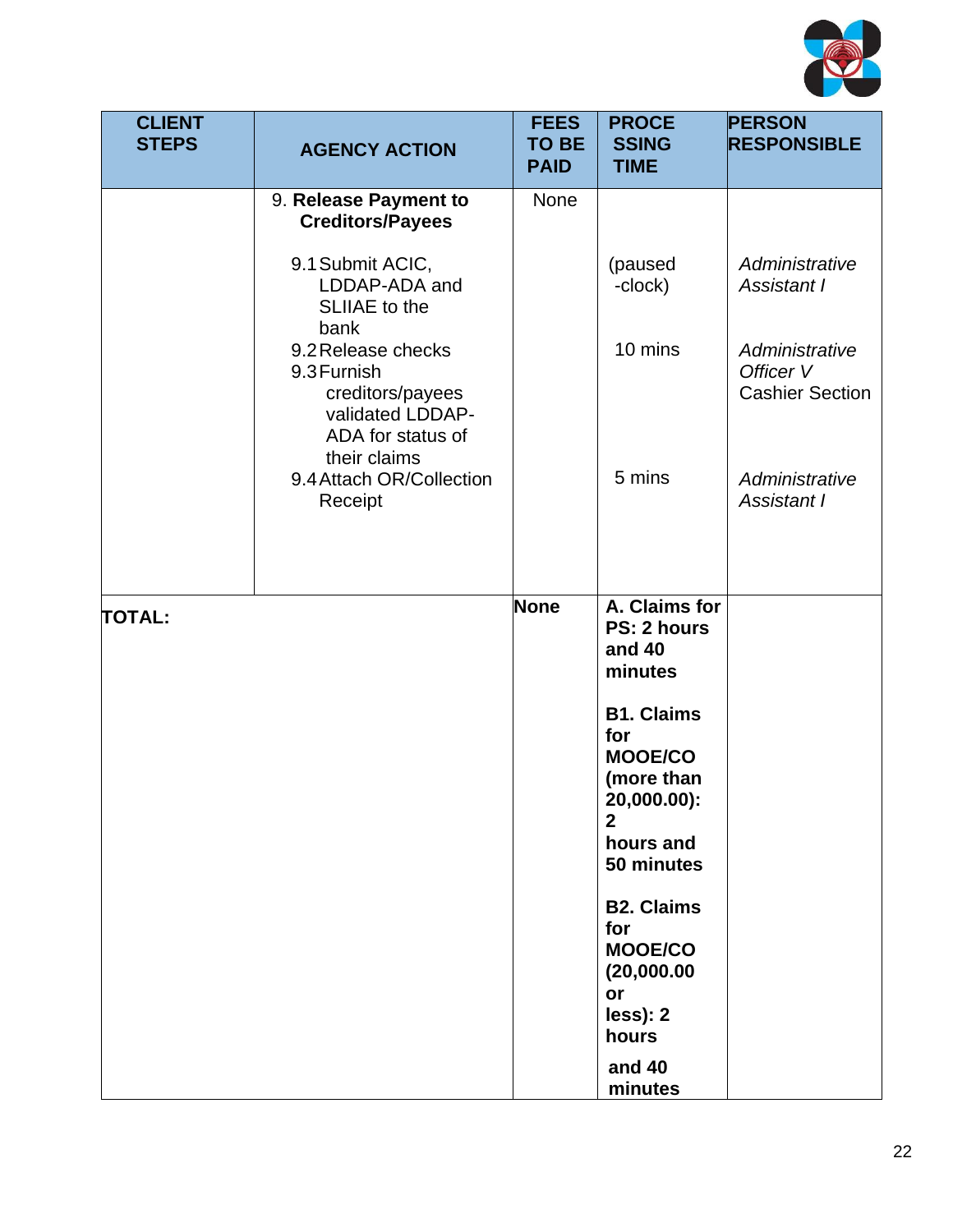

## **6. RECRUITMENT, SELECTION, AND PLACEMENT**

This service covers all activities related to the recruitment, selection and placement of employees of STII.

| <b>Office or Division:</b>                     |                                 |              |                                                                        | Finance and Administrative Division (FAD) $-$ |
|------------------------------------------------|---------------------------------|--------------|------------------------------------------------------------------------|-----------------------------------------------|
|                                                |                                 |              | <b>Human Resource Section</b>                                          |                                               |
| <b>Classification:</b>                         |                                 | Complex      |                                                                        |                                               |
| <b>Type of Transaction:</b>                    |                                 |              | G2G - Government to another                                            |                                               |
|                                                |                                 |              | Government Agency or Government<br>Employee, G2C- Government to Client |                                               |
| Who may avail:                                 |                                 |              | <b>DOST-STII Employees</b>                                             |                                               |
| <b>CHECKLIST REQUIREMENTS</b>                  |                                 |              | <b>WHERE TO SECURE</b>                                                 |                                               |
| <b>Application Letter File</b>                 |                                 |              | <b>FAD-Human Resource Section</b>                                      |                                               |
| Request for Employee Form File                 |                                 |              | <b>FAD-Human Resource Section</b>                                      |                                               |
| <b>Appointment Paper File</b>                  |                                 |              | <b>FAD-Human Resource Section</b>                                      |                                               |
| Report on Appointment Issued (RAI) File        |                                 |              | <b>FAD-Human Resource Section</b>                                      |                                               |
| Comparative list of applicants/candidates File |                                 |              | <b>FAD-Human Resource Section</b>                                      |                                               |
| <b>Examination Result File</b>                 |                                 |              | <b>FAD-Human Resource Section</b>                                      |                                               |
| Selection Line up File                         |                                 |              | <b>FAD-Human Resource Section</b>                                      |                                               |
| <b>Short list File</b>                         |                                 |              | <b>FAD-Human Resource Section</b>                                      |                                               |
| <b>CLIENT STEPS</b>                            | <b>AGENCY ACTION</b>            | <b>FEES</b>  | <b>PROCESSING</b>                                                      | <b>PERSON</b>                                 |
|                                                |                                 | <b>TO BE</b> | <b>TIME</b>                                                            | <b>RESPONSIBLE</b>                            |
|                                                |                                 | <b>PAID</b>  |                                                                        |                                               |
| End user submits<br>$\mathbf{1}$ .             | 1. Receives RFE                 | <b>None</b>  | 3 mins                                                                 | Administrative                                |
| <b>Request for</b>                             |                                 |              |                                                                        | Officer II                                    |
| Employee (RFE)                                 |                                 |              |                                                                        | Human                                         |
|                                                |                                 |              |                                                                        | Resource                                      |
|                                                |                                 |              |                                                                        | Section<br>Administrative                     |
|                                                | 2. Review and<br>endorse to FAD |              | 5 mins                                                                 | Officer V                                     |
|                                                | Chief for Approval              |              |                                                                        |                                               |
|                                                |                                 |              |                                                                        |                                               |
|                                                | 3. Approves RFE                 |              | 5 mins                                                                 | <b>FAD Chief</b>                              |
|                                                |                                 |              |                                                                        |                                               |
|                                                |                                 |              |                                                                        |                                               |
|                                                | 4. Prepare Publication          |              | 1 <sub>hr</sub>                                                        | Administrative                                |
|                                                | of Vacancy                      |              |                                                                        | Officer II                                    |
| 5. Submit Publication                          |                                 |              | 30 mins                                                                |                                               |
|                                                | of Vacancy                      |              |                                                                        |                                               |
|                                                |                                 |              |                                                                        |                                               |
|                                                |                                 |              |                                                                        |                                               |
|                                                |                                 |              |                                                                        |                                               |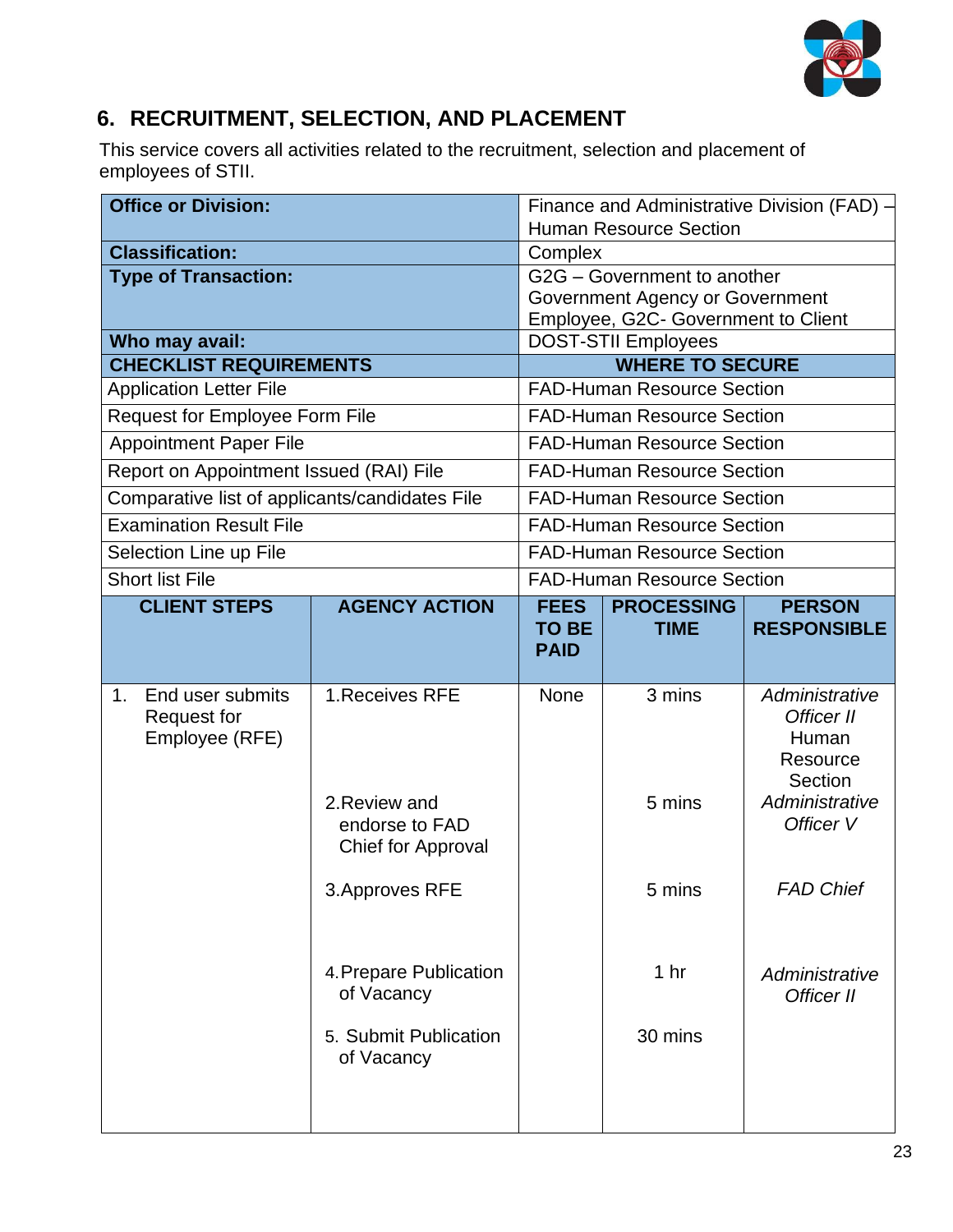

| <b>CLIENT STEPS</b>                                                                                                                                                                                                                                                                                                                                                                                                                                                                                                                                                                                            | <b>AGENCY ACTION</b>                                                                                                                                                                                                                                                                                                                                                                                                                                                           | <b>FEES</b><br><b>TO BE</b><br><b>PAID</b> | <b>PROCESSING</b><br><b>TIME</b>                   | <b>PERSON</b><br><b>RESPONSIBLE</b>                                                               |
|----------------------------------------------------------------------------------------------------------------------------------------------------------------------------------------------------------------------------------------------------------------------------------------------------------------------------------------------------------------------------------------------------------------------------------------------------------------------------------------------------------------------------------------------------------------------------------------------------------------|--------------------------------------------------------------------------------------------------------------------------------------------------------------------------------------------------------------------------------------------------------------------------------------------------------------------------------------------------------------------------------------------------------------------------------------------------------------------------------|--------------------------------------------|----------------------------------------------------|---------------------------------------------------------------------------------------------------|
| 2. Submits<br><b>Application letters</b><br>with supporting<br>documents not<br>later than the<br>deadline:<br>• Updated<br><b>Personal Data</b><br>Sheet (PDS)<br>with recent 2X2<br>picture<br>Diploma and<br><b>Official Transcript</b><br>of Record<br>Certificate<br>of Trainings<br>Certificate of<br><b>Employment with</b><br><b>Actual Duties</b><br>and<br>Responsibilities<br>Certificate of<br>Eligibility and<br>• Individual<br>Performance<br>Commitment and<br>Review (IPCR)<br>for the last two<br>(2) rating period<br>Recommendatio<br>n from the<br>immediate<br>supervisor<br>(Applicant) | 2.1 Receive and record<br>receipt of application<br>documents<br>2.2 Review<br>completeness of<br>application documents<br>2.3 Submit the<br>application<br>documents to the<br><b>End User for review</b><br>of qualifications<br>2.4 Review the<br>relevance of<br>applicant's<br>education,<br>trainings, and work<br>experience.<br>2.5 Return all the<br>application<br>documents<br>and submits to<br>the Human<br>Resource<br>Section the<br>shortlist of<br>candidates | <b>None</b>                                | 3 mins<br>15 minutes per<br>application<br>10 mins | Administrative<br>Officer V<br>or<br>Administrative<br>Officer II<br>Human<br>Resource<br>Section |
|                                                                                                                                                                                                                                                                                                                                                                                                                                                                                                                                                                                                                |                                                                                                                                                                                                                                                                                                                                                                                                                                                                                | <b>None</b>                                |                                                    | <b>End User</b>                                                                                   |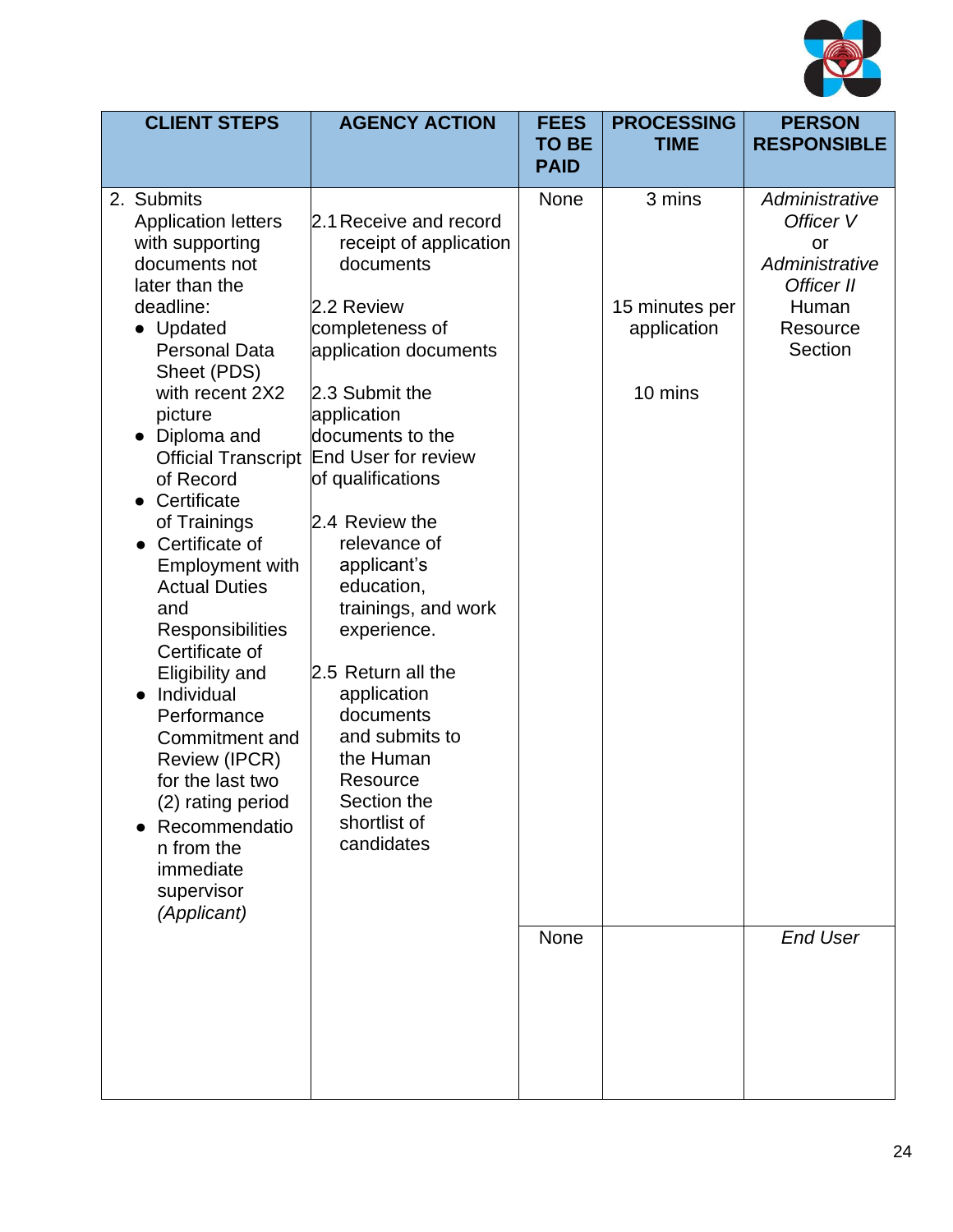

| <b>CLIENT STEPS</b>                      | <b>AGENCY ACTION</b>                                                                                                                                                                                                                                                                                                                                                                                         | <b>FEES</b><br><b>TO BE</b><br><b>PAID</b> | <b>PROCESSING</b><br><b>TIME</b>       | <b>PERSON</b><br><b>RESPONSIBLE</b>                                                               |
|------------------------------------------|--------------------------------------------------------------------------------------------------------------------------------------------------------------------------------------------------------------------------------------------------------------------------------------------------------------------------------------------------------------------------------------------------------------|--------------------------------------------|----------------------------------------|---------------------------------------------------------------------------------------------------|
|                                          | 2.6 Submit test<br>questionnaire to<br><b>HR</b><br>2.7 Send notification<br>to the qualified<br>applicants about<br>the examination<br>date and venue                                                                                                                                                                                                                                                       |                                            | 5 mins per<br>applicant                | Administrative<br>Officer II<br>Human<br>Resource<br>Section                                      |
| 3. Attends the<br>qualifying examination | 1. Administer<br>examination to<br>shortlisted<br>applicants<br>2. Prepares the<br>selection line up<br>reflecting the<br>competence and<br>qualification of<br>candidates on the<br>basis of following<br>criteria:<br>a. Performance<br>b. Education<br>and Training<br>c. Experience<br>and outstanding<br>accomplishments<br>d. Psycho-social<br>attributes<br>and personality<br>traits<br>e. Potential | None<br><b>None</b>                        | 4 hours<br>30 minutes per<br>applicant | Administrative<br>Officer V<br>or<br>Administrative<br>Officer II<br>Human<br>Resource<br>Section |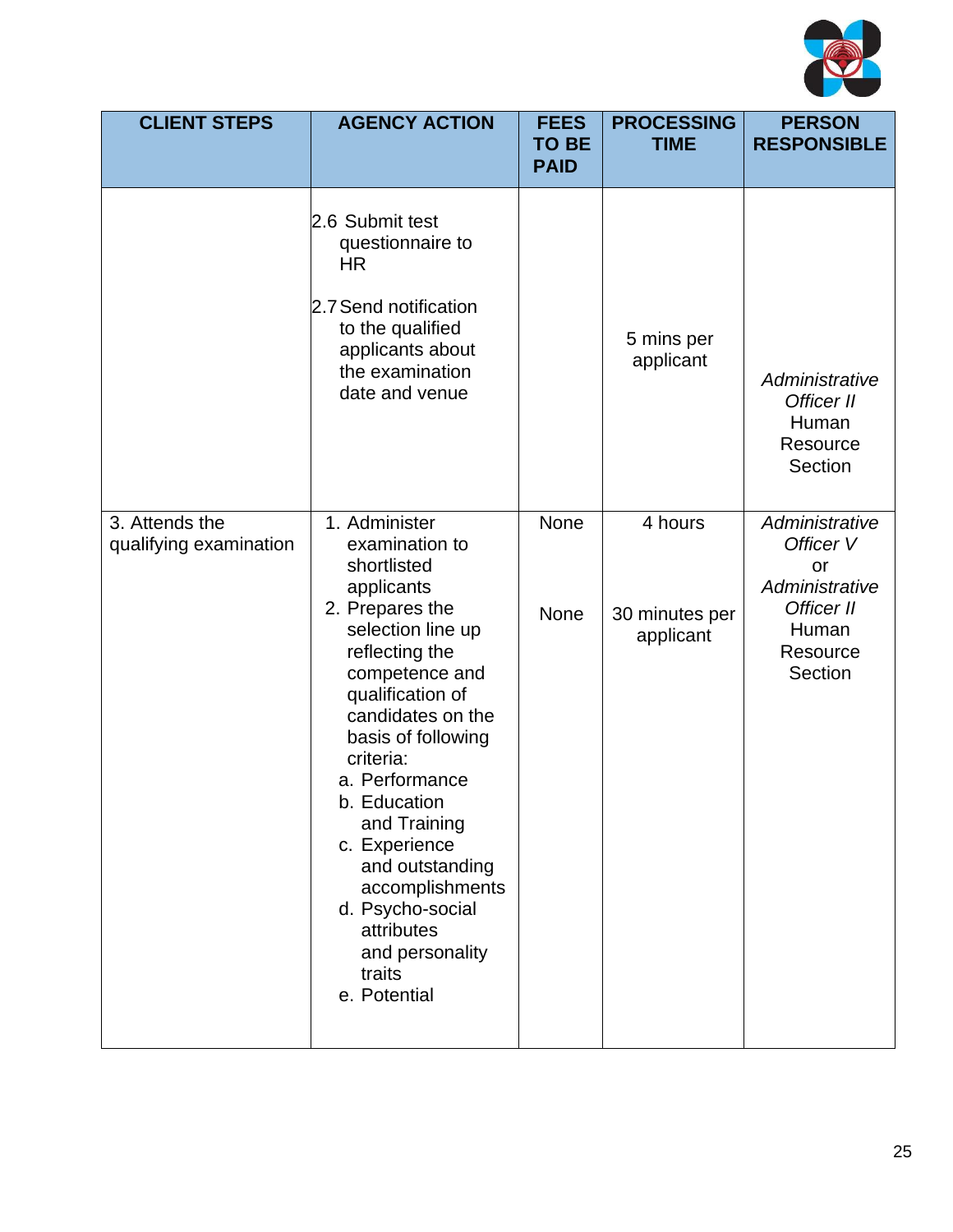

| <b>CLIENT STEPS</b>                       | <b>AGENCY ACTION</b>                                                                                                                | <b>FEES</b><br><b>TO BE</b><br><b>PAID</b> | <b>PROCESSING</b><br><b>TIME</b>                     | <b>PERSON</b><br><b>RESPONSIBLE</b>                                                     |
|-------------------------------------------|-------------------------------------------------------------------------------------------------------------------------------------|--------------------------------------------|------------------------------------------------------|-----------------------------------------------------------------------------------------|
|                                           | 3. Present the<br>selection line up<br>and the concerned<br>division's short-list<br>to the HRMPSB.                                 | None                                       | 10 mins                                              | Administrative<br>Officer V<br>Human<br>Resource<br>Section                             |
| 4. Attends the<br><b>HRMPSB</b> interview | 1. Facilitate the<br>interview of<br>applicants                                                                                     | None                                       | 30 minutes per<br>applicant                          | <b>HRMPSB</b>                                                                           |
|                                           | 2. Compute and<br>prepare the<br>comparative<br>matrix and                                                                          | None                                       | 30 mins per<br>applicant                             | Administrative<br>Officer V<br>or<br>Administrative                                     |
|                                           | tabulation<br>3. Prepare Minutes<br>of the HRMPSB<br>Interview                                                                      | <b>None</b>                                | $\frac{1}{2}$ Please see<br>footnote on<br>this page | Officer II<br>Human<br>Resource                                                         |
|                                           | 4. Deliberate on the<br>ranking of the<br>candidates                                                                                | <b>None</b>                                | 1 hr and 30<br>mins                                  | <b>HRMPSB</b>                                                                           |
|                                           | 5. Submit a<br>comprehensive<br>evaluation report of<br>candidates<br>screened for<br>appointment to the<br>Appointing<br>Authority | <b>None</b>                                | 5 mins                                               | Administrative<br>Officer V<br>or.<br>Administrative<br>Officer II<br>Human<br>Resource |

**1/** One (1) Working Day (WD) if meeting duration is less than 4 hours, Two (2) WDs if meeting duration is 4 hours, Four (4) WDs if meeting duration is 5-8 hours.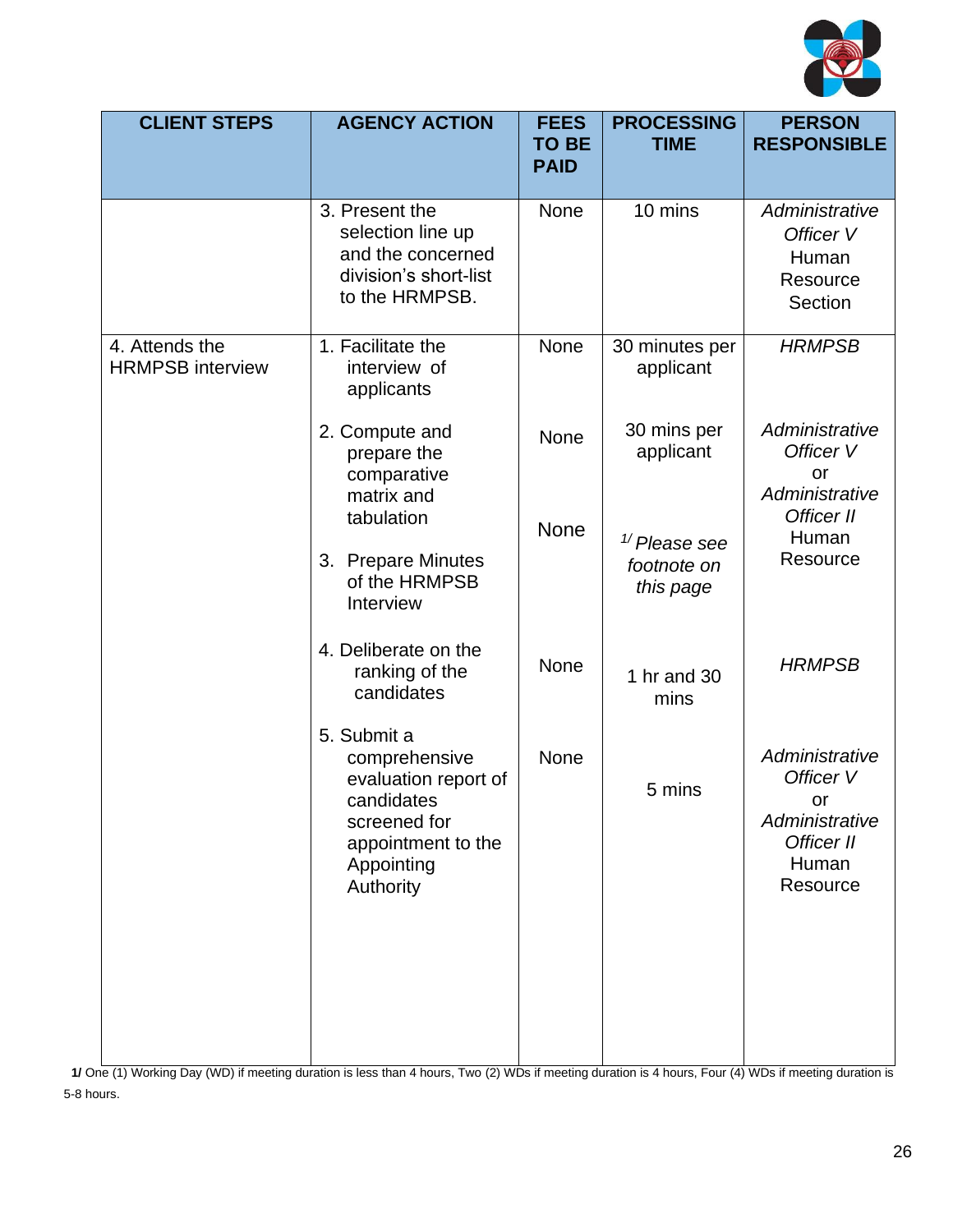

| <b>CLIENT STEPS</b>                                             | <b>AGENCY ACTION</b>                                                                                                                                                                                                                                                   | <b>FEES</b><br><b>TO BE</b><br><b>PAID</b> | <b>PROCESSING</b><br><b>TIME</b> | <b>PERSON</b><br><b>RESPONSIBLE</b>                                                               |
|-----------------------------------------------------------------|------------------------------------------------------------------------------------------------------------------------------------------------------------------------------------------------------------------------------------------------------------------------|--------------------------------------------|----------------------------------|---------------------------------------------------------------------------------------------------|
| 5. Attends the final<br>interview with Agency<br>Head           | 1. Final interview with<br>the Agency Head                                                                                                                                                                                                                             | <b>None</b>                                |                                  | <b>Director</b>                                                                                   |
|                                                                 | 2. Inform the selected<br>candidate through<br>electronic mail and<br>text messaging to<br>submit<br>othe<br>r requirement<br>for<br>Appointment                                                                                                                       | <b>None</b>                                | 30 minutes                       | Administrative<br>Officer II<br>Human<br>Resource<br>Section                                      |
| 6. Submit CSC<br>documentary<br>requirements for<br>appointment | 1. Receive and review<br>requirements<br>for appointment<br>2. Prepare CSC<br>appointment<br>papers                                                                                                                                                                    | None                                       | 30 minutes<br>1 day              | Administrative<br>Officer V<br>or<br>Administrative<br>Officer II<br>Human<br>Resource<br>Section |
|                                                                 | 3. Approves<br>appointment paper                                                                                                                                                                                                                                       | None                                       |                                  | <b>Director</b>                                                                                   |
|                                                                 | 4. Post the information<br>on the appointment on<br>the bulletin board for at<br>fifteen<br>least<br>(15)<br>calendar days in three<br>conspicuous places.                                                                                                             | <b>None</b>                                | 5 minutes                        | Administrative<br>Officer II<br>Human<br>Resource<br>Section                                      |
| 7. Newly hired<br>employee report to<br>work                    | 1. Facilitate the oath<br>taking and orientation /<br>briefing on the<br>following:<br><b>STII Office rules</b><br>a.<br>and regulations<br>written in the<br>Personnel<br>Handbook<br>Salaries and<br>b.<br>benefits<br>Duties and<br>$C_{\cdot}$<br>responsibilities | <b>None</b>                                | 1 day                            | Administrative<br>Officer V<br>or<br>Administrative<br>Officer II<br>Human<br>Resource<br>Section |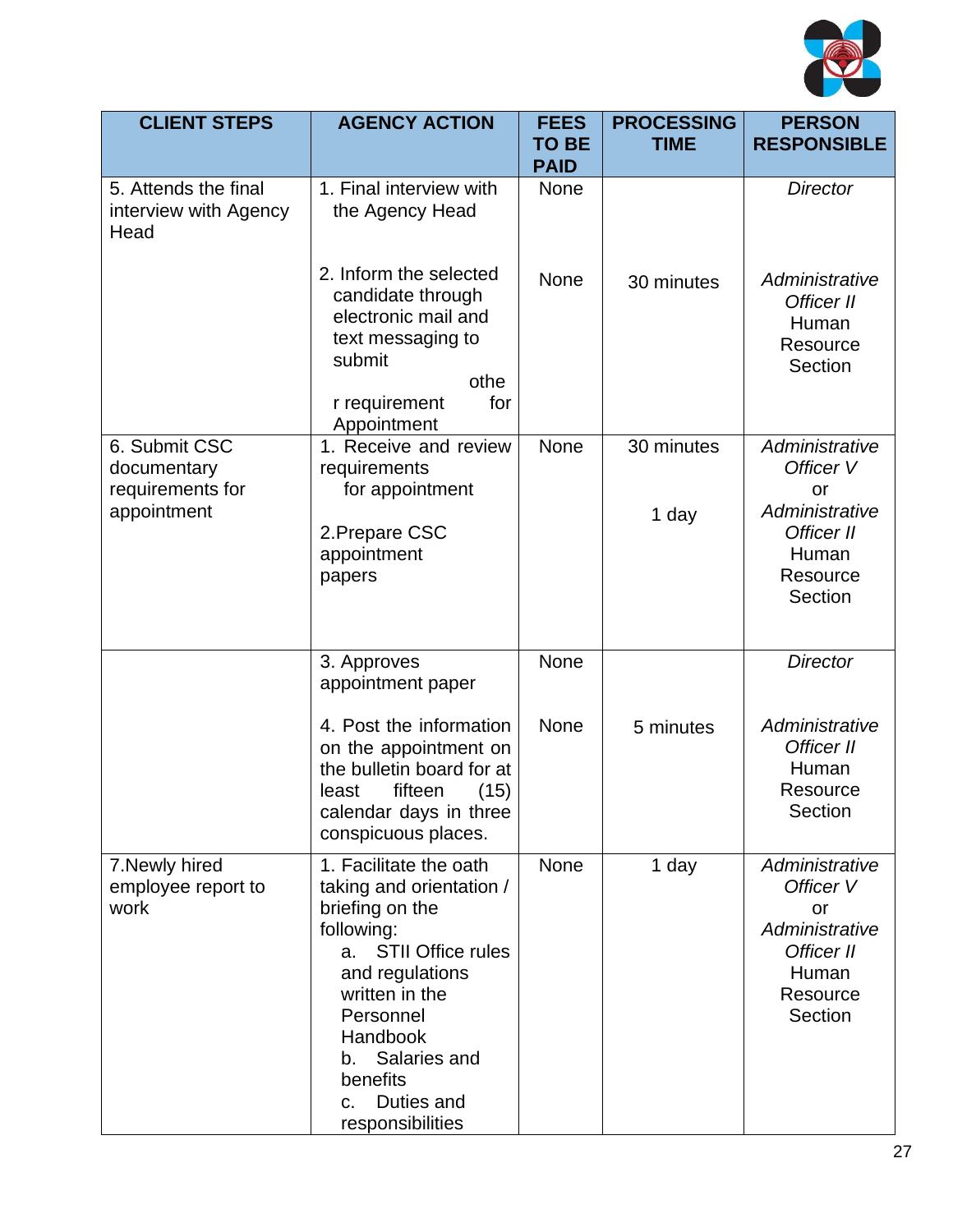

| <b>CLIENT STEPS</b> | <b>AGENCY ACTION</b>                                                                                                                         | <b>FEES</b><br><b>TO BE</b><br><b>PAID</b> | <b>PROCESSING</b><br><b>TIME</b>                                                                           | <b>PERSON</b><br><b>RESPONSIBLE</b> |
|---------------------|----------------------------------------------------------------------------------------------------------------------------------------------|--------------------------------------------|------------------------------------------------------------------------------------------------------------|-------------------------------------|
|                     | d. Quality<br>Management<br>System<br>implementatio<br>n<br>2. Submit appointment<br>papers to Civil Service<br>Commission - Field<br>Office |                                            |                                                                                                            |                                     |
|                     | <b>TOTAL:</b>                                                                                                                                | <b>None</b>                                | 48 calendar<br>days and 6<br>minutes<br>or<br>120 calendar<br>days<br>maximum<br>including<br>waiting time |                                     |

Notes:

The Total Processing Time is computed based on four (4) applicants for a vacant position.

As per Omnibus Rules on Appointments and Other Human Resource Actions (Revised July 2018), Rule VII Sec. 29. The publication of a particular vacant position shall be valid until filled but not to extend beyond nine (9) months reckoned from the date the vacant position was published.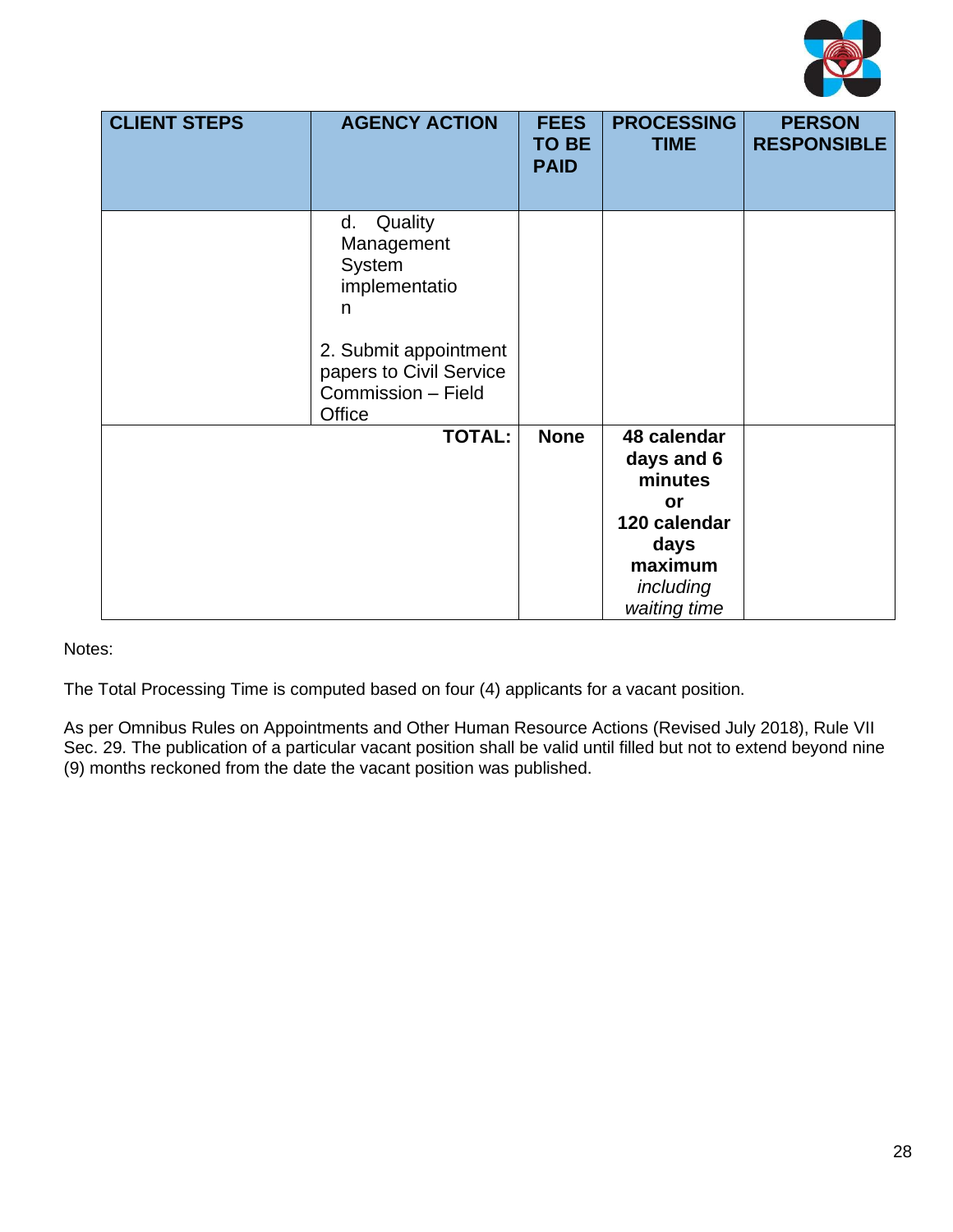

## **7. IN-HOUSE TRAINING**

This service assists in providing learning and development intervention to enhance the competencies and improve job performance of DOST-STII employees.

| <b>Office or Division:</b>                |                                                                                          | Finance and Administrative Division (FAD) - Human Resource Section        |                                   |                                   |                                                                             |                                       |                                             |
|-------------------------------------------|------------------------------------------------------------------------------------------|---------------------------------------------------------------------------|-----------------------------------|-----------------------------------|-----------------------------------------------------------------------------|---------------------------------------|---------------------------------------------|
| <b>Classification:</b>                    |                                                                                          | Complex                                                                   |                                   |                                   |                                                                             |                                       |                                             |
| <b>Type of Transaction:</b>               |                                                                                          | G2G - Government to another Government Agency or                          |                                   |                                   |                                                                             |                                       |                                             |
|                                           |                                                                                          | <b>Government Employee</b>                                                |                                   |                                   |                                                                             |                                       |                                             |
| Who may avail:                            |                                                                                          | <b>DOST-STII Employees</b>                                                |                                   |                                   |                                                                             |                                       |                                             |
| <b>CHECKLIST REQUIREMENTS</b>             |                                                                                          |                                                                           | <b>WHERE TO SECURE</b>            |                                   |                                                                             |                                       |                                             |
| <b>Training Proposal</b>                  |                                                                                          |                                                                           | <b>FAD-Human Resource Section</b> |                                   |                                                                             |                                       |                                             |
| <b>Terms of Reference</b>                 |                                                                                          |                                                                           | <b>FAD-Human Resource Section</b> |                                   |                                                                             |                                       |                                             |
|                                           |                                                                                          |                                                                           |                                   | <b>FAD-Human Resource Section</b> |                                                                             |                                       |                                             |
| <b>Special Order</b>                      |                                                                                          |                                                                           |                                   |                                   |                                                                             |                                       |                                             |
| <b>Confirmation Slips</b>                 |                                                                                          |                                                                           |                                   | <b>FAD-Human Resource Section</b> |                                                                             |                                       |                                             |
| <b>Training Evaluation Form</b>           |                                                                                          |                                                                           |                                   | <b>FAD-Human Resource Section</b> |                                                                             |                                       |                                             |
| <b>Terminal Report</b>                    |                                                                                          |                                                                           |                                   | <b>FAD-Human Resource Section</b> |                                                                             |                                       |                                             |
| <b>CLIENT STEP</b>                        |                                                                                          | <b>AGENCY ACTION</b>                                                      | <b>FEES TO</b>                    | <b>PROCESSING</b><br><b>TIME</b>  | <b>PERSON</b>                                                               |                                       |                                             |
|                                           |                                                                                          |                                                                           | <b>BE PAID</b>                    |                                   | <b>RESPONSIBLE</b>                                                          |                                       |                                             |
| Submit<br>Individual                      |                                                                                          | 1. Pre-implementation<br>1.1 Review annual<br>training plan and IDP       |                                   | 15 minutes                        | <b>HR Administrative</b><br>Officer V                                       |                                       |                                             |
| Development<br>Plan (IDP) to<br><b>HR</b> |                                                                                          | 1.2 Prepare training<br>Proposal, LIB, TOR (if<br>applicable) and list of |                                   | 7 days                            | and HR<br>Administrative<br>Officer I                                       |                                       |                                             |
|                                           | 1.3 Review training<br>Proposal, LIB, TOR (if<br>applicable) and list of<br>participants | participants                                                              |                                   |                                   |                                                                             | Not applicable                        | Budget Officer,<br>Accountant, FAD<br>Chief |
|                                           | 1.4 Approval                                                                             |                                                                           |                                   | Not applicable                    | <b>Director</b>                                                             |                                       |                                             |
|                                           | (SO)                                                                                     | 1.5. Prepare Special Order                                                |                                   |                                   | 30 minutes                                                                  | <b>HR Administrative</b><br>Officer I |                                             |
|                                           |                                                                                          | 1.6 Prepare Purchase<br>Request (PR)                                      |                                   | 30 minutes                        | <b>HR Administrative</b><br>Officer I                                       |                                       |                                             |
|                                           |                                                                                          | 1.7 Submit PR to GSPS                                                     |                                   | 5 minutes                         | <b>HR Administrative</b><br>Officer I                                       |                                       |                                             |
|                                           |                                                                                          | 1.8 Purchase and prepare<br>training kits and other<br>materials          |                                   | 2 days                            | <b>HR Administrative</b><br>Officer I and HR<br>Administrative<br>Assistant |                                       |                                             |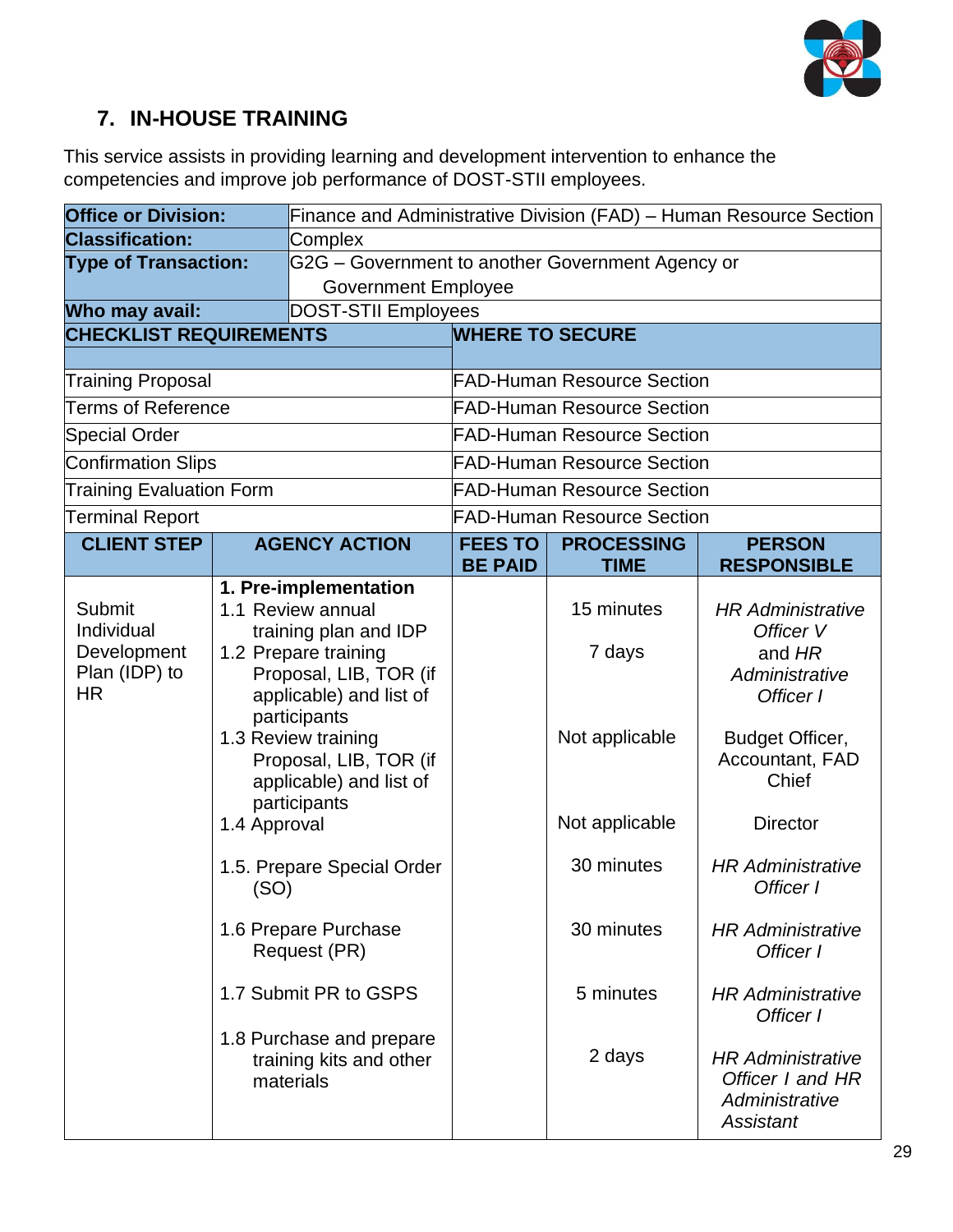

|                                         | 2. Training<br>Implementation                                             |      |                                               |                                               |
|-----------------------------------------|---------------------------------------------------------------------------|------|-----------------------------------------------|-----------------------------------------------|
| Attend the<br>training                  | 2.1 Assist in the<br>facilitation of the<br>activity session              |      | Depends on<br>the duration<br>of the training | <b>HR Training</b><br><b>Secretariat Team</b> |
| Present<br>training-related<br>concerns | 2.2 Responds to<br>participant's                                          |      | 15 minutes                                    | <b>HR Training</b><br>Secretariat             |
|                                         | request<br>2.3 Document the training                                      |      | Duration of the<br>training                   | HR<br>Administrative<br>Officer I             |
|                                         | 2.4 Monitor training flow<br>based on the<br>agreed program and<br>design |      | Duration of the<br>training                   | <b>HR Administrative</b><br>Officer V         |
| Accomplish the<br>form                  | 2.5 Administer L&D<br><b>Evaluation Form</b>                              |      | 30 minutes                                    | HR<br>Administrative<br>Officer I             |
|                                         | 3. Post Training<br>Implementation<br><b>Report</b>                       |      |                                               |                                               |
|                                         | 3.1 Draft terminal report                                                 |      | 15 working<br>days                            | HR<br>Administrative<br>Officer I             |
|                                         | 3.2 Review draft terminal<br>report                                       |      | 4 hours                                       | <b>HR Administrative</b><br>Officer V         |
|                                         | 3.3 Review terminal report<br>for recommending<br>approval                |      | Not applicable                                | <b>FAD Chief</b>                              |
|                                         | 3.4. Approved terminal<br>report                                          |      | Not applicable                                | <b>Director</b>                               |
|                                         | <b>Total</b>                                                              | None | 24 days,<br>5 hours, and<br>35 minutes        |                                               |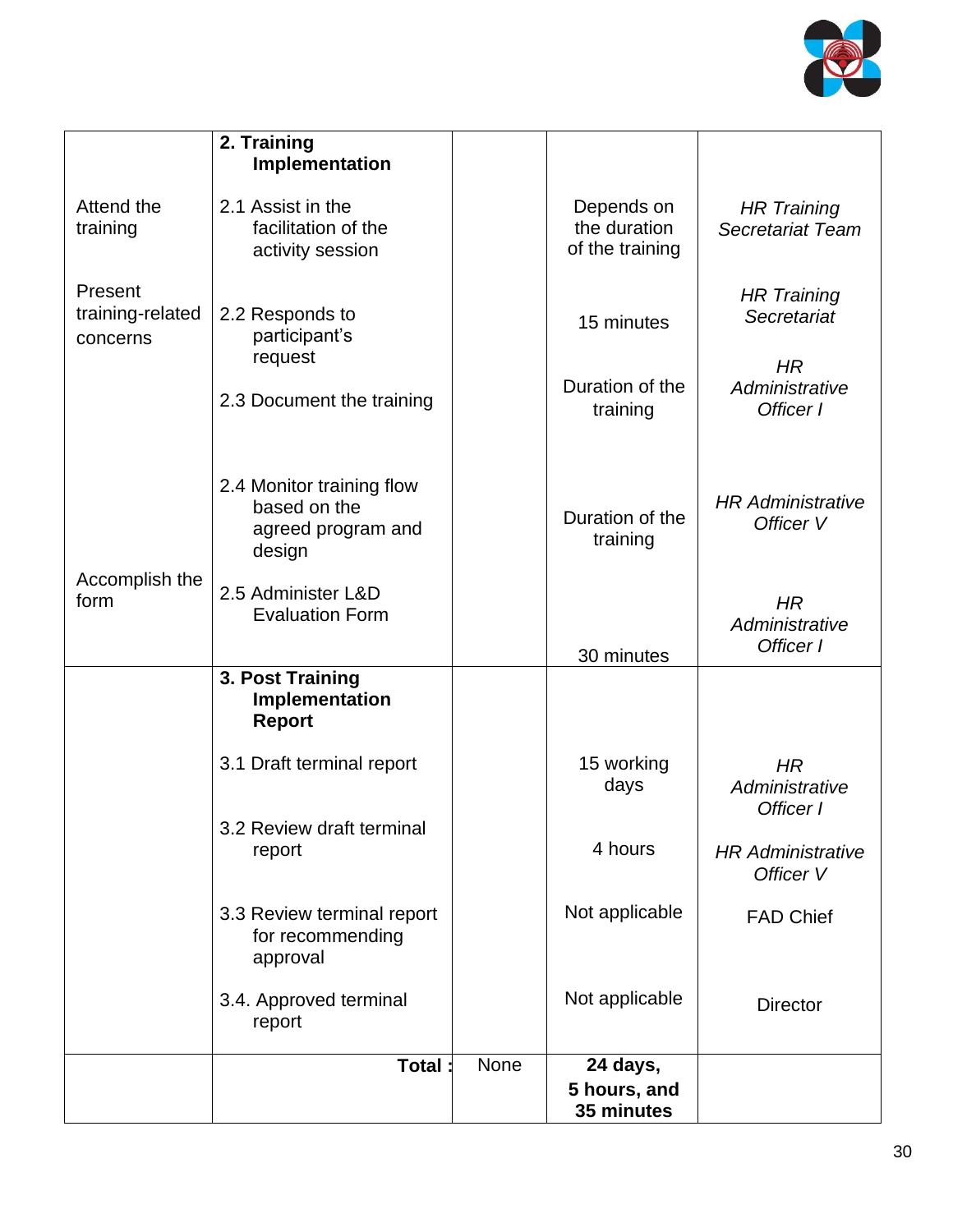

#### **8. PURCHASE SERVICE**

This service facilitates the purchasing of goods and services, infrastructure projects and consulting services amounting to P1M and above.

| <b>Office or Division:</b>            |   | Finance and Administrative Division - General Services and<br><b>Property Section (GSPS)</b> |                                                                      |                                               |                             |
|---------------------------------------|---|----------------------------------------------------------------------------------------------|----------------------------------------------------------------------|-----------------------------------------------|-----------------------------|
|                                       |   |                                                                                              |                                                                      |                                               |                             |
| <b>Classification:</b>                |   | Complex                                                                                      |                                                                      |                                               |                             |
| <b>Type of</b>                        |   |                                                                                              |                                                                      | G2G – Government to another Government Agency |                             |
| <b>Transaction:</b><br>Who may avail: |   |                                                                                              | G2B - Government to Business<br><b>Internal and External Clients</b> |                                               |                             |
| <b>CHECKLIST REQUIREMENTS</b>         |   |                                                                                              |                                                                      | <b>WHERE TO SECURE</b>                        |                             |
| <b>Approved APP</b>                   |   |                                                                                              | <b>General Services and</b>                                          |                                               |                             |
| <b>Approved PPMP</b>                  |   |                                                                                              | <b>Property Section</b>                                              |                                               |                             |
| <b>Approved Purchase Request</b>      |   |                                                                                              | Downloadable at STII Website                                         |                                               |                             |
| with complete                         |   |                                                                                              |                                                                      |                                               |                             |
| supporting documents                  |   |                                                                                              |                                                                      |                                               |                             |
| <b>Bidding Documents</b>              |   |                                                                                              |                                                                      |                                               |                             |
| <b>CLIENT STEPS</b>                   |   | <b>AGENCY</b>                                                                                | <b>FEES TO BE</b>                                                    | <b>PROCESSING</b>                             | <b>PERSON</b>               |
|                                       |   | <b>ACTION</b>                                                                                | <b>PAID</b>                                                          | <b>TIME</b>                                   | <b>RESPONSIBLE</b>          |
| Submit<br>1.                          |   | 1. Receive                                                                                   | None                                                                 | 15 mins                                       | Administrative              |
| Approved                              |   | documents                                                                                    |                                                                      |                                               | Officer V                   |
| Purchase                              |   | with                                                                                         |                                                                      |                                               | <b>or</b><br>Administrative |
| Request with<br>completed             |   | complete<br>attachment                                                                       |                                                                      |                                               | Officer IV                  |
| supporting                            | S |                                                                                              |                                                                      |                                               | or                          |
| documents                             |   |                                                                                              |                                                                      | 20 mins                                       | Administrative              |
| (Internal                             |   | 2. Prepare                                                                                   |                                                                      |                                               | Aide IV                     |
| clients)                              |   | Notice of                                                                                    |                                                                      |                                               | <b>BAC Secretariat</b>      |
|                                       |   | Pre-                                                                                         |                                                                      |                                               |                             |
|                                       |   | Procurement                                                                                  |                                                                      |                                               |                             |
|                                       |   | Meeting                                                                                      |                                                                      |                                               |                             |
|                                       |   | 3. Conduct of                                                                                |                                                                      | Not Applicable                                | BAC/BAC-                    |
|                                       |   | Pre-                                                                                         |                                                                      |                                               | <b>TWG/BAC</b>              |
|                                       |   | procurement                                                                                  |                                                                      |                                               | Secretariat/ End-           |
|                                       |   |                                                                                              |                                                                      |                                               | User                        |
|                                       |   | 4. Prepare                                                                                   |                                                                      | 2 hrs                                         | <b>BAC Secretariat</b>      |
|                                       |   | <b>Invitation To</b>                                                                         |                                                                      |                                               |                             |
|                                       |   | <b>Bid</b>                                                                                   |                                                                      |                                               |                             |
|                                       |   | (ITB)/Reques<br>t for                                                                        |                                                                      |                                               |                             |
|                                       |   | Expression of                                                                                |                                                                      |                                               |                             |
|                                       |   | Interest (REI)                                                                               |                                                                      |                                               |                             |
|                                       |   | and Bid                                                                                      |                                                                      |                                               |                             |
|                                       |   | <b>Documents</b>                                                                             |                                                                      |                                               |                             |
|                                       |   |                                                                                              |                                                                      |                                               |                             |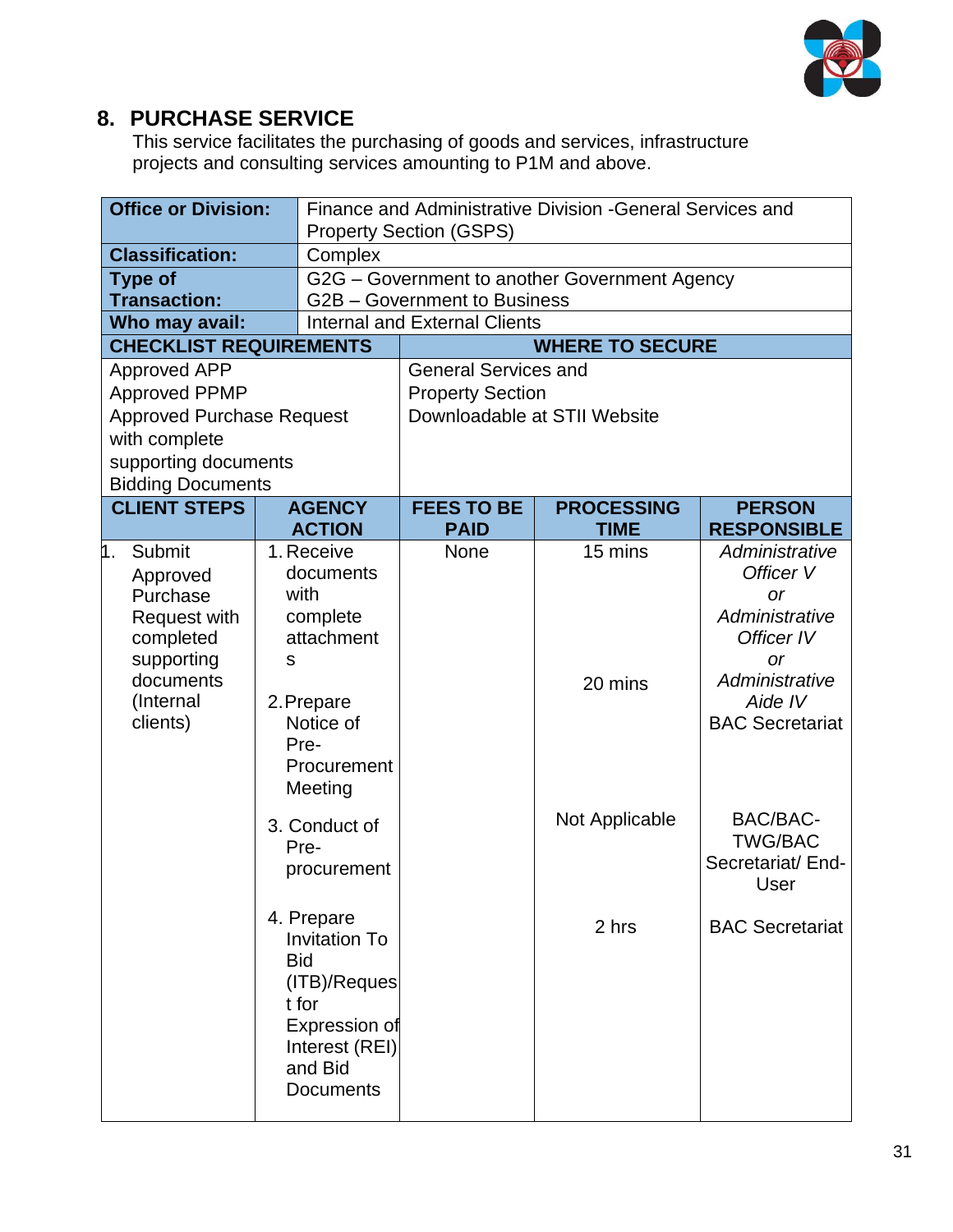

| <b>CLIENT STEPS</b>                             | <b>AGENCY</b><br><b>FEES TO BE</b>                                                                                                                          |             | <b>PROCESSING</b> | <b>PERSON</b>                                                                                   |
|-------------------------------------------------|-------------------------------------------------------------------------------------------------------------------------------------------------------------|-------------|-------------------|-------------------------------------------------------------------------------------------------|
|                                                 | <b>ACTION</b>                                                                                                                                               | <b>PAID</b> | <b>TIME</b>       | <b>RESPONSIBLE</b>                                                                              |
|                                                 | 5. Review<br><b>ITB/REI</b><br>and<br><b>Bid</b><br><b>Documents</b>                                                                                        |             | 1 <sub>hr</sub>   | Administrative<br>Officer V<br>Or BAC<br>Secretariat-<br>Head                                   |
|                                                 | 6. Approve<br><b>ITB/REI</b><br>and<br><b>Bid</b><br><b>Documents</b>                                                                                       |             | 30 mins           | <b>BAC</b><br>Chairperson<br>and FAD<br>Chief                                                   |
|                                                 | 7. Post ITB/REI<br><b>PhilGEPS</b><br>at<br>Agency<br>and<br>Website                                                                                        |             | 30 mins           | Administrative<br>Officer V<br><b>or</b><br>Administrative<br>Officer IV<br>and<br><b>MISPS</b> |
|                                                 | A. Public<br><b>Bidding</b><br>for<br>Goods<br>and<br>Services, and<br>Infrastructure<br>Projects<br>A.1 Prepare<br>Notice of Pre-<br><b>Bid Conference</b> |             | 20 mins           | <b>BAC Secretariat</b>                                                                          |
| 1. Attend Pre-                                  | and Invitation<br>Letter to<br><b>Observers</b><br>A.2 Conduct                                                                                              |             |                   |                                                                                                 |
| bidding<br>conference<br>(External<br>clients - | of Pre-bidding<br>conference<br>A.3 Prepare                                                                                                                 |             | Not Applicable    | BAC/BAC-<br><b>TWG/BAC</b><br>Secretariat/ End-<br>User                                         |
| Prospective<br>Bidders)                         | Notice of Bid<br>Opening and<br><b>Invitation Letter</b><br>to Observers                                                                                    |             | 20 mins           | <b>BAC Secretariat</b>                                                                          |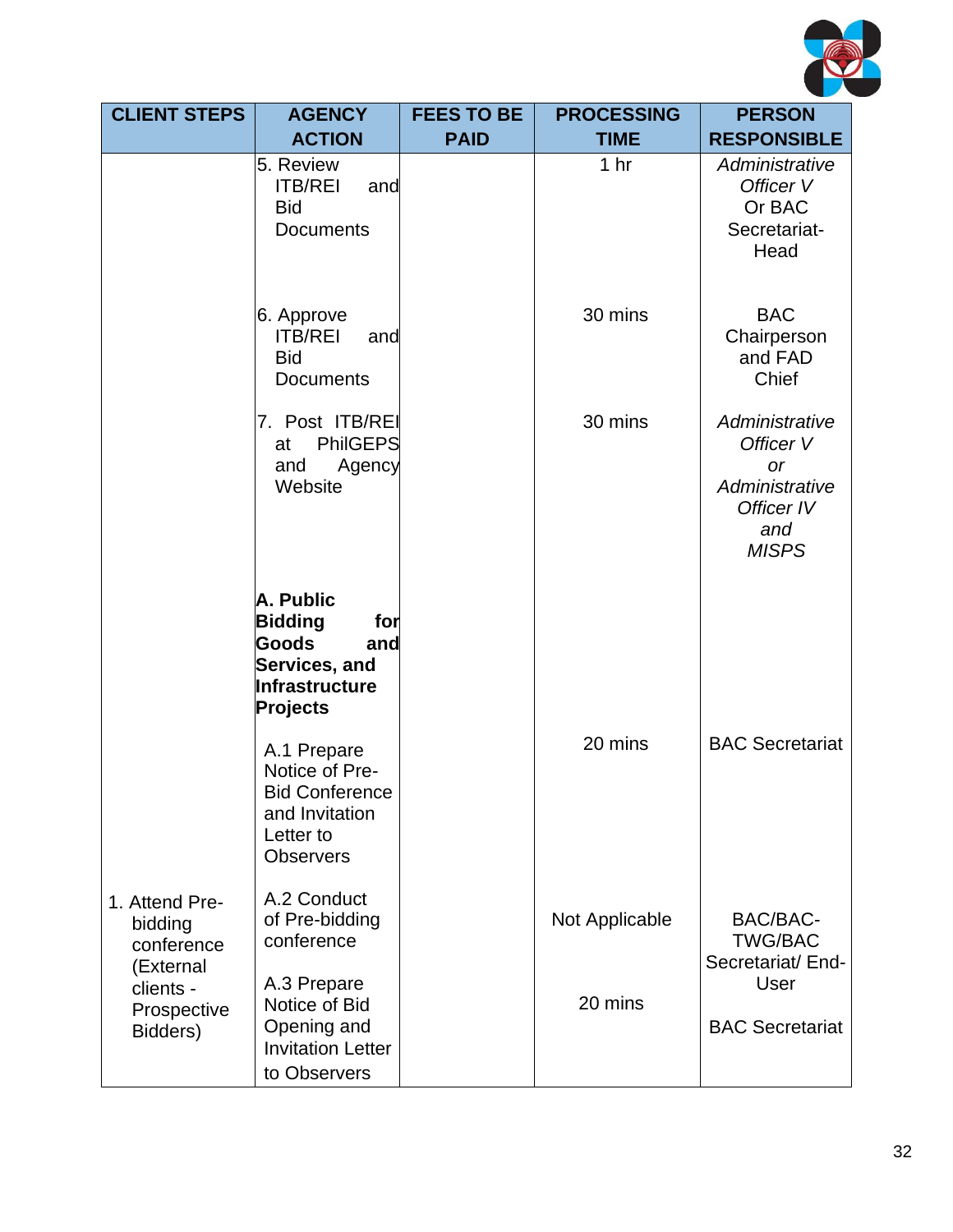

| <b>CLIENT STEPS</b>                 | <b>AGENCY</b>                                                       | <b>FEES TO BE</b><br><b>PROCESSING</b> |                         | <b>PERSON</b>                                                           |
|-------------------------------------|---------------------------------------------------------------------|----------------------------------------|-------------------------|-------------------------------------------------------------------------|
|                                     | <b>ACTION</b>                                                       | <b>PAID</b>                            | <b>TIME</b>             | <b>RESPONSIBLE</b>                                                      |
| 2. Pay<br>applicable<br>bidding fee | A.4 Provide<br>bid documents,<br>envelopes, and<br>official receipt | Applicable<br><b>Bidding Fee</b>       | 1hr                     | <b>BAC</b><br>Secretariat and<br>Administrative<br>Officer V<br>Cashier |
| 3. Attend bid<br>opening            | A.5 Conduct<br>of bid opening                                       |                                        | Not Applicable          | Section<br>BAC/BAC-<br><b>TWG/BAC</b>                                   |
|                                     | A.6 Prepare<br>Memo for Post-<br>qualification and<br>evaluation    |                                        |                         | Secretariat/<br>End-User                                                |
|                                     | proceedings                                                         |                                        | 20 mins                 | <b>BAC Secretariat</b>                                                  |
|                                     | A.7 Conduct<br>of Post-<br>Qualification<br>and Evaluation          |                                        | Not Applicable          | <b>BAC-TWG</b>                                                          |
|                                     | A.8 Prepare<br><b>BAC Resolution</b>                                |                                        |                         |                                                                         |
|                                     | A.9 Approve<br><b>BAC Resolution</b>                                |                                        | 2 hrs                   | <b>BAC Secretariat</b>                                                  |
|                                     | A.10 Prepare<br>Notice of Award<br>(NOA)                            |                                        | Not Applicable          | <b>BAC</b> and<br>Head of<br>Procuring<br>Entity<br>(HoPE)              |
|                                     | A.11 Approve<br>/Issuance of<br>Notice of Award                     |                                        | 30 mins                 | <b>BAC Secretariat</b>                                                  |
|                                     | (NOA)<br>A.12 Prepare<br>Contract and<br>Notice to                  |                                        | Not Applicable          | HoPE/BAC<br>Secretariat                                                 |
|                                     | Proceed (NTP)                                                       |                                        | 14 Working Days<br>(WD) | <b>BAC Secretariat</b>                                                  |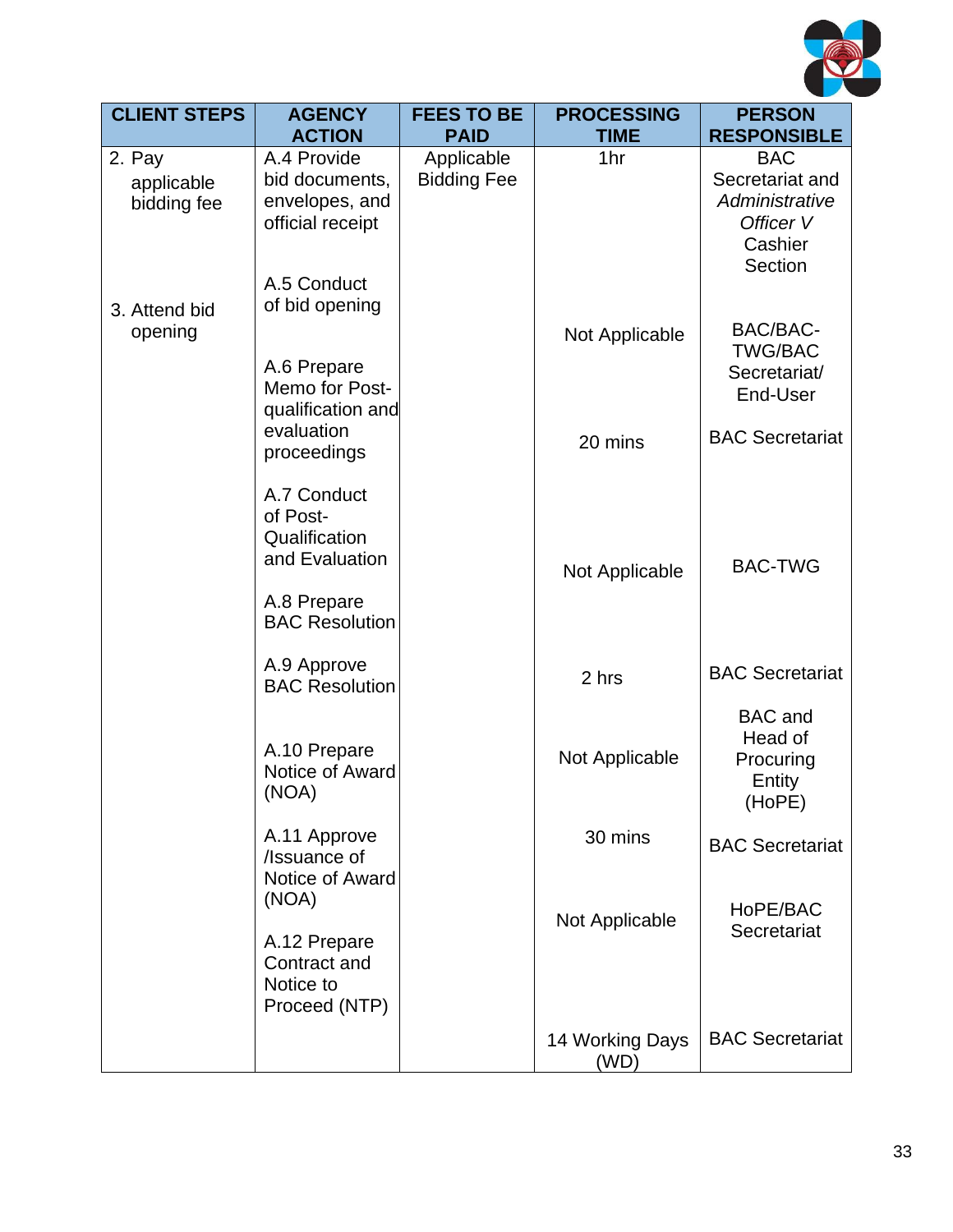

| <b>CLIENT STEPS</b> | <b>AGENCY</b>                                                                                                         | <b>FEES TO BE</b><br><b>PROCESSING</b> |                 | <b>PERSON</b>                                                                    |
|---------------------|-----------------------------------------------------------------------------------------------------------------------|----------------------------------------|-----------------|----------------------------------------------------------------------------------|
|                     | <b>ACTION</b>                                                                                                         | <b>PAID</b>                            | <b>TIME</b>     | <b>RESPONSIBLE</b>                                                               |
|                     | A.13 Prepare<br>and submit<br><b>Action Slip for</b><br>Obligation to<br><b>Budget Section</b>                        |                                        | 2 hrs           | <b>BAC Secretariat</b>                                                           |
|                     | A.14 Approve/<br>Sign Contract<br>and<br><b>NTP</b>                                                                   |                                        | Not Applicable  | HoPE/<br>Division Chiefs/<br>Accountant/<br><b>Budget Officer</b><br>/Contractor |
|                     | A.15 Notarize<br>Contract                                                                                             |                                        | 2 hrs           | <b>BAC Secretariat</b>                                                           |
|                     | A.16 Issuance<br>of NTP                                                                                               |                                        | 20 mins         |                                                                                  |
|                     | <b>B. Public</b><br><b>Bidding</b><br>for<br><b>Consulting</b><br><b>Services</b><br><b>B.1 Prepare</b>               |                                        |                 | <b>BAC Secretariat</b>                                                           |
|                     | Notice of<br>Meeting for<br><b>Eligibility Check</b><br>and Shortlisting,<br><b>Invitation Letter</b><br>to Observers |                                        | 1 <sub>hr</sub> |                                                                                  |
|                     | <b>B.2 Screening</b><br>Eligibility<br>documents                                                                      |                                        | 7 WDs           | BAC/BAC-<br><b>TWG/BAC</b><br>Secretariat/ End-<br>Use                           |
|                     | <b>B.3 Prepare</b><br>Notice of<br>Meeting for<br>Numerical<br>Evaluation                                             |                                        | 20 mins         | <b>BAC Secretariat</b>                                                           |
|                     | <b>B.4 Conduct of</b><br>Shortlisting and<br>Numerical<br>Evaluation                                                  |                                        | Not Applicable  | BAC/BAC-<br><b>TWG/BAC</b><br>Secretariat/ End-<br>User                          |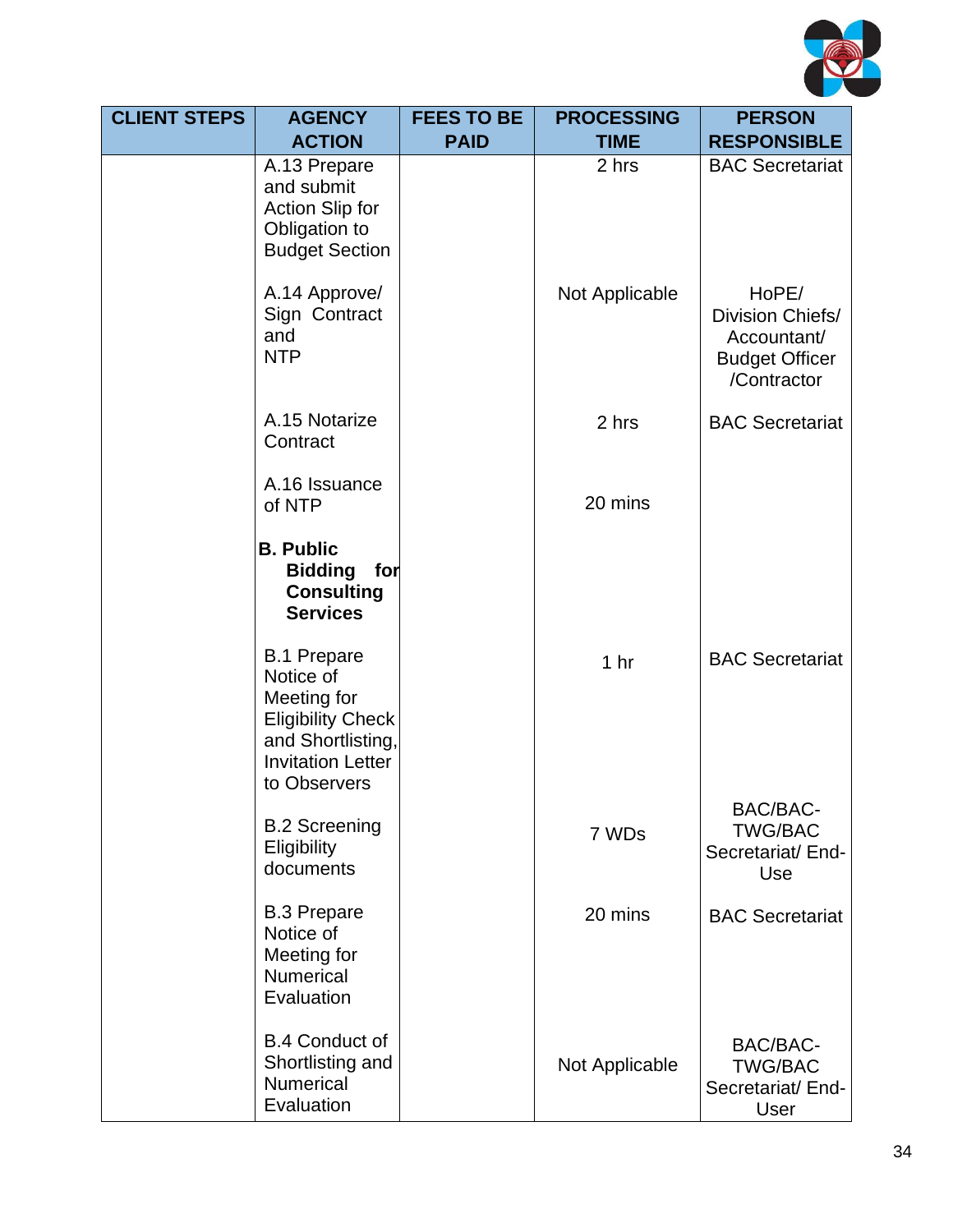

| <b>CLIENT STEPS</b>                                                                          | <b>AGENCY</b>                                                                                                                                      | <b>FEES TO BE</b> | <b>PROCESSING</b> | <b>PERSON</b>                                                  |
|----------------------------------------------------------------------------------------------|----------------------------------------------------------------------------------------------------------------------------------------------------|-------------------|-------------------|----------------------------------------------------------------|
|                                                                                              | <b>ACTION</b>                                                                                                                                      | <b>PAID</b>       | <b>TIME</b>       | <b>RESPONSIBLE</b>                                             |
|                                                                                              | <b>B.5 Prepare</b><br><b>BAC Resolution</b><br>recommending<br>shortlisted<br>consultant/s                                                         |                   | 2 hrs             | <b>BAC Secretariat</b>                                         |
|                                                                                              | <b>B.6 Approve</b><br><b>BAC Resolution</b>                                                                                                        |                   | Not Applicable    | <b>BAC</b> and<br><b>HoPE</b>                                  |
|                                                                                              | <b>B.7 Prepare</b><br>Notice of<br>Eligibility and<br>Shortlisting                                                                                 |                   | 30 mins           | <b>BAC Secretariat</b>                                         |
|                                                                                              | <b>B.8 Approve</b><br>Notice of<br>Eligibility and<br>Shortlisting                                                                                 |                   | Not Applicable    | <b>BAC Chairperson</b>                                         |
|                                                                                              | <b>B.9 Post Notice</b><br>of Eligibility and<br>Shortlisting and<br><b>Bid Docs Part II</b><br>at PhilGEPS<br>Website and<br><b>Agency Website</b> |                   | 30 mins           | <b>BAC Secretariat</b><br>and MISPS                            |
|                                                                                              | <b>B.10 Prepare</b><br>Notice of Pre-<br><b>Bid Conference</b><br>and Invitation<br>Letter to<br><b>Observers</b>                                  |                   | 30 mins           | <b>BAC</b><br>Secretariat                                      |
| 1. Attend Pre-<br>bidding<br>conference<br>(External<br>clients -<br>Prospective<br>Bidders) | B.11 Conduct of<br>Pre-Bidding<br>Conference                                                                                                       |                   | Not Applicable    | BAC/BAC-<br><b>TWG/BAC</b><br>Secretariat/ End-<br><b>User</b> |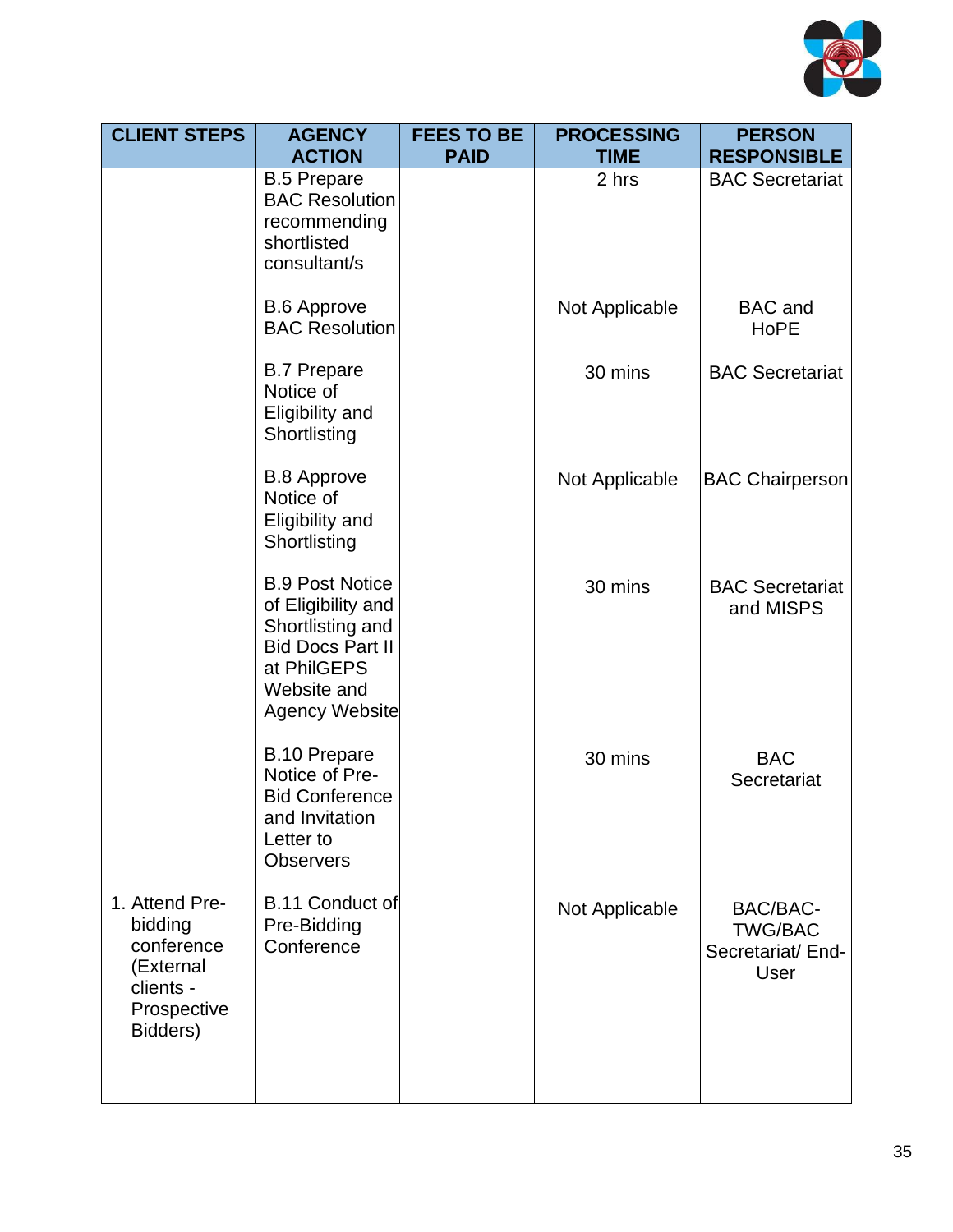

| <b>CLIENT STEPS</b>                 | <b>AGENCY</b>                                                                                          | <b>FEES TO BE</b>                | <b>PROCESSING</b> | <b>PERSON</b>                                                                      |
|-------------------------------------|--------------------------------------------------------------------------------------------------------|----------------------------------|-------------------|------------------------------------------------------------------------------------|
|                                     | <b>ACTION</b>                                                                                          | <b>PAID</b>                      | <b>TIME</b>       | <b>RESPONSIBLE</b>                                                                 |
| 2. Pay<br>applicable<br>bidding fee | <b>B.12 Provide</b><br>bid documents,<br>envelopes, and<br>official receipt                            | Applicable<br><b>Bidding Fee</b> | 1 <sub>hr</sub>   | <b>BAC</b><br>Secretariat and<br>Administrative<br>Officer V<br>Cashier<br>Section |
|                                     | <b>B.13 Prepare</b><br>Notice of Bid<br>Opening and<br><b>Invitation Letter</b><br>to Observers        |                                  | 20 mins           | <b>BAC</b><br>Secretariat                                                          |
| 3. Attend bid<br>opening            | <b>B.14 Conduct</b><br>of Bid Opening                                                                  |                                  | Not Applicable    | BAC/BAC-<br><b>TWG/BAC</b><br>Secretariat/ End-<br>User                            |
|                                     | <b>B.15 Prepare</b><br>Notice of<br>Meeting for<br>Numerical<br>Evaluation of<br><b>Bid Proposal</b>   |                                  | 30 mins           | <b>BAC</b><br>Secretariat                                                          |
|                                     | <b>B.16 Numerica</b><br>I Evaluation of<br>Bid Proposal,<br>Negotiation,<br>and Post-<br>Qualification |                                  | Not Applicable    | BAC/BAC-<br><b>TWG/BAC</b><br>Secretariat/ End-<br>User                            |
|                                     | <b>B.17 Prepare</b><br><b>BAC Resolution</b><br>Recommending<br>Award of<br>Contract                   |                                  | 2 hrs             | <b>BAC</b><br>Secretariat                                                          |
|                                     | <b>B.18 Approve</b><br><b>BAC Resolution</b>                                                           |                                  | Not Applicable    | <b>BAC</b> and<br><b>HoPE</b>                                                      |
|                                     | B.19 Approve/<br><b>Issuance of</b><br>Notice of Award                                                 |                                  | 30 mins           | HoPE/BAC<br>Secretariat                                                            |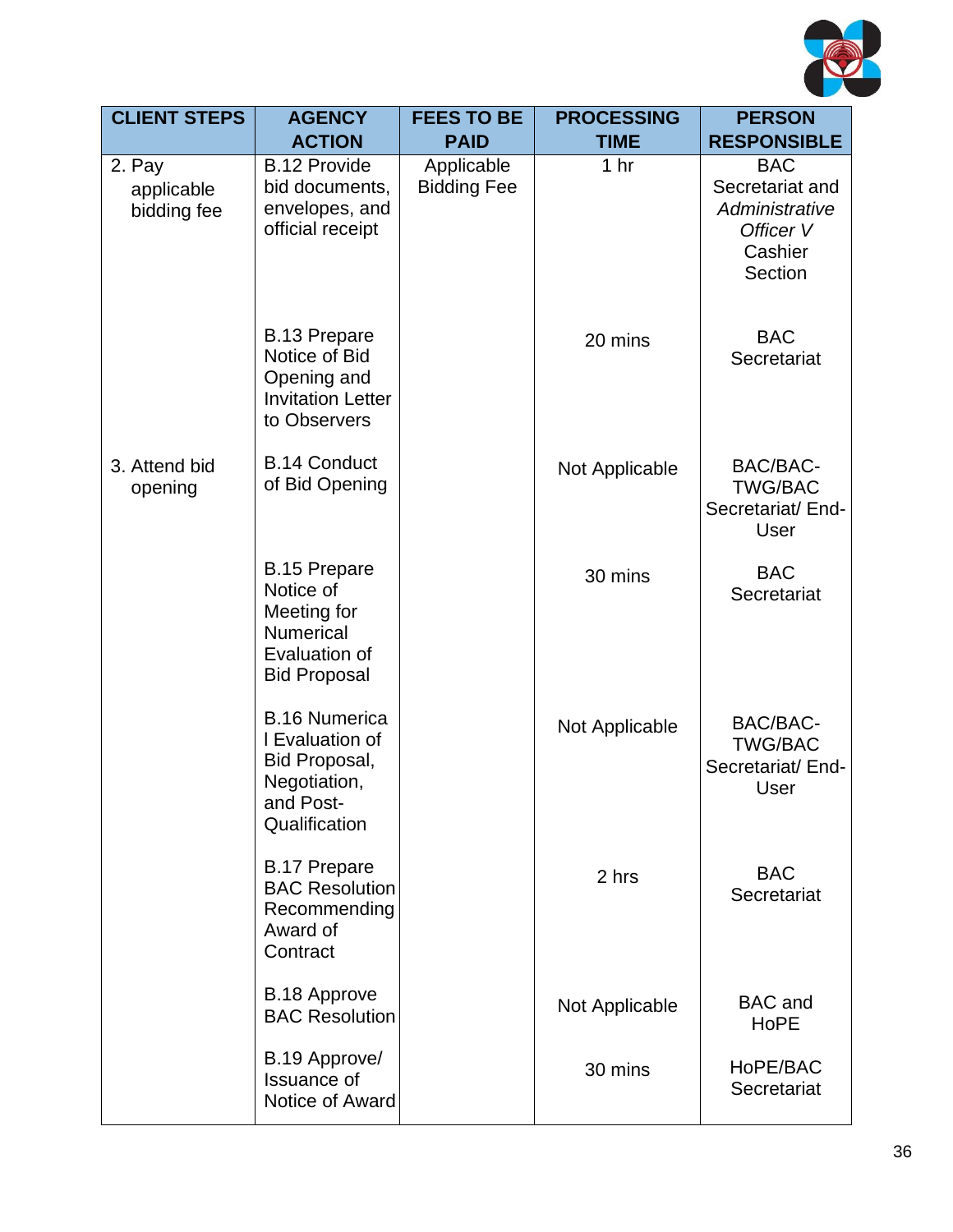

| <b>CLIENT STEPS</b> | <b>AGENCY</b>                                                                           | <b>FEES TO BE</b>                | <b>PROCESSING</b>                                           | <b>PERSON</b>                                                                    |
|---------------------|-----------------------------------------------------------------------------------------|----------------------------------|-------------------------------------------------------------|----------------------------------------------------------------------------------|
|                     | <b>ACTION</b>                                                                           | <b>PAID</b>                      | <b>TIME</b>                                                 | <b>RESPONSIBLE</b>                                                               |
|                     | B. 20 Prepare<br>Contract and<br>Notice to<br>Proceed (NTP)                             |                                  | 14 WDs                                                      | <b>BAC</b><br>Secretariat                                                        |
|                     | B.21 Prepare<br>and submit<br>Action Slip for<br>Obligation to<br><b>Budget Section</b> |                                  | 2 hrs                                                       |                                                                                  |
|                     | <b>B.22</b><br>Approve/Sig<br>Contract<br>n.<br>and NTP                                 |                                  | Not Applicable                                              | HoPE/<br>Division Chiefs/<br>Accountant/<br><b>Budget Officer</b><br>/Contractor |
|                     | <b>B.23 Notarize</b><br>Contract                                                        |                                  | 2 hrs                                                       | <b>BAC</b><br>Secretariat                                                        |
|                     | B.24 Issuance<br>of NTP                                                                 |                                  | 30 mins                                                     |                                                                                  |
|                     | <b>TOTAL:</b>                                                                           | <b>Applicable</b><br>bidding fee | A. 14 working<br>days, 13<br>hours and, 25<br>minutes       |                                                                                  |
|                     |                                                                                         |                                  | <b>Waiting time:</b><br>14 calendar<br>days and 18<br>hours |                                                                                  |
|                     |                                                                                         |                                  | B. 21 working<br>days, 18<br>hours and, 15<br>minutes       |                                                                                  |
|                     |                                                                                         |                                  | <b>Waiting time:</b><br>21 calendar<br>days and 15<br>hours |                                                                                  |

Notes: RA 9184 prescribed processing and waiting time for the Public Bidding for Goods and Services is 136 calendar days; for Infrastructure Projects 156 calendar days; and, for Consultancy Services 180 calendar days.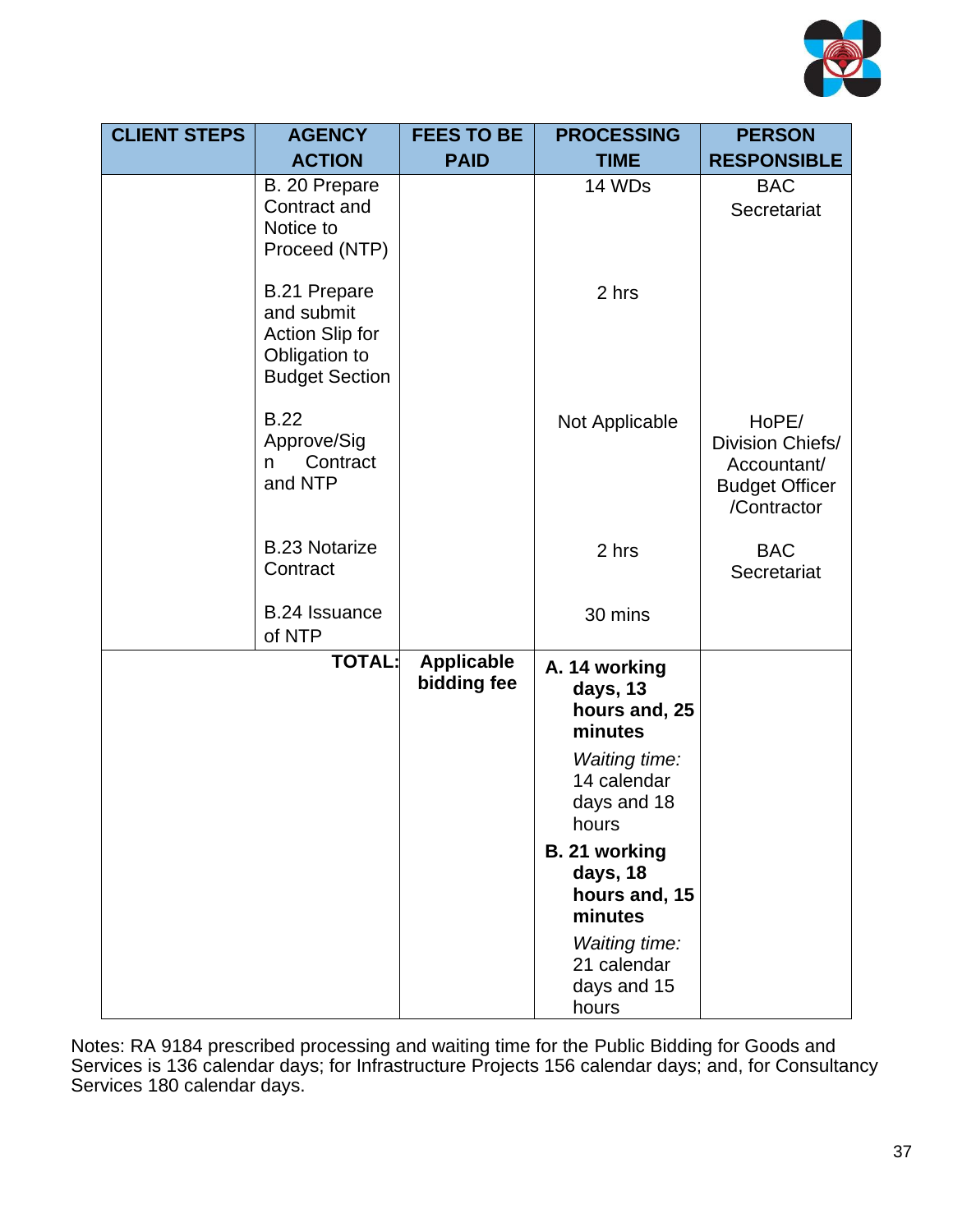

### **9. MOTORPOOL AND GENERAL SERVICES**

This service provides 100% availability of vehicles, office equipment, and other facilities required for operation monitored quarterly

|                                                                                                                                                  | Finance and Administrative Division - General Services and<br><b>Office or Division:</b><br><b>Property Section (GSPS)</b> |                                                                                                                   |                             |                                                 |                                                                                                                                  |  |
|--------------------------------------------------------------------------------------------------------------------------------------------------|----------------------------------------------------------------------------------------------------------------------------|-------------------------------------------------------------------------------------------------------------------|-----------------------------|-------------------------------------------------|----------------------------------------------------------------------------------------------------------------------------------|--|
| <b>Classification:</b>                                                                                                                           |                                                                                                                            | Simple                                                                                                            |                             |                                                 |                                                                                                                                  |  |
| <b>Type of</b><br><b>Transaction:</b>                                                                                                            |                                                                                                                            |                                                                                                                   |                             | G2C - Government to Client/ Government Employee |                                                                                                                                  |  |
|                                                                                                                                                  |                                                                                                                            |                                                                                                                   | <b>DOST-STII Employees</b>  |                                                 |                                                                                                                                  |  |
| Who may avail:<br><b>CHECKLIST REQUIREMENTS</b>                                                                                                  |                                                                                                                            |                                                                                                                   |                             | <b>WHERE TO SECURE</b>                          |                                                                                                                                  |  |
| <b>Vehicle Request</b>                                                                                                                           |                                                                                                                            |                                                                                                                   | <b>General Services and</b> |                                                 |                                                                                                                                  |  |
| Gate Pass                                                                                                                                        |                                                                                                                            |                                                                                                                   | <b>Property Section</b>     |                                                 |                                                                                                                                  |  |
| <b>STII Function Room reservation</b><br>form                                                                                                    |                                                                                                                            |                                                                                                                   |                             | Downloadable at STII Website                    |                                                                                                                                  |  |
| <b>CLIENT STEPS</b>                                                                                                                              |                                                                                                                            | <b>AGENCY</b>                                                                                                     | <b>FEES TO</b>              | <b>PROCESSING</b>                               | <b>PERSON</b>                                                                                                                    |  |
|                                                                                                                                                  |                                                                                                                            | <b>ACTION</b>                                                                                                     | <b>BE PAID</b>              | <b>TIME</b>                                     | <b>RESPONSIBLE</b>                                                                                                               |  |
| Submit the<br>following<br>approved forms:<br>1. Vehicle<br>Request<br>2. Gate<br>Pass<br>3. STII<br><b>Function Room</b><br>Reservation<br>form | and<br>the<br>Request<br>1.B Gate<br>pass<br>1.C STII<br>Function<br>Room                                                  | 1. Received<br>approved<br>request<br>assign<br>number to<br>following<br>services:<br>1.A Vehicle<br>reservation | None                        | 5 mins<br>5 mins<br>10 mins<br>10 mins          | Administrative<br>Officer I<br>or<br>Administrative<br><b>Assistant II</b><br><b>General Services</b><br>and Property<br>Section |  |
|                                                                                                                                                  | 2. Schedule<br>following<br>request<br>2.A Vehicle<br>Request                                                              |                                                                                                                   | <b>None</b>                 | 10 mins                                         | Administrative<br>Officer V<br><b>General Services</b><br>and Property<br>Section                                                |  |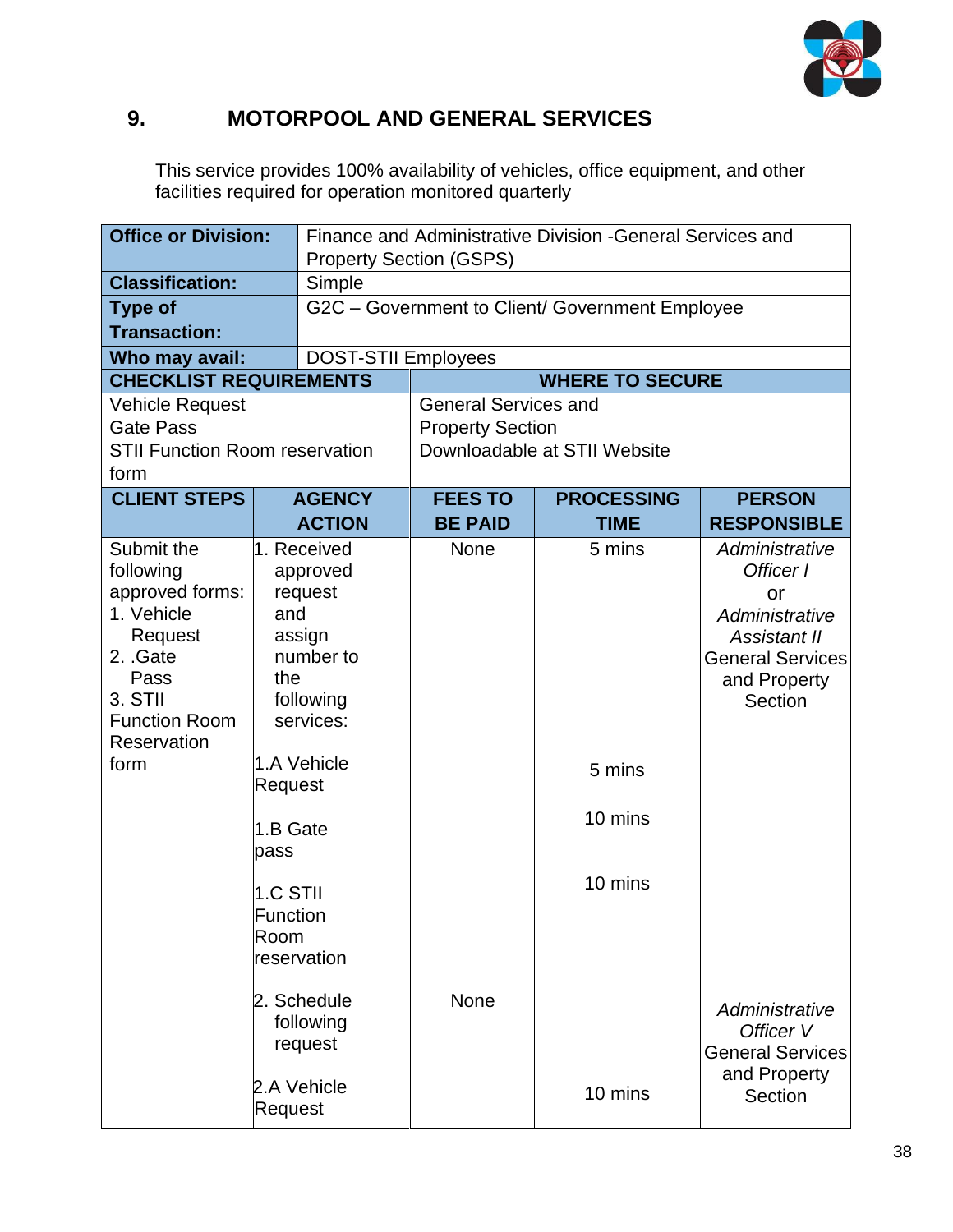

| <b>CLIENT STEPS</b> | <b>AGENCY</b>                                        | <b>FEES TO</b>                               | <b>PROCESSING</b>                     | <b>PERSON</b>                                                                                                                    |
|---------------------|------------------------------------------------------|----------------------------------------------|---------------------------------------|----------------------------------------------------------------------------------------------------------------------------------|
|                     | <b>ACTION</b>                                        | <b>BE PAID</b>                               | <b>TIME</b>                           | <b>RESPONSIBLE</b>                                                                                                               |
|                     | 2.B Gate pass                                        |                                              | 15 mins                               |                                                                                                                                  |
|                     | 2.C Function<br>Room reservation                     | Rental fee $1$ :<br>Training Room<br>P300/hr | 10 mins                               |                                                                                                                                  |
|                     |                                                      | <b>CAST Room</b><br>P 300/hr                 |                                       |                                                                                                                                  |
|                     |                                                      | Mini-Theater<br>P500/hr                      |                                       |                                                                                                                                  |
|                     | 3. Approve<br>followin                               |                                              |                                       | <b>FAD Chief</b>                                                                                                                 |
|                     | g<br>request<br>3.A Vehicl                           |                                              | 10 mins                               |                                                                                                                                  |
|                     | e Request                                            |                                              | 15 mins                               |                                                                                                                                  |
|                     | 3.B Gate pass<br>3.C Function<br>Room reservation    |                                              | 10 mins                               |                                                                                                                                  |
|                     | 4. Notify and<br>Issue copy of<br>approve<br>request |                                              | 5 mins                                | Administrative<br>Officer I<br>or<br>Administrative<br><b>Assistant II</b><br><b>General Services</b><br>and Property<br>Section |
|                     | <b>TOTAL:</b>                                        | <b>None</b>                                  | A. Vehicle                            |                                                                                                                                  |
|                     |                                                      |                                              | <b>Request</b>                        |                                                                                                                                  |
|                     |                                                      |                                              | 30 minutes<br><b>B.</b> Gate pass     |                                                                                                                                  |
|                     |                                                      |                                              | 40 minutes                            |                                                                                                                                  |
|                     |                                                      |                                              | <b>C. Function</b>                    |                                                                                                                                  |
|                     |                                                      |                                              | <b>Room reservation</b><br>30 minutes |                                                                                                                                  |
|                     |                                                      |                                              |                                       |                                                                                                                                  |

 $1/$  Applicable to external clients or other DOST Agencies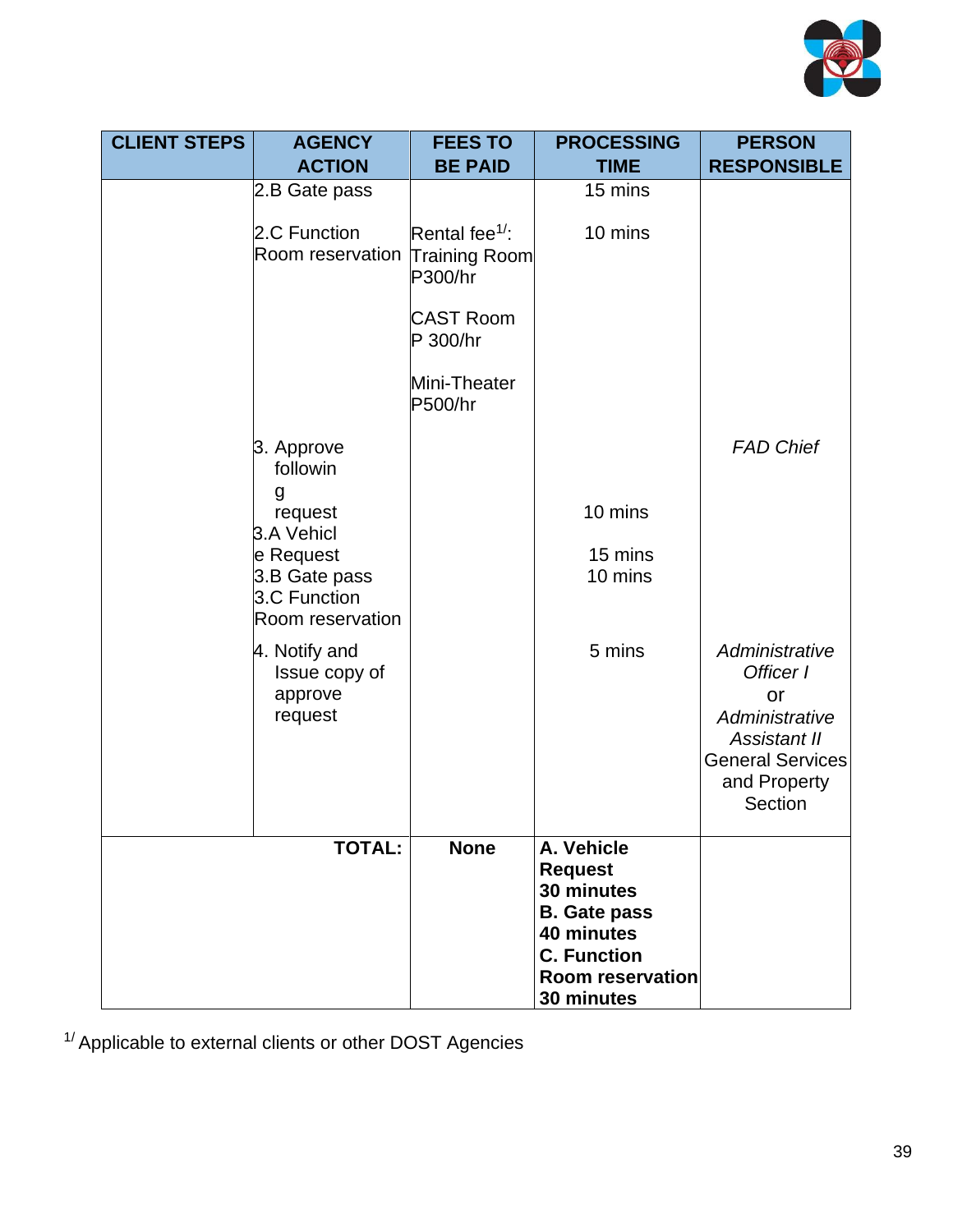

# **Communication Resources and Production Division (External Services)**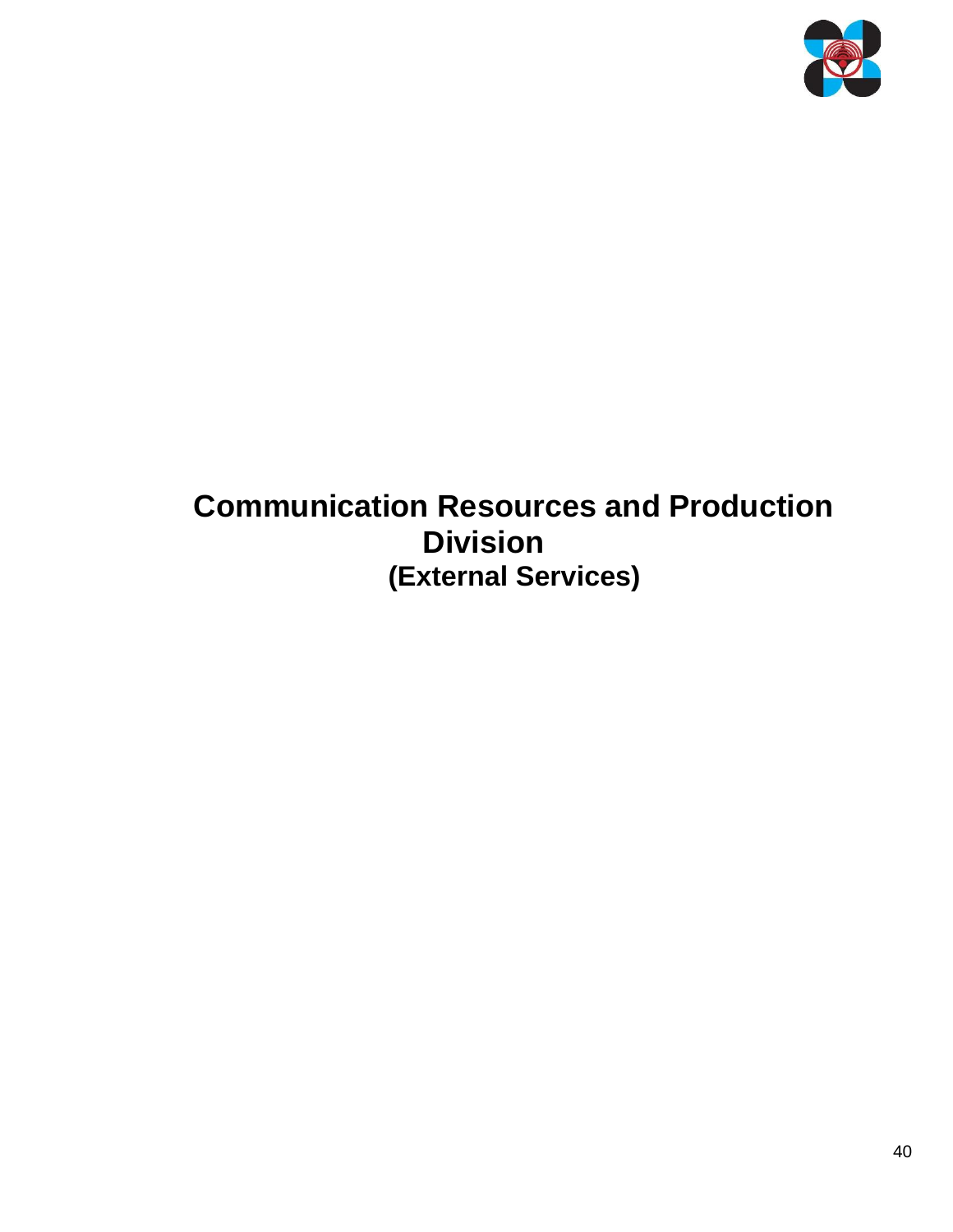

#### **10.Distribution of S&T Post Magazine**

This service covers the distribution of S&T Post printed magazine, a quarterly publication produced by the DOST-Science and Technology Information Institute with four (4) issues per year that contains news and feature articles on science, technology and innovation of the DOST and its agencies; DOST knowledge products and services; S&T events; S&T events with photos; success stories; announcements of upcoming events; technology tips; S&T personality profiles; etc. The S&T Post is distributed to different stakeholders, contained in a master list of recipients, that include the following: DOST top management; DOST agencies; DOST regional offices; NGAs; state universities and colleges (SUCs); public and private schools, and other interested S&T partners or by special request through phone call, letter or email.

|                                                                                                                       | <b>Office or Division:</b><br><b>Communication Resources and Production Division</b><br>(CRPD) – Content Development and Editorial Section (CDES) |                                          |                                                       |                                                           |                                                           |
|-----------------------------------------------------------------------------------------------------------------------|---------------------------------------------------------------------------------------------------------------------------------------------------|------------------------------------------|-------------------------------------------------------|-----------------------------------------------------------|-----------------------------------------------------------|
| <b>Classification:</b>                                                                                                |                                                                                                                                                   | Complex                                  |                                                       |                                                           |                                                           |
| <b>Type of Transaction:</b>                                                                                           |                                                                                                                                                   |                                          |                                                       |                                                           | G2C - Government to Client, G2G - Government to another   |
|                                                                                                                       |                                                                                                                                                   | <b>Government Agency</b>                 |                                                       |                                                           |                                                           |
| Who may avail:                                                                                                        |                                                                                                                                                   |                                          |                                                       | Internal and External Clients (DOST agencies and regional |                                                           |
|                                                                                                                       |                                                                                                                                                   |                                          |                                                       |                                                           | offices, NGAs, SUCs, students and other S&T stakeholders) |
| <b>CHECKLIST REQUIREMENTS</b>                                                                                         |                                                                                                                                                   |                                          |                                                       | <b>WHERE TO SECURE</b>                                    |                                                           |
| 1. Mailing List                                                                                                       |                                                                                                                                                   |                                          |                                                       | <b>Communication Resources and Production</b>             |                                                           |
| 2. Delivery Report of Courier                                                                                         |                                                                                                                                                   |                                          |                                                       | <b>Division - Circulation Unit</b>                        |                                                           |
| and PhilPost                                                                                                          |                                                                                                                                                   |                                          |                                                       |                                                           |                                                           |
| <b>CLIENT STEPS</b>                                                                                                   |                                                                                                                                                   | <b>AGENCY</b><br><b>ACTION</b>           | <b>FEES</b><br><b>TO BE</b>                           | <b>PROCESSING</b><br><b>TIME</b>                          | <b>PERSON</b><br><b>RESPONSIBLE</b>                       |
|                                                                                                                       |                                                                                                                                                   |                                          | <b>PAID</b>                                           |                                                           |                                                           |
| 1. Client sends<br>letter of<br>request or<br>email for S&T<br>Post<br>Magazine (for<br>those not in<br>mailing list) |                                                                                                                                                   | 1.1 Acknowledge<br>receipt of<br>request | Data fee/<br>Internet<br>fee in<br>sending<br>request | Within 15 minutes<br>upon receipt of<br>request           | Circulation<br>Officer/Supervising<br><b>SRS</b>          |
|                                                                                                                       |                                                                                                                                                   | 1.2 Approval of<br>request               | None                                                  | Within 15 minutes<br>upon receipt                         | <b>CRPD Chief or</b><br><b>DOST-STII Director</b>         |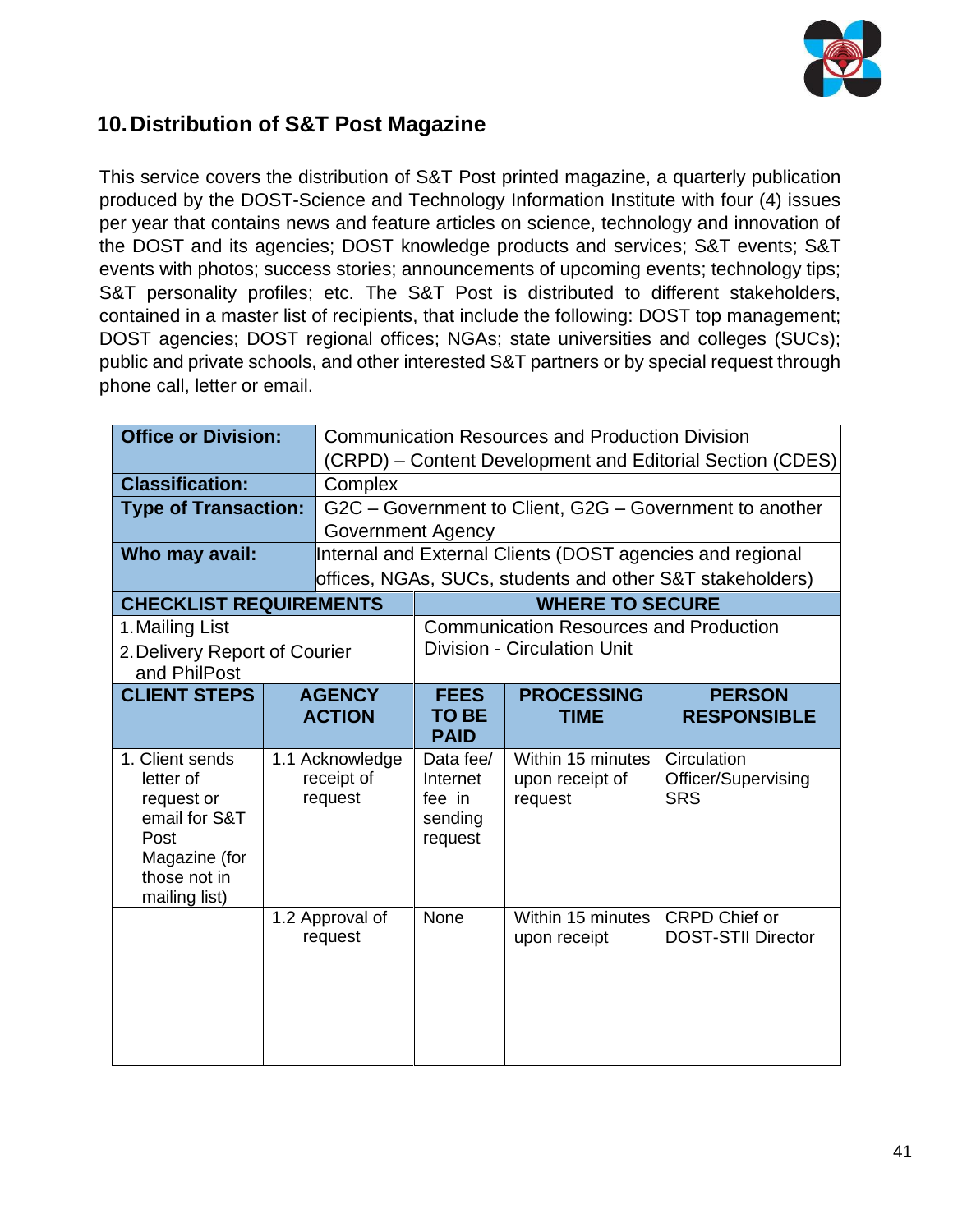

| <b>CLIENT STEPS</b>                                                                                  | <b>AGENCY</b>                                                                                                                                                    | <b>FEES</b>                                                                  | <b>PROCESSIN</b>                                                                                     | <b>PERSON</b><br><b>RESPONSIBLE</b>              |  |
|------------------------------------------------------------------------------------------------------|------------------------------------------------------------------------------------------------------------------------------------------------------------------|------------------------------------------------------------------------------|------------------------------------------------------------------------------------------------------|--------------------------------------------------|--|
|                                                                                                      | <b>ACTION</b>                                                                                                                                                    | TO BE<br><b>PAID</b>                                                         | <b>G TIME</b>                                                                                        |                                                  |  |
|                                                                                                      | 1.3 Pack and<br>label all copies<br>for distribution<br>based on the<br>request and<br>mailing list of<br>recipients and<br>endorse to<br>third-party<br>courier | None (no<br>cost to<br>client on<br>courier or<br>postage)                   | 15 working<br>days after<br>receipt of<br>copies from<br>printer                                     | <b>Circulation Officer</b>                       |  |
|                                                                                                      | 1.4 Delivery of<br><b>S&amp;T Post</b><br>Magazine<br>by third-<br>party<br>courier                                                                              | None (no<br>cost to<br>client on<br>courier or<br>postage)                   | Within 7<br>business<br>days upon<br>pick-up of<br><b>S&amp;T Post</b><br>copies from<br><b>STII</b> | Third-party courier<br>(external)                |  |
|                                                                                                      | 1.5 Prepare<br>summary of<br>delivery report<br>of the courier<br>and PhilPost                                                                                   | None                                                                         | Within 15<br>minutes<br>upon receipt<br>of delivery<br>reports                                       | Circulation<br>Officer/Supervising<br><b>SRS</b> |  |
| 2. Client<br>receives<br><b>S&amp;T Post</b><br>Magazine<br>and<br>accomplishe<br>s feedback<br>form | 2.1. Retrieval of<br>feedbacks                                                                                                                                   | Data fee/<br>Internet<br>fee to send<br>accomplis<br>hed<br>feedback<br>form | Within 15<br>working<br>days upon<br>receipt of<br>the issue by<br>the clients                       | <b>Editorial Team</b>                            |  |
|                                                                                                      | 2.2 Processing of<br>feedback forms<br>2.3 Submission of<br><b>Client satisfaction</b><br>report                                                                 | Data fee/<br>Internet<br>fee to send<br>accomplis<br>hed<br>feedback<br>form |                                                                                                      | <b>Editorial Team</b>                            |  |
|                                                                                                      | <b>TOTAL:</b>                                                                                                                                                    | <b>None</b>                                                                  | 37 days and<br>45 minutes                                                                            |                                                  |  |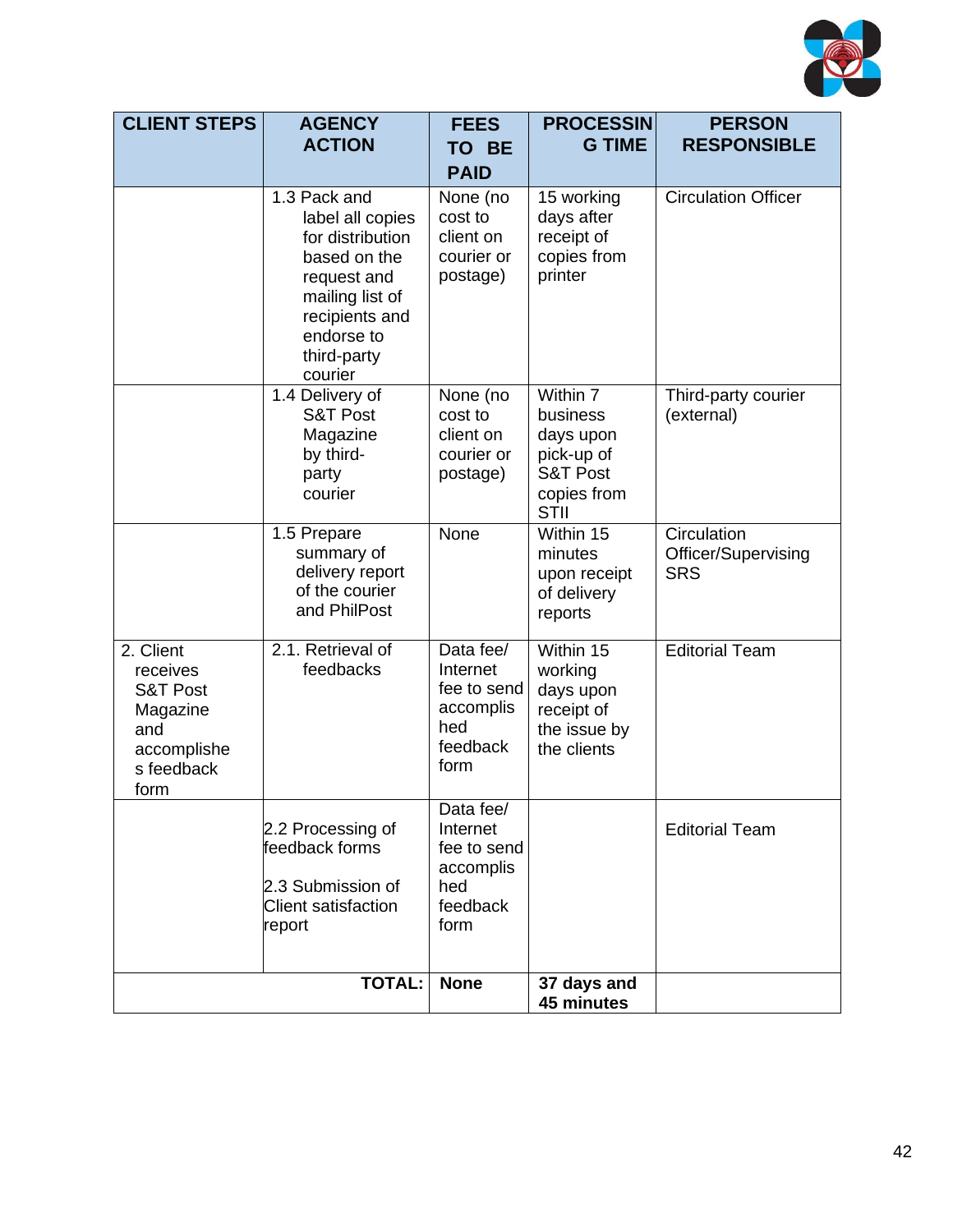

#### **11. SUBSCRIPTION TO THE PHILIPPINE JOURNAL OF SCIENCE**

This service covers the payment to subscribe for printed copies of the Philippine Journal of Science (PJS), a scientific journal published quarterly by the Department of Science and Technology.

| <b>Office or Division:</b>         |                             | Communication Resources and production Division (CRPD) - |                                                |                    |  |  |
|------------------------------------|-----------------------------|----------------------------------------------------------|------------------------------------------------|--------------------|--|--|
|                                    | <b>PJS Editorial Office</b> |                                                          |                                                |                    |  |  |
| <b>Classification:</b>             | Simple                      |                                                          |                                                |                    |  |  |
| <b>Type of</b>                     |                             | G2B - Government to Business                             |                                                |                    |  |  |
| <b>Transaction:</b>                |                             | G2C - Government to Citizens                             |                                                |                    |  |  |
|                                    |                             | G2G – Government and to other                            |                                                |                    |  |  |
|                                    | Government agencies         |                                                          |                                                |                    |  |  |
| Who may avail:                     |                             |                                                          | Internal and External Clients (General Public) |                    |  |  |
| <b>CHECKLIST REQUIREMENTS</b>      |                             | <b>WHERE TO SECURE</b>                                   |                                                |                    |  |  |
| Subscription Form (1 original)     |                             | <b>PJS Editorial Office</b>                              |                                                |                    |  |  |
| Invoice (2 original copies)        |                             |                                                          |                                                |                    |  |  |
|                                    |                             |                                                          |                                                |                    |  |  |
|                                    |                             |                                                          |                                                |                    |  |  |
| Order of Payment (1 original copy) |                             | <b>Finance and Administrative Division</b>               |                                                |                    |  |  |
|                                    |                             | (Accounting Section)                                     |                                                |                    |  |  |
|                                    |                             |                                                          |                                                |                    |  |  |
| Official Receipt (1 original copy) |                             | <b>Finance and Administrative Division</b>               |                                                |                    |  |  |
|                                    |                             | (Cashier Section)                                        |                                                |                    |  |  |
|                                    |                             |                                                          |                                                |                    |  |  |
| <b>CLIENT STEPS</b>                | <b>AGENCY</b>               | <b>FEES TO</b>                                           | <b>PROCESSING</b>                              | <b>PERSON</b>      |  |  |
|                                    | <b>ACTION</b>               | <b>BE PAID</b>                                           | <b>TIME</b>                                    | <b>RESPONSIBLE</b> |  |  |
| 1. Fill in the                     | 1. Give the                 |                                                          |                                                |                    |  |  |
| required                           | <b>Subscription Form</b>    | None<br>10 minutes<br><b>Information</b><br>Officer III  |                                                |                    |  |  |
| information in the                 | to the client               |                                                          |                                                | Content            |  |  |
| Subscription                       |                             |                                                          |                                                | Development        |  |  |
| Form                               | 1.1 Issue                   |                                                          |                                                | and Editorial      |  |  |
|                                    | the Invoice                 |                                                          |                                                | Section            |  |  |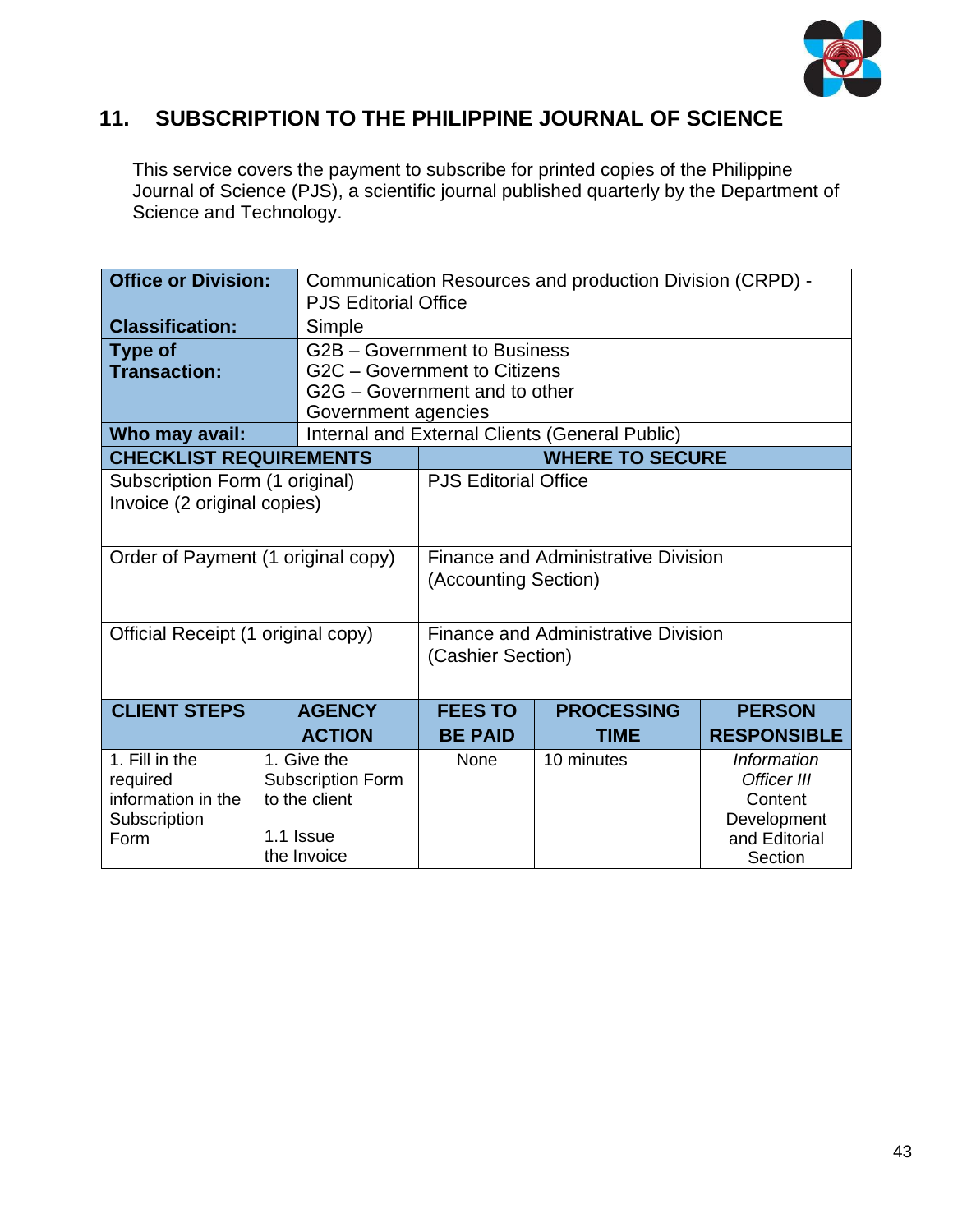

| 2. Submit the<br>required<br>documents to the<br>Cashier for initial<br>assessment and<br>verification | 2. Receive the<br>required<br>documents<br>and check for<br>completeness<br>2.1 Issue the<br>Order of Payment | None | 5 minutes | <b>Accountant III</b><br>Accounting<br>Section |
|--------------------------------------------------------------------------------------------------------|---------------------------------------------------------------------------------------------------------------|------|-----------|------------------------------------------------|
|                                                                                                        | if all required<br>documents were<br>given                                                                    |      |           |                                                |
|                                                                                                        | 2.2 Start<br>processing<br>the request                                                                        |      |           |                                                |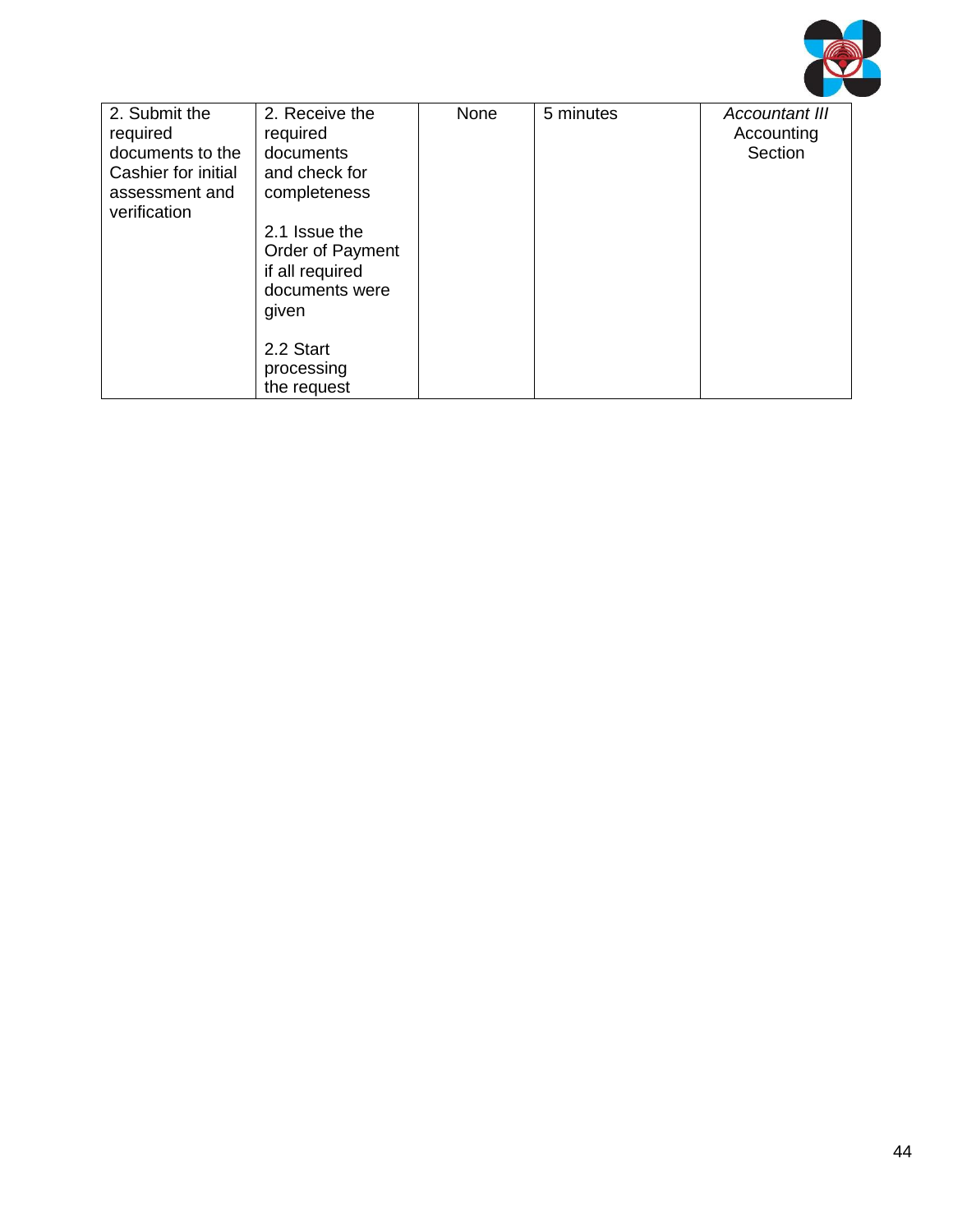

| <b>CLIENT STEPS</b>                                                                                                                        | <b>AGENCY</b><br><b>ACTION</b>                                                                       | <b>FEES TO</b><br><b>BE PAID</b>                                                                         | <b>PROCESSING</b><br><b>TIME</b> | <b>PERSON</b><br><b>RESPONSIBLE</b>                                                        |
|--------------------------------------------------------------------------------------------------------------------------------------------|------------------------------------------------------------------------------------------------------|----------------------------------------------------------------------------------------------------------|----------------------------------|--------------------------------------------------------------------------------------------|
| 3. Pay the<br>required fee                                                                                                                 | 3. Accept the<br>payment based on<br>the Order of<br>Payment<br>3.1 Issue the<br>Official<br>Receipt | Per issue:<br><b>PHP 200</b><br>(for personal<br>use)<br><b>PHP 250</b><br>(for<br>institutional<br>use) | 5 minutes                        | Administrative<br>Officer V<br>Cashier<br>Section                                          |
| 4. Return to the<br><b>Editorial Office to</b><br>present the<br><b>Official Receipt</b><br>for the journal<br>copies issued by<br>Cashier | 4. Check the<br>Official<br>Receipt<br>4.1 Give the<br>journal copies to<br>the client               | None                                                                                                     | 5 minutes                        | Printing<br><b>Machine</b><br>Operator II<br>Creative<br>Services and<br>Design<br>Section |
|                                                                                                                                            | <b>TOTAL:</b>                                                                                        | <b>PHP 200 (for</b><br>personal<br>use)<br><b>PHP 250 (for</b><br>institutional<br>use)                  | 25 minutes                       | n/a                                                                                        |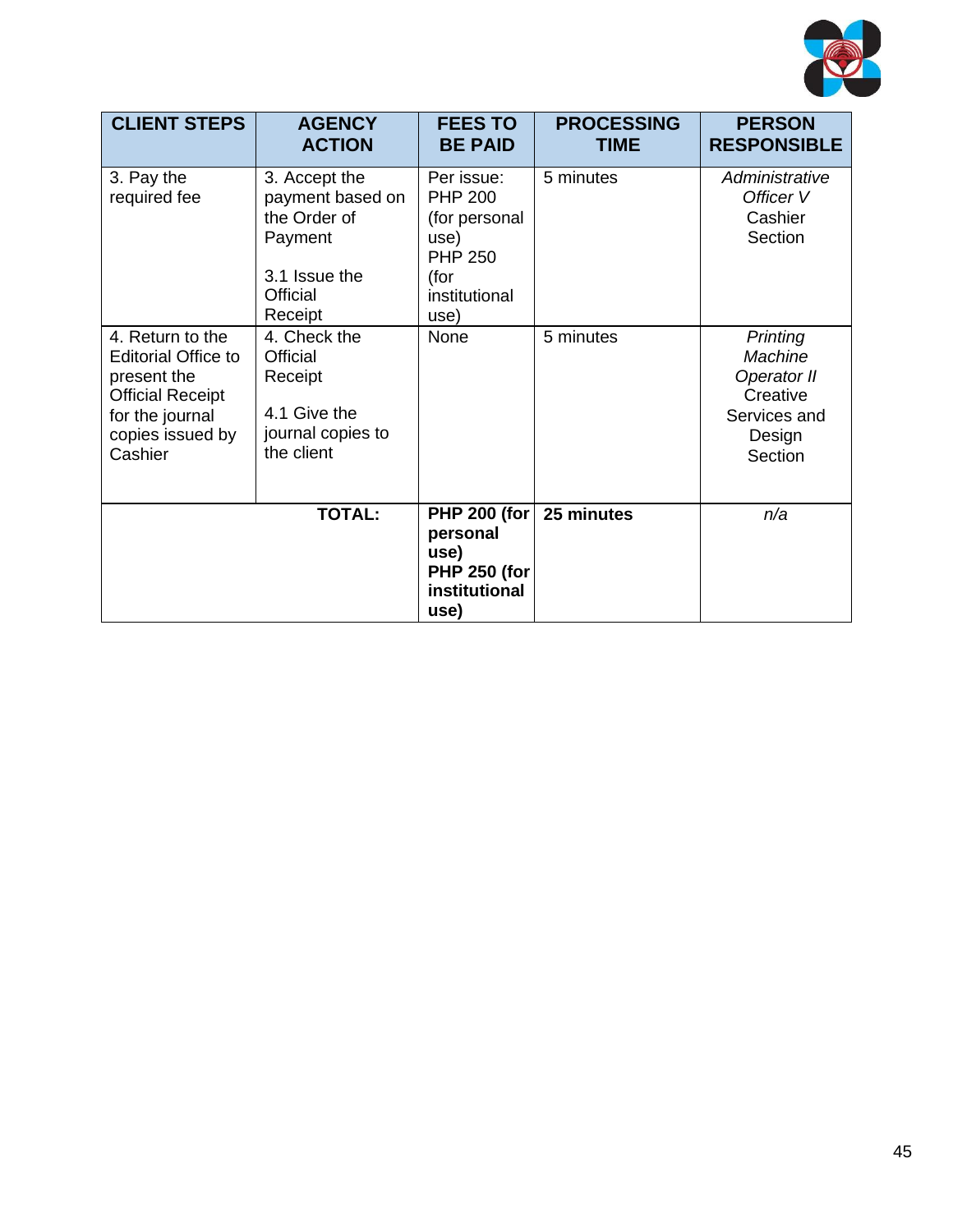

## **12. AV SERVICES (Production Services)**

The AV Section of the Communication Resources and Production Division (CRPD) is responsible for providing audio-visual production services to external clients who might need assistance in the processing of a S&T video footage or material into script-to-screen AVPs.

| <b>Office or Division:</b>                   |                        | <b>Communication Resources and Production Division</b> |                                                       |                                                   |                                         |  |
|----------------------------------------------|------------------------|--------------------------------------------------------|-------------------------------------------------------|---------------------------------------------------|-----------------------------------------|--|
|                                              |                        | (CRPD) - Audio Visual Section                          |                                                       |                                                   |                                         |  |
| <b>Classification:</b>                       |                        |                                                        | <b>Highly Technical</b>                               |                                                   |                                         |  |
| <b>Type of Transaction:</b>                  |                        |                                                        |                                                       | G2G - Government to another Government Agency or  |                                         |  |
|                                              |                        |                                                        |                                                       | Government Employee ; G2C - Government to Clients |                                         |  |
| Who may avail:                               |                        |                                                        |                                                       | Internal and External Clients (DOST agencies and  |                                         |  |
|                                              |                        | bodies)                                                | regional offices; DOST Sectoral Councils and Advisory |                                                   |                                         |  |
| <b>CHECKLIST REQUIREMENTS</b>                |                        |                                                        |                                                       | <b>WHERE TO SECURE</b>                            |                                         |  |
| 1. Request for AV Services Form              |                        |                                                        |                                                       | <b>CRPD AV Section</b>                            |                                         |  |
| 2. Acknowledgment Receipt Form/Feedback Form |                        |                                                        |                                                       |                                                   |                                         |  |
| <b>CLIENT STEPS   AGENCY ACTION</b>          |                        |                                                        | <b>FEES TO</b>                                        | <b>PROCES</b>                                     | <b>PERSON</b>                           |  |
|                                              |                        |                                                        | <b>BE PAID</b>                                        | <b>SING</b>                                       | <b>RESPONSIBLE</b>                      |  |
|                                              |                        |                                                        |                                                       | <b>TIME</b>                                       |                                         |  |
| 1. Client fills up                           | 1.1 Acknowledge        |                                                        | None                                                  | Within 15                                         | <b>Supervising SRS</b>                  |  |
| Request form                                 | receipt of Request     |                                                        |                                                       | minutes                                           |                                         |  |
| for                                          | and endorse to         |                                                        |                                                       |                                                   |                                         |  |
| AV                                           | <b>CRPD Chief for</b>  |                                                        |                                                       | upon                                              |                                         |  |
| Production                                   | approval               |                                                        |                                                       | receipt of                                        |                                         |  |
|                                              | 1.2 Approve request    |                                                        | None                                                  | request<br>Within 15                              | <b>DOST-STII</b>                        |  |
|                                              |                        |                                                        |                                                       | minutes                                           | <b>Director</b>                         |  |
|                                              |                        |                                                        |                                                       | upon receipt                                      | <b>or</b>                               |  |
|                                              |                        |                                                        |                                                       |                                                   | <b>CRPD Chief</b>                       |  |
| 2. [Pre-production]                          | 2.1. AV Section plans  |                                                        | None                                                  | Within 2                                          | Science                                 |  |
|                                              | production             |                                                        |                                                       |                                                   | Research                                |  |
| Client provides                              | requirements and       |                                                        |                                                       | working                                           | Specialist II/AV<br>Section             |  |
| Logistical and                               | timeline               |                                                        |                                                       | days upon                                         | <b>or</b>                               |  |
| technical                                    |                        |                                                        |                                                       |                                                   |                                         |  |
| requirements for                             |                        |                                                        |                                                       | approval of                                       | <b>Audio Visual</b>                     |  |
| the AV material                              |                        |                                                        |                                                       | request                                           | Technician III &IV<br><b>AV Section</b> |  |
| (storyline,<br>photos, video                 |                        |                                                        |                                                       |                                                   |                                         |  |
| clips, etc.)                                 |                        |                                                        |                                                       |                                                   |                                         |  |
|                                              | 2.2 Script preparation |                                                        | None                                                  | Within 2                                          | Supervising<br>Science                  |  |
|                                              | and approval           |                                                        |                                                       | working                                           | Research                                |  |
|                                              |                        |                                                        |                                                       | days upon                                         | Specialist                              |  |
|                                              |                        |                                                        |                                                       | finalization                                      |                                         |  |
|                                              |                        |                                                        |                                                       | of storyline                                      |                                         |  |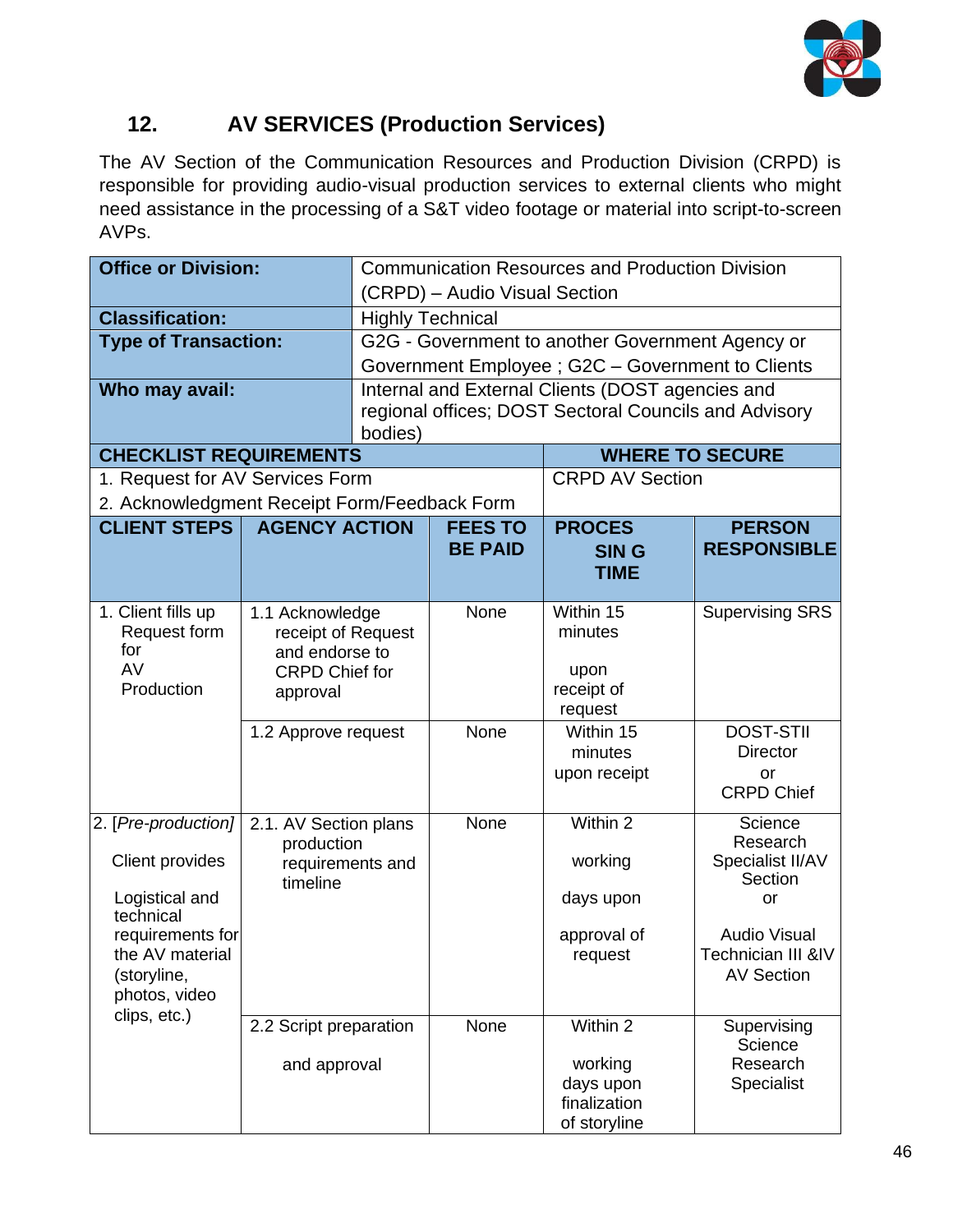

| <b>CLIENT STEPS</b>                                                                                                           | <b>AGENCY</b><br><b>ACTION</b>                                           | <b>FEES TO BE</b><br><b>PAID</b>                                             | <b>PROCESSING</b><br><b>TIME</b>                                    | <b>PERSON</b><br><b>RESPONSIBLE</b>                                                                                                  |
|-------------------------------------------------------------------------------------------------------------------------------|--------------------------------------------------------------------------|------------------------------------------------------------------------------|---------------------------------------------------------------------|--------------------------------------------------------------------------------------------------------------------------------------|
|                                                                                                                               | 2.3 Conduct of<br>shoot/production                                       | Transportation<br>, meals and<br>accommodatio<br>n expenses                  | Within 5<br>working days                                            | Science<br>Research<br>Specialist II/AV<br>Section or Audio<br>Visual<br><b>Technician III</b><br>&IV<br><b>AV Section</b>           |
|                                                                                                                               | 3.2 Editing and other<br>post-production<br>works                        | None                                                                         | Within 5<br>working days                                            | Science<br>Research<br>Specialist<br>Ш<br>/AV<br>Sectionor<br><b>Audio Visual</b><br>Technician III &<br>IV<br><b>AV Section</b>     |
| 3. Client<br>previews the<br>edited material &<br>relays any<br>revisions to AV<br>Section and<br>accomplish<br>feedback form | 3.1. Send draft AVP<br>material to client for<br>preview and<br>comments | Data<br>fee/Intern<br>et fee to<br>send an<br>email or<br>access<br>Facebook | Within 3 hours<br>upon<br>completion of<br>draft                    | Science<br>Research<br>Specialist<br>II/AV<br>Sectionor<br><b>Audio Visual</b><br><b>Technician III</b><br>& IV<br><b>AV Section</b> |
|                                                                                                                               | 3.2 Edit and revise<br>draft AVP based on<br>client's comments           | None                                                                         | Within 2 working<br>days upon<br>receipt of<br>client's<br>comments | Science Research<br>Specialist II/ AV<br>Section or<br><b>Audio Visual</b><br>Technician III & IV<br><b>AV Section</b>               |
|                                                                                                                               | 3.3 Provide revised<br>and final AVP to<br>client                        | None                                                                         | Within 3 hours<br>upon finalization<br>of AVP material              | Science Research<br>Specialist II/ AV<br>Section or<br><b>Audio Visual</b><br>Technician III & IV<br><b>AV Section</b>               |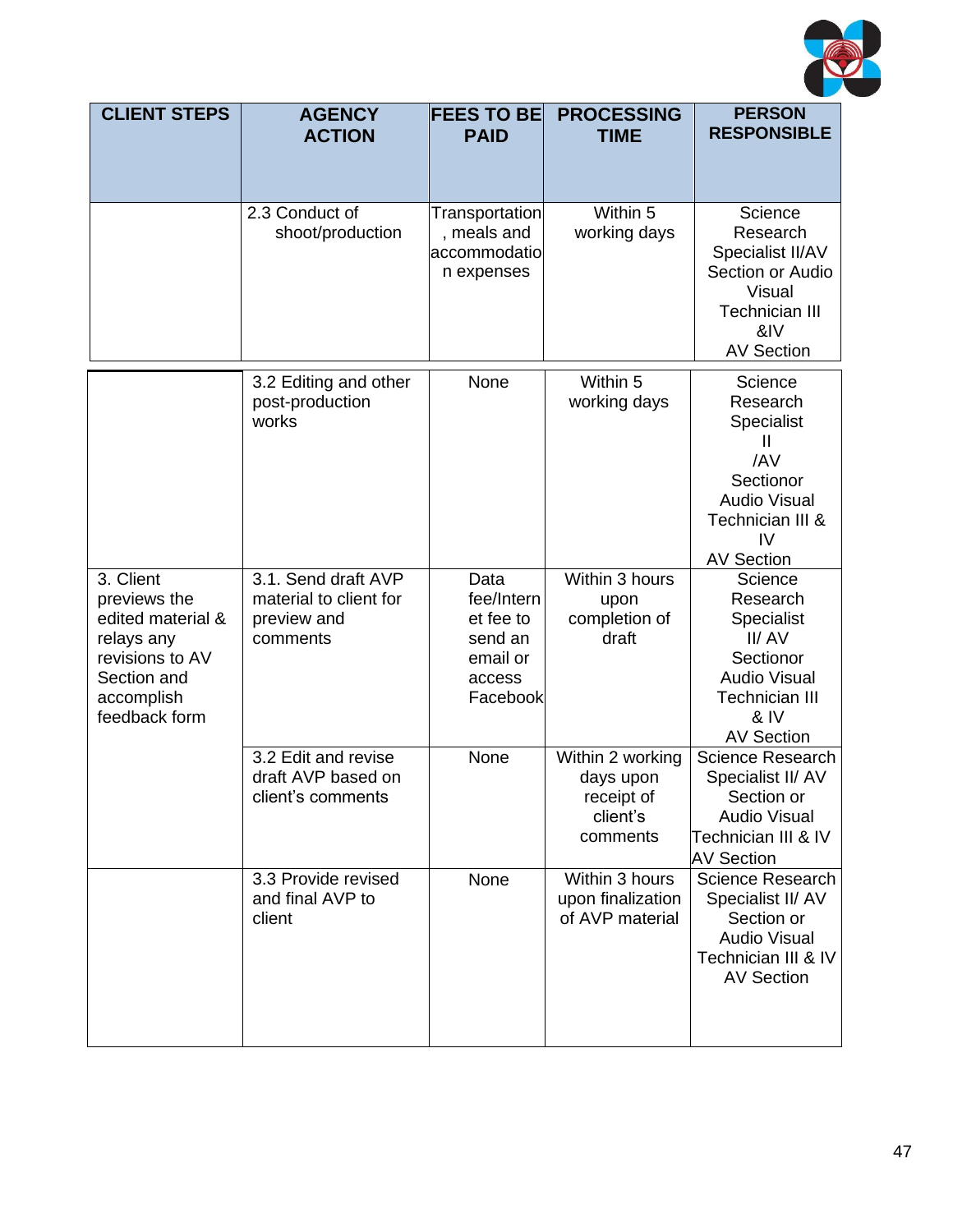

| <b>CLIENT STEPS</b> | <b>AGENCY ACTION FEES TO BE</b>                                                                                                                                           | <b>PAID</b> | <b>PROCESSING</b><br><b>TIME</b> | <b>PERSON</b><br><b>RESPONSIBLE</b>                                                                                        |
|---------------------|---------------------------------------------------------------------------------------------------------------------------------------------------------------------------|-------------|----------------------------------|----------------------------------------------------------------------------------------------------------------------------|
|                     | 3.4 Retrieve client<br>acknowledgment<br>receipt and feedback<br>Form<br>3.5 Processing of<br>feedback forms<br>3.6 Submission of<br><b>Client satisfaction</b><br>report | None        | Within 2 hours                   | Science<br>Research<br>Specialist<br>II/AV<br>Sectionor<br><b>Audio Visual</b><br>Technician III &<br><b>IV/AV Section</b> |
|                     | <b>TOTAL:</b>                                                                                                                                                             | <b>None</b> | 16 days, 8 hrs,<br>30 minutes    |                                                                                                                            |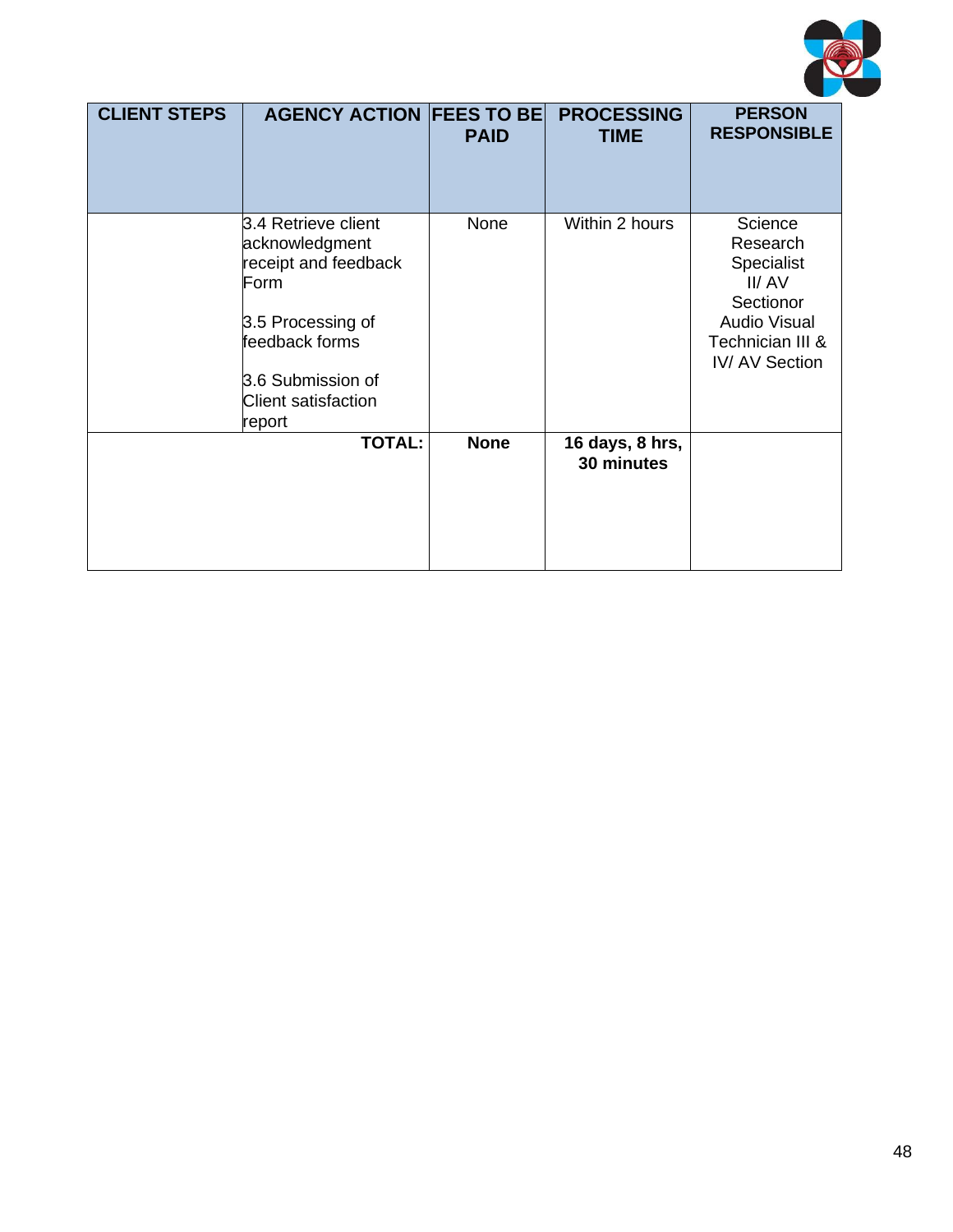

## **13.AV SERVICES (Photo/Video coverages)**

The AV Section of the Communication Resources and Production Division (CRPD) is responsible for providing audio-visual services to external clients that include actual photo and video coverages of S&T events with final output/product of documented events composed of the digital photos and videos in CD/DVD format.

| <b>Office or Division:</b>                   |                      | Communication Resources and Production Division (CRPD) - |                             |                                                               |                                    |  |
|----------------------------------------------|----------------------|----------------------------------------------------------|-----------------------------|---------------------------------------------------------------|------------------------------------|--|
|                                              |                      |                                                          | <b>Audio Visual Section</b> |                                                               |                                    |  |
| <b>Classification:</b>                       |                      | <b>Highly Technical</b>                                  |                             |                                                               |                                    |  |
| <b>Type of Transaction:</b>                  |                      | G2C - Government to Client,                              |                             |                                                               |                                    |  |
|                                              |                      |                                                          |                             | G2G - Government to other Government Agency                   |                                    |  |
| Who may avail:                               |                      |                                                          |                             | Internal and External Clients (DOST agencies and regional     |                                    |  |
|                                              |                      |                                                          |                             | offices; DOST Sectoral Councils and Advisory bodies and other |                                    |  |
|                                              |                      | S&T stakeholders)                                        |                             |                                                               |                                    |  |
| <b>CHECKLIST REQUIREMENTS</b>                |                      |                                                          |                             | <b>WHERE TO SECURE</b>                                        |                                    |  |
| 1. Request for AV Coverage Form              |                      |                                                          |                             | <b>CRPD-AV Section</b>                                        |                                    |  |
| 2. Acknowledgment Receipt Form/Feedback Form |                      |                                                          |                             |                                                               |                                    |  |
| <b>CLIENT</b>                                |                      | <b>AGENCY ACTION</b>                                     | <b>FEES TO</b>              | <b>PROCESSING</b>                                             | <b>PERSON</b>                      |  |
| <b>STEPS</b>                                 |                      |                                                          | <b>BE PAID</b>              | <b>TIME</b>                                                   | <b>RESPONSIBLE</b>                 |  |
| 1. Client fills up                           |                      | 1.1 Acknowledge receipt                                  | None                        | Within 1 hour                                                 | Supervising                        |  |
| Request for AV                               | of Request for AV    |                                                          |                             | upon receipt of                                               | SRS/AV                             |  |
| Coverage Form                                | Coverage             |                                                          |                             | request                                                       | Photographers/                     |  |
|                                              |                      |                                                          |                             |                                                               | Videographers                      |  |
|                                              | 1.2 Approve request  |                                                          | None                        | Within 15 minutes                                             | <b>CRPD Chief or</b>               |  |
|                                              |                      |                                                          |                             | upon receipt                                                  | <b>DOST-STII Director</b>          |  |
|                                              | 1.3 Conduct actual   |                                                          | None                        | Within 1-3                                                    | <b>CRPD</b>                        |  |
|                                              | photo/video coverage |                                                          |                             | hours (depending                                              | photographers and                  |  |
|                                              |                      |                                                          |                             | on the program of                                             | videographers                      |  |
|                                              |                      |                                                          |                             | the event/activity)                                           |                                    |  |
|                                              | 1.4 Edit photos and  |                                                          | None                        | Within 2-3                                                    | <b>CRPD</b>                        |  |
|                                              | videos for final cut |                                                          |                             | working days                                                  | photographers and                  |  |
|                                              |                      |                                                          |                             |                                                               | videographers                      |  |
|                                              | 1.5 Send final cut   |                                                          | None                        | Within 1-2 working                                            | <b>CRPD</b>                        |  |
|                                              |                      | photo/video via email/cloud                              |                             | days (depending on                                            | photographers and                  |  |
|                                              |                      | or request client to pick up                             |                             | location of client)                                           | videographers                      |  |
|                                              |                      |                                                          |                             |                                                               |                                    |  |
| 2. Client signs                              |                      | 2.1 Retrieve/collect client                              | None                        | Within 1-2 hours                                              | <b>CRPD</b>                        |  |
| acknowledgment<br>receipt and                | and feedback form    | acknowledgment receipt                                   |                             | (depending on<br>location of                                  | photographers and<br>videographers |  |
| feedback form                                |                      |                                                          |                             | requesting client)                                            |                                    |  |
| 2.2 Processing of<br>feedback forms          |                      |                                                          |                             |                                                               |                                    |  |
| 2.3 Submission of Client                     |                      |                                                          |                             |                                                               |                                    |  |
|                                              | satisfaction report  |                                                          |                             |                                                               |                                    |  |
|                                              |                      | <b>TOTAL:</b>                                            | <b>None</b>                 | Within 5 days &                                               |                                    |  |
|                                              |                      |                                                          |                             | 6 hours                                                       |                                    |  |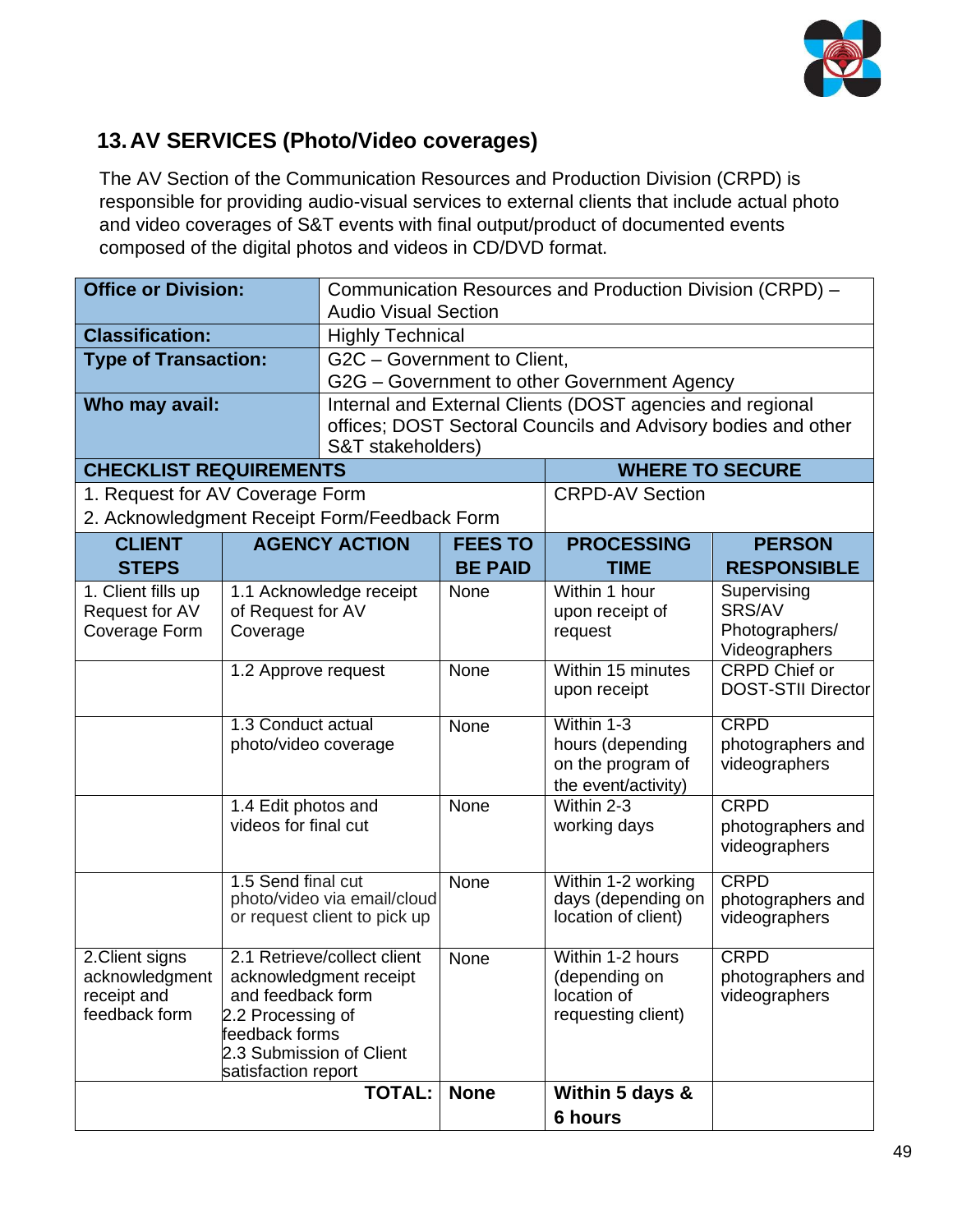

# **Information Resources and Analysis Division (External Services)**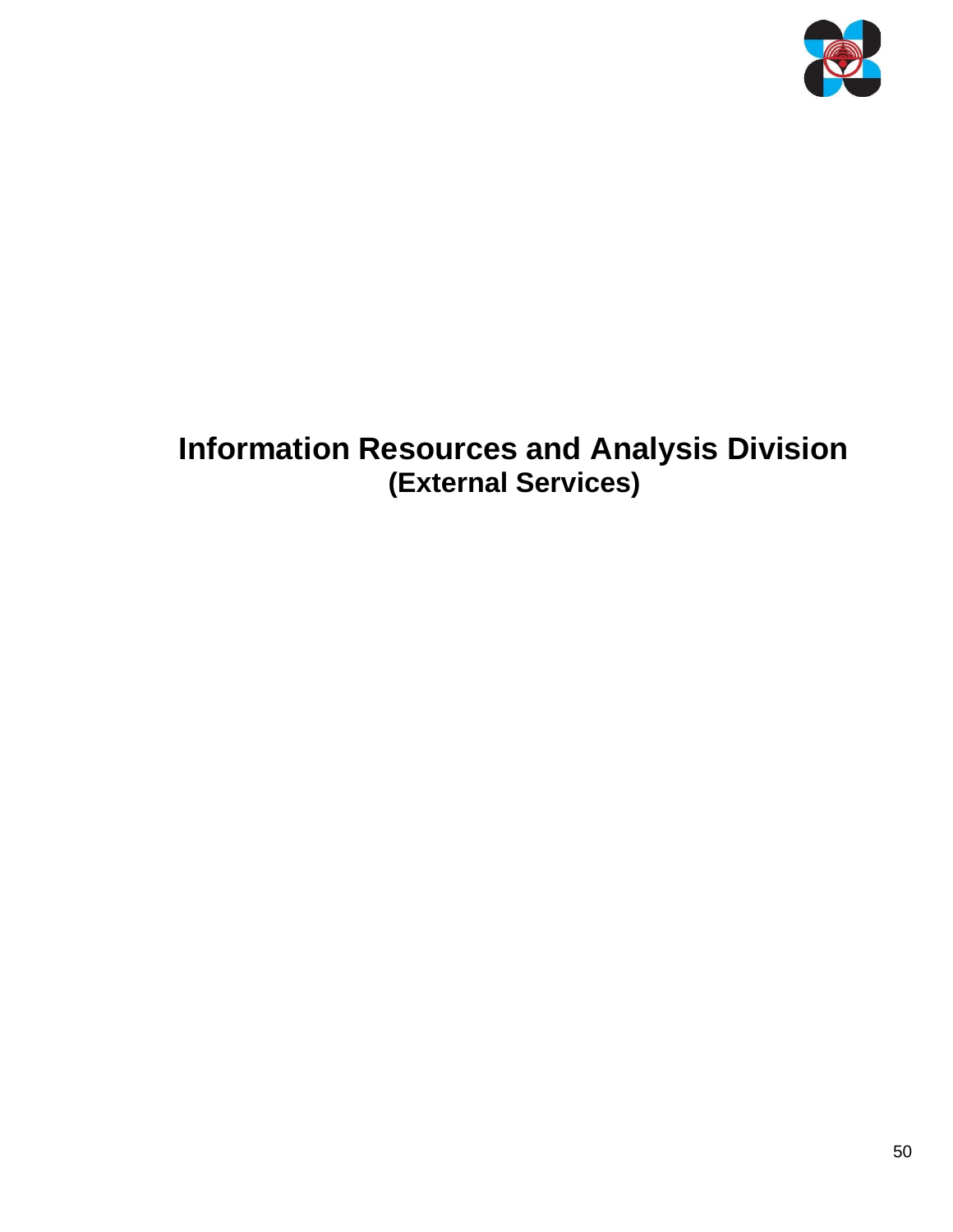

#### **14. LIBRARY CIRCULATION**

This service covers the process starting from receiving and assisting library clients, lending library services, and finally, receiving and shelving of all library materials used.

| <b>Office or Division:</b>                                                                                    |                                                                                                                                               | Section                                                                        |                                  | Information Resources and Analysis Division (IRAD) - Library |                                                                                                   |
|---------------------------------------------------------------------------------------------------------------|-----------------------------------------------------------------------------------------------------------------------------------------------|--------------------------------------------------------------------------------|----------------------------------|--------------------------------------------------------------|---------------------------------------------------------------------------------------------------|
| <b>Classification:</b>                                                                                        |                                                                                                                                               | Simple                                                                         |                                  |                                                              |                                                                                                   |
| <b>Type of</b><br><b>Transaction:</b>                                                                         |                                                                                                                                               | <b>G2C - Government to Clients</b>                                             |                                  |                                                              |                                                                                                   |
| Who may avail:                                                                                                |                                                                                                                                               | <b>General Public</b>                                                          |                                  |                                                              |                                                                                                   |
| <b>CHECKLIST REQUIREMENTS</b>                                                                                 |                                                                                                                                               |                                                                                |                                  | <b>WHERE TO SECURE</b>                                       |                                                                                                   |
| Visitor's Log Book                                                                                            |                                                                                                                                               |                                                                                |                                  | DOST/STII - Library's Frontline Desk                         |                                                                                                   |
| Borrower's Record (for DOST<br>employees only)                                                                |                                                                                                                                               |                                                                                |                                  | DOST/STII - Library's Frontline Desk                         |                                                                                                   |
| <b>Request Slip for Library Materials</b>                                                                     |                                                                                                                                               |                                                                                |                                  | DOST/STII - Library's Frontline Desk                         |                                                                                                   |
| <b>Library Feedback Form</b>                                                                                  |                                                                                                                                               |                                                                                |                                  | DOST/STII - Library's Frontline Desk                         |                                                                                                   |
| <b>CLIENT STEPS</b>                                                                                           |                                                                                                                                               | <b>AGENCY ACTION</b>                                                           | <b>FEES TO</b><br><b>BE PAID</b> | <b>PROCESSING</b><br><b>TIME</b>                             | <b>PERSON</b><br><b>RESPONSIBLE</b>                                                               |
| 1. Leave bag and<br>other things<br>except money<br>and other<br>valuables at the<br>baggage area             | 1. Welcome and<br>assist the client to<br>the baggage area                                                                                    |                                                                                | None                             | 2 minutes                                                    | <b>Library Unit Head</b><br>and Staff<br>Information<br>Resources and<br><b>Analysis Division</b> |
| 2. Sign in the<br>Visitors' Log<br>Book at the<br>Library's<br><b>Frontline Desk</b>                          | 2. Give the Visitor's<br>Log Book to the<br>client                                                                                            |                                                                                | None                             | 2 minutes                                                    | <b>Library Unit Head</b><br>and Staff<br>Information<br>Resources and<br><b>Analysis Division</b> |
| 3. Fill out the<br><b>Request Form</b><br>for Library<br><b>Materials</b>                                     | 3. Orient the clients<br>on how to search<br>using the OPAC<br>3.1. Give the<br>Request Form for<br><b>Library Materials</b><br>to the client |                                                                                | None                             | 5 minutes                                                    | <b>Library Unit Head</b><br>and Staff<br>Information<br>Resources and<br><b>Analysis Division</b> |
| 4. Submit the<br><b>Request Form</b><br>for Library<br>Materials to the<br>Library's<br><b>Frontline Desk</b> |                                                                                                                                               | 4. Receive the<br>accomplished<br>Request Form for<br><b>Library Materials</b> | None                             | 5 minutes                                                    | <b>Library Unit Head</b><br>and Staff<br>Information<br>Resources and<br><b>Analysis Division</b> |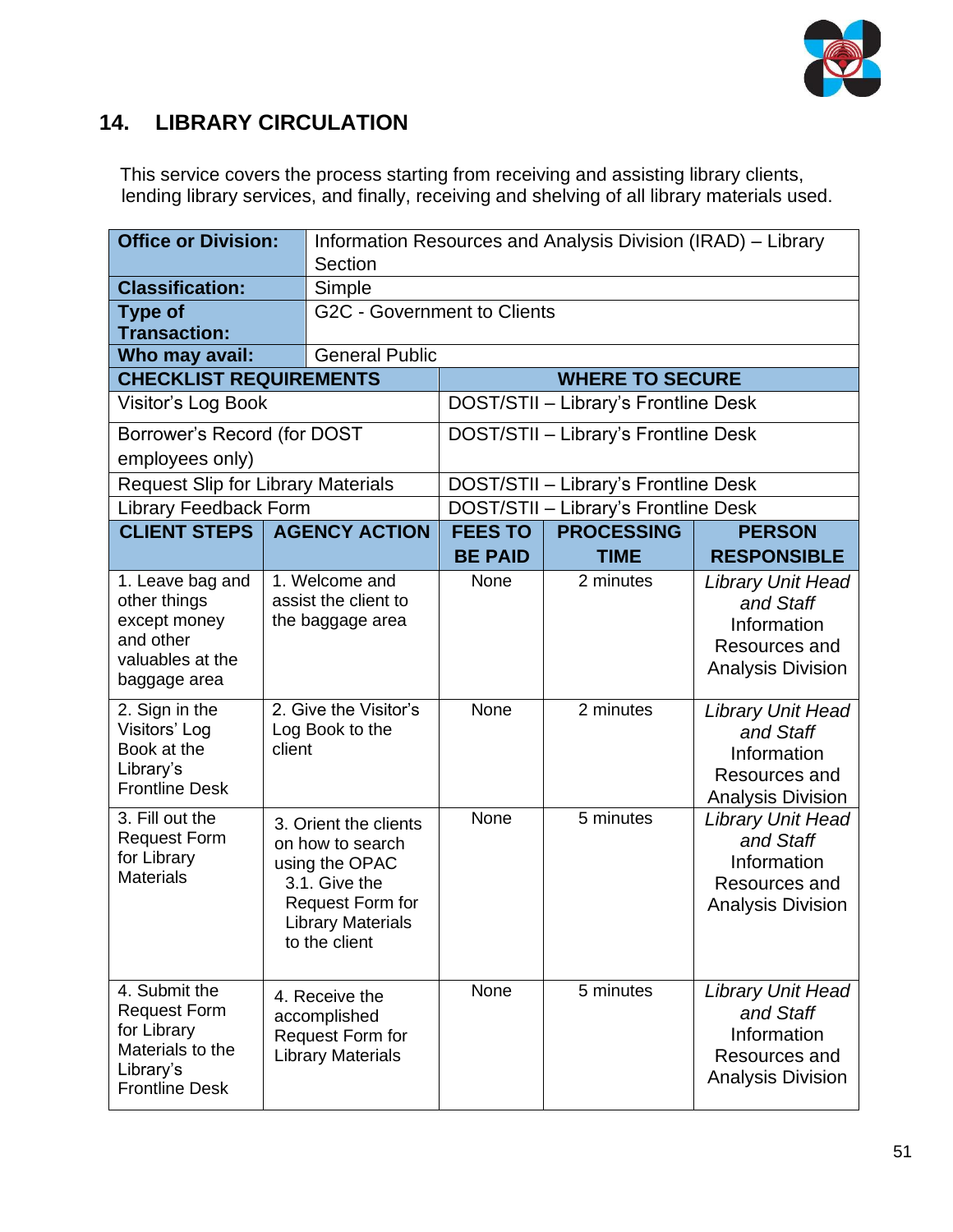

| <b>CLIENT STEPS</b>                                                                                                                                   | <b>AGENCY ACTION</b>                                                                                                                                                                                                                                                                         | <b>FEES TO</b> | <b>PROCESSING</b>                    | <b>PERSON</b>                                                                                               |
|-------------------------------------------------------------------------------------------------------------------------------------------------------|----------------------------------------------------------------------------------------------------------------------------------------------------------------------------------------------------------------------------------------------------------------------------------------------|----------------|--------------------------------------|-------------------------------------------------------------------------------------------------------------|
|                                                                                                                                                       |                                                                                                                                                                                                                                                                                              | <b>BE PAID</b> | <b>TIME</b>                          | <b>RESPONSIBLE</b>                                                                                          |
|                                                                                                                                                       | 4.1. Check the<br>availability of the<br>material in the<br>appropriate shelves<br>as indicated in the<br>request form<br>4.2. If the requested<br>material is available,<br>issue the material. If<br>not, refer the client<br>to the agency library<br>where the material is<br>available. |                |                                      |                                                                                                             |
| 5. For DOST<br>Employees,<br>request to loan<br>out the material if<br>necessary                                                                      | 5. Fill out the<br><b>Borrower's Record</b>                                                                                                                                                                                                                                                  | None           | 2 minutes /<br>requested<br>material | <b>Library Unit Head</b><br>and<br><b>Staff</b><br>Information<br>Resources and<br><b>Analysis Division</b> |
| 6. Return the<br>requested material<br>to the Librarians'<br>Frontline Desk (for<br>hard copy),<br>request<br>photocopying<br>service if<br>necessary | Receive borrowed<br>material (hard copy)<br>from client<br>6.1.6.1.<br>Photocopy<br>the<br>requested page/s                                                                                                                                                                                  | P1.00/page     | 30 seconds /<br>page                 | Library Unit Head<br>and<br><b>Staff</b><br>Information<br>Resources and<br>Analysis Division               |
| 7. Accomplish the<br>Library Feedback<br>Form                                                                                                         | <b>Give the Library</b><br>Feedback Form to the<br>lclient<br>7.1. Sort the returned<br>material per type and<br>shelf accordingly                                                                                                                                                           | None           | 2 minutes /<br>returned material     | <b>Library Unit Head</b><br>and<br><b>Staff</b><br>Information<br>Resources and<br><b>Analysis Division</b> |
|                                                                                                                                                       | <b>TOTAL:</b>                                                                                                                                                                                                                                                                                | P1.00          | 18 Minutes &<br><b>30 Seconds</b>    |                                                                                                             |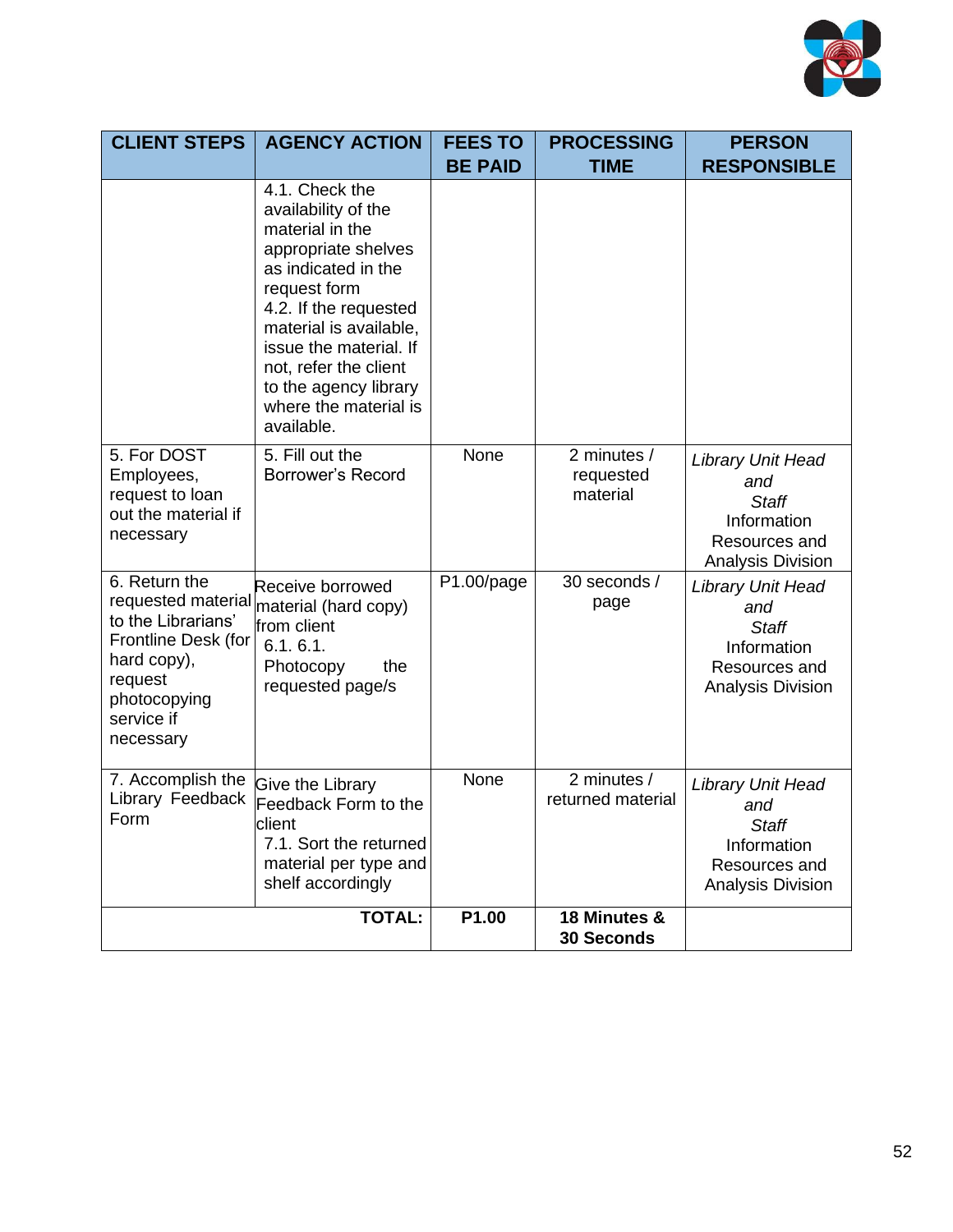

### **15. LIBRARY TOUR**

This service covers the process starting from receiving a request letter, approval of the request, and finally, conducting the actual library orientation and tour.

| <b>Office or Division:</b>                                                                                                                       |                                                                                                                                                   | Information Resources and Analysis Division (IRAD) -<br><b>Library Section</b> |                                                                 |                                                |                                                                                               |  |
|--------------------------------------------------------------------------------------------------------------------------------------------------|---------------------------------------------------------------------------------------------------------------------------------------------------|--------------------------------------------------------------------------------|-----------------------------------------------------------------|------------------------------------------------|-----------------------------------------------------------------------------------------------|--|
| <b>Classification:</b>                                                                                                                           |                                                                                                                                                   | Simple                                                                         |                                                                 |                                                |                                                                                               |  |
| <b>Type of Transaction:</b>                                                                                                                      |                                                                                                                                                   |                                                                                | <b>G2C - Government to Client</b>                               |                                                |                                                                                               |  |
| Who may avail:                                                                                                                                   |                                                                                                                                                   |                                                                                | <b>General Public</b>                                           |                                                |                                                                                               |  |
| <b>CHECKLIST OF</b>                                                                                                                              |                                                                                                                                                   |                                                                                |                                                                 | <b>WHERE TO SECURE</b>                         |                                                                                               |  |
| <b>REQUIREMENTS</b>                                                                                                                              |                                                                                                                                                   |                                                                                |                                                                 |                                                |                                                                                               |  |
| Attendance/Registration Form                                                                                                                     |                                                                                                                                                   |                                                                                |                                                                 | DOST/STII - Library's Frontline Desk           |                                                                                               |  |
| <b>Library Tour Feedback Form</b>                                                                                                                |                                                                                                                                                   |                                                                                |                                                                 | DOST/STII - Library's Frontline Desk           |                                                                                               |  |
| <b>CLIENT STEPS</b>                                                                                                                              | <b>AGENCY</b>                                                                                                                                     |                                                                                | <b>FEES TO</b>                                                  | <b>PROCESSING</b>                              | <b>PERSON</b>                                                                                 |  |
|                                                                                                                                                  | <b>ACTION</b>                                                                                                                                     |                                                                                | <b>BE PAID</b>                                                  | <b>TIME</b>                                    | <b>RESPONSIBLE</b>                                                                            |  |
| 1. Write a request<br>letter addressed to<br>the Office of the<br>Director not less<br>than 5 working<br>days before the<br>actual date of tour. | 1. Office of the<br>Director receive<br>the request letter<br>for review and<br>approval                                                          |                                                                                | Courier<br>fee/Internet<br>fee to send<br>the request<br>letter | 5 working days<br>before the<br>scheduled tour | Office of the<br><b>Director</b>                                                              |  |
| 2. Wait for the<br>approval of request                                                                                                           | 2. Approved<br>request letter<br>received by the<br>Office of the<br>Director will be<br>forwarded to the<br>library for<br>appropriate<br>action |                                                                                | None                                                            | 1 working day                                  | Office of the<br><b>Director</b>                                                              |  |
| 3. Wait for the letter<br>or phone call from<br>the library<br>regarding the<br>status of request                                                | 3. Library staff<br>will inform the<br>requesting party<br>through letter or<br>phone call<br>regarding the<br>status of request                  |                                                                                | None                                                            | 1 hour                                         | Library Unit Head<br>and Staff<br>Information<br>Resources and<br>Analysis<br><b>Division</b> |  |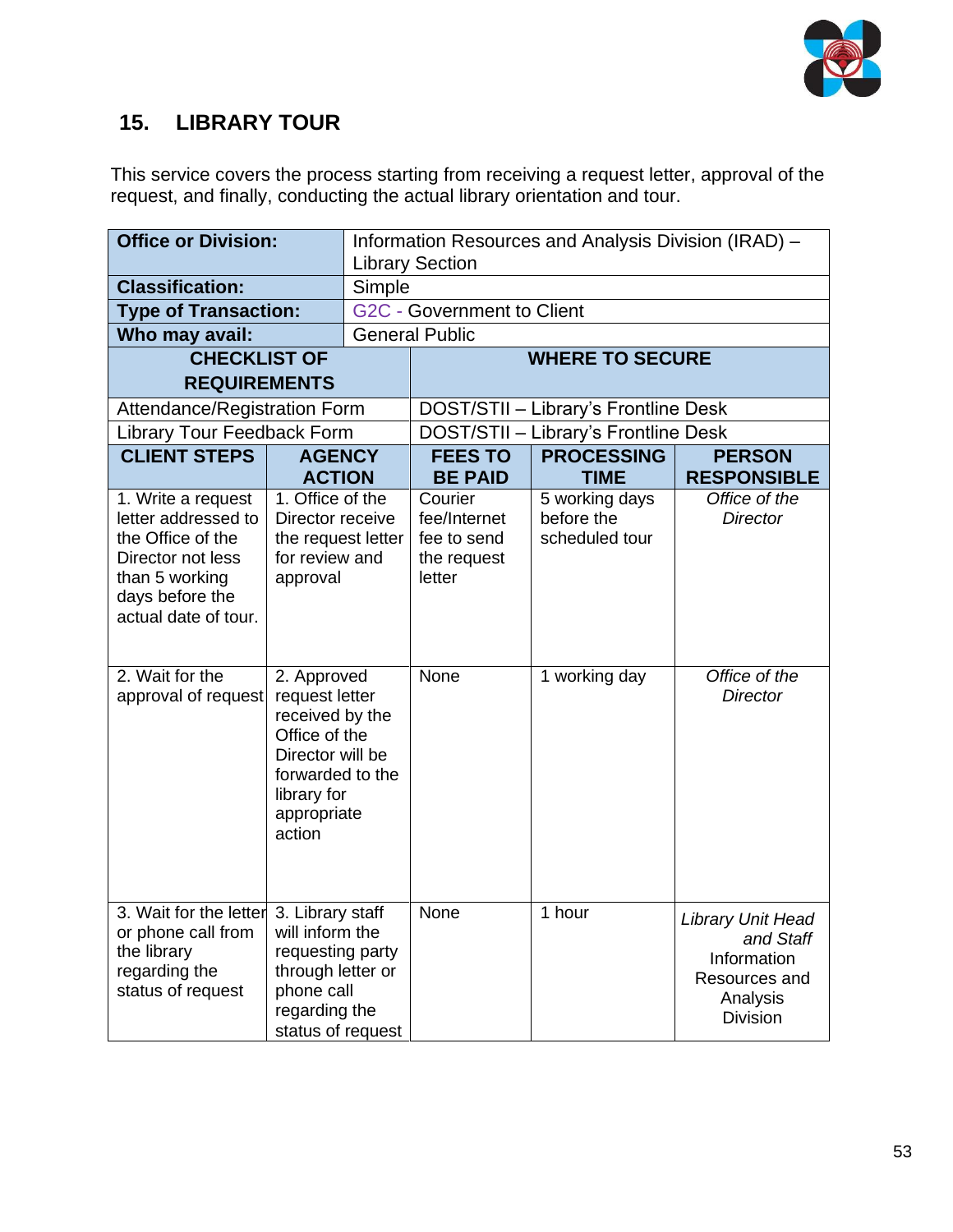

| <b>CLIENT STEPS</b>                                                                                                                                                                                     | <b>AGENCY</b><br><b>ACTION</b>                                                                                                                                                                     | <b>FEES TO</b><br><b>BE PAID</b>                                                                                                   | <b>PROCESSING</b><br><b>TIME</b>                           | <b>PERSON</b><br><b>RESPONSIBLE</b>                                                           |
|---------------------------------------------------------------------------------------------------------------------------------------------------------------------------------------------------------|----------------------------------------------------------------------------------------------------------------------------------------------------------------------------------------------------|------------------------------------------------------------------------------------------------------------------------------------|------------------------------------------------------------|-----------------------------------------------------------------------------------------------|
| 4. In case of<br>changes/cancel<br>lations,<br>requesting<br>party must<br>inform DOST-<br>STII at least 2<br>working days<br>before the<br>scheduled date<br>through letter or<br>phone call.          | <b>Receive letter</b><br>or phone call<br>regarding<br>changes/<br>cancellation of<br>request                                                                                                      | None                                                                                                                               | at least 2<br>working days<br>before the<br>scheduled tour | Library Unit Head<br>and Staff<br>Information<br>Resources and<br>Analysis<br><b>Division</b> |
| 5. Client register<br>and proceed with<br>the actual library<br>orientation and<br>tour and<br>accomplish<br><b>Library Tour</b><br>Feedback Form<br>before leaving the<br><b>DOST-STII</b><br>building | <b>Give</b> the<br>Attendance/<br><b>Registration Form</b><br>to the client<br>Conduct library<br>orientation and<br>tour<br>5.3 Give the<br><b>Library Tour</b><br>Feedback Form<br>to the client | Travel<br>expenses to<br><b>DOST Bicutan</b>                                                                                       | 2-3 hours                                                  | Library Unit Head<br>and Staff<br>Information<br>Resources and<br>Analysis<br><b>Division</b> |
|                                                                                                                                                                                                         | <b>TOTAL:</b>                                                                                                                                                                                      | <b>Courier fee/</b><br>Internet fee<br>to send the<br>request letter<br>and Travel<br>expenses to<br><b>DOST</b><br><b>Bicutan</b> | 8<br>Working<br><b>Days</b><br>and 4<br><b>Hours</b>       |                                                                                               |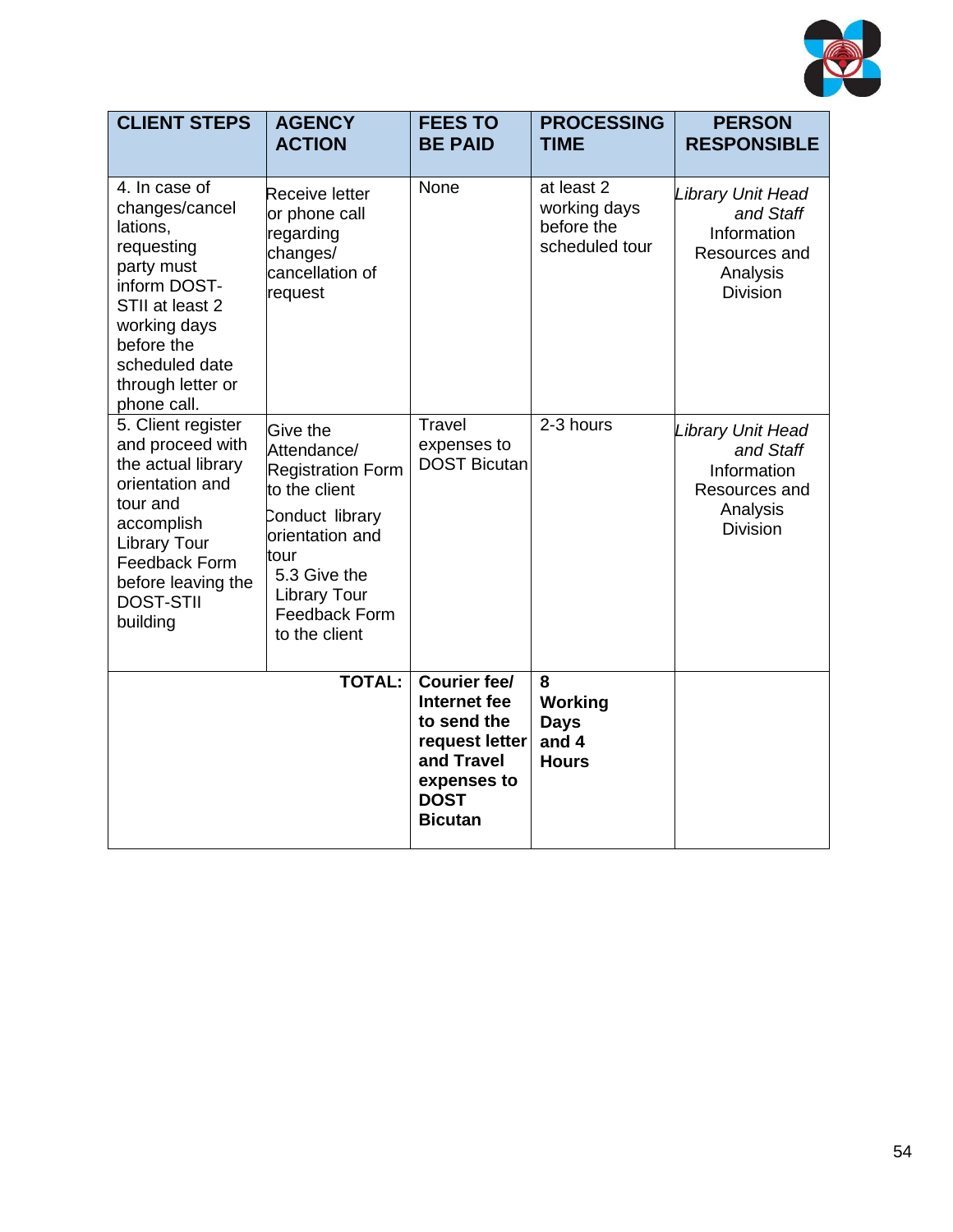

## **16.LIBRARY ONLINE SERVICES**

This service covers the process starting from receiving inquiry/request via email and facebook page and ends in sending the requested information/document to the client.

| <b>Office or Division:</b>                                                                                                               | Information Resources and Analysis Division (IRAD) - Library                                                                                                                                                                                                                                                                                                                                  |                                                                          |                            |                                                                                                      |  |  |
|------------------------------------------------------------------------------------------------------------------------------------------|-----------------------------------------------------------------------------------------------------------------------------------------------------------------------------------------------------------------------------------------------------------------------------------------------------------------------------------------------------------------------------------------------|--------------------------------------------------------------------------|----------------------------|------------------------------------------------------------------------------------------------------|--|--|
|                                                                                                                                          | Section                                                                                                                                                                                                                                                                                                                                                                                       |                                                                          |                            |                                                                                                      |  |  |
| <b>Classification:</b>                                                                                                                   | Simple                                                                                                                                                                                                                                                                                                                                                                                        |                                                                          |                            |                                                                                                      |  |  |
| <b>Type of</b>                                                                                                                           |                                                                                                                                                                                                                                                                                                                                                                                               | G2C - Government to Client                                               |                            |                                                                                                      |  |  |
| <b>Transaction:</b>                                                                                                                      |                                                                                                                                                                                                                                                                                                                                                                                               |                                                                          |                            |                                                                                                      |  |  |
| Who may avail:                                                                                                                           | <b>General Public</b>                                                                                                                                                                                                                                                                                                                                                                         |                                                                          |                            |                                                                                                      |  |  |
| <b>CHECKLIST OF REQUIREMENTS</b>                                                                                                         |                                                                                                                                                                                                                                                                                                                                                                                               |                                                                          | <b>WHERE TO SECURE</b>     |                                                                                                      |  |  |
| <b>Library Online Material Request</b>                                                                                                   |                                                                                                                                                                                                                                                                                                                                                                                               |                                                                          | DOST/STII Library Email at |                                                                                                      |  |  |
| Service Feedback Form via Google                                                                                                         |                                                                                                                                                                                                                                                                                                                                                                                               | library@stii.dost.gov.ph                                                 |                            |                                                                                                      |  |  |
| Form                                                                                                                                     |                                                                                                                                                                                                                                                                                                                                                                                               |                                                                          |                            |                                                                                                      |  |  |
| <b>CLIENT STEPS</b>                                                                                                                      | <b>AGENCY</b>                                                                                                                                                                                                                                                                                                                                                                                 | <b>FEES TO</b>                                                           | <b>PROCESSING</b>          | <b>PERSON</b>                                                                                        |  |  |
|                                                                                                                                          | <b>ACTION</b><br>S                                                                                                                                                                                                                                                                                                                                                                            | <b>BE PAID</b>                                                           | <b>TIME</b>                | <b>RESPONSIBLE</b>                                                                                   |  |  |
| 1. Send inquiry/request<br>for document through<br>email at<br>library@stii.dost.gov.ph<br>or via FB page at<br>facebook.com/STIILibrary | 1. Receive<br>email/message                                                                                                                                                                                                                                                                                                                                                                   | Data<br>fee/Internet<br>fee to send<br>an email or<br>access<br>Facebook | 15 minutes                 | <b>Library Unit Head</b><br>and Staff<br>Information<br>Resources and<br>Analysis<br><b>Division</b> |  |  |
| 2. Wait for the status of<br>request                                                                                                     | 2. Check the<br>availability of<br>the requested<br>document/<br>information.<br>$2.1$ If the<br>requested<br>document/<br>information is<br>available, provide<br>the document/<br>information to the<br>client.<br>2.2 If the requested<br>document/<br>information is not<br>available, refer<br>client to the<br>agency library<br>where the<br>document/<br>information is<br>available. | None                                                                     | 5 minutes                  | <b>Library Unit Head</b><br>and Staff<br>Information<br>Resources and<br>Analysis<br><b>Division</b> |  |  |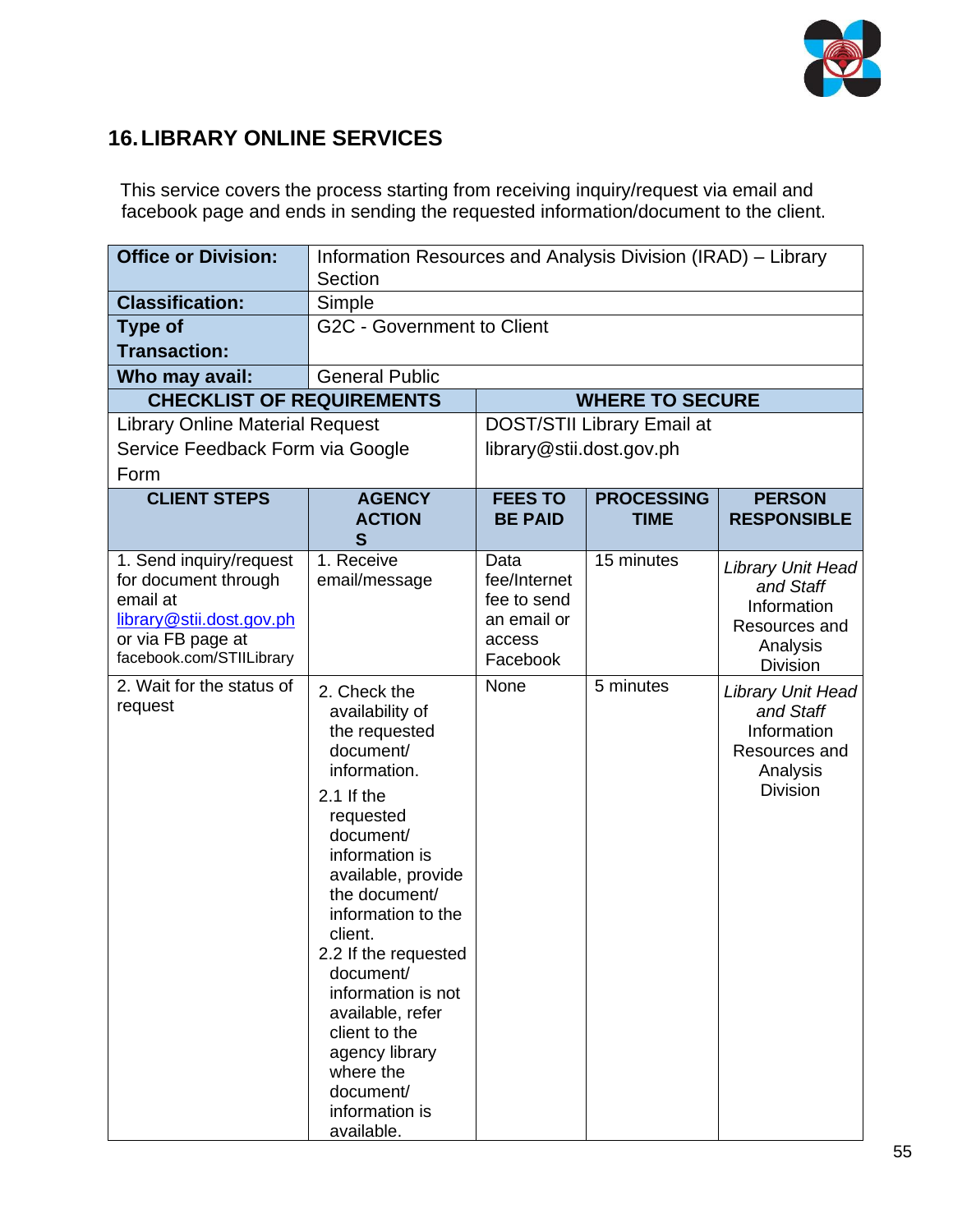

| <b>CLIENT STEPS</b>                                                                                             | <b>AGENCY</b><br><b>ACTIONS</b>                                                                                                                                               | <b>FEES TO</b><br><b>BE PAID</b>                                                                   | <b>PROCESSING</b><br>TIME                                           | <b>PERSON</b><br><b>RESPONSIBLE</b>                                                           |
|-----------------------------------------------------------------------------------------------------------------|-------------------------------------------------------------------------------------------------------------------------------------------------------------------------------|----------------------------------------------------------------------------------------------------|---------------------------------------------------------------------|-----------------------------------------------------------------------------------------------|
| l3. Receive<br>email/message<br>answering<br>inquiry/request<br>4. Accomplish Library<br><b>Online Material</b> | 3.1 Queries and<br>library material<br>request are<br>answered and<br>delivered through<br>the platform used<br>in asking the<br>inquiry/request<br>within 8 working<br>hours | Data<br>fee/Internet<br>fee to<br>receive an<br>email or<br>access<br>Facebook                     | acted within 8<br>working hours<br>upon receipt of<br>email/message | Library Unit Head<br>and Staff<br>Information<br>Resources and<br>Analysis<br><b>Division</b> |
| <b>Request Service</b><br>Feedback Form via<br>Google Form                                                      | 4.1 Send the link<br>to Library Online<br>Service                                                                                                                             | Same in<br>no.3                                                                                    |                                                                     |                                                                                               |
|                                                                                                                 | <b>Feedback Form</b><br><b>TOTAL:</b>                                                                                                                                         | <b>Data</b><br>fee/Internet<br>fee to<br>send/receiv<br>e an email<br>or access<br><b>Facebook</b> | 8 Hours and<br><b>20 Minutes</b>                                    |                                                                                               |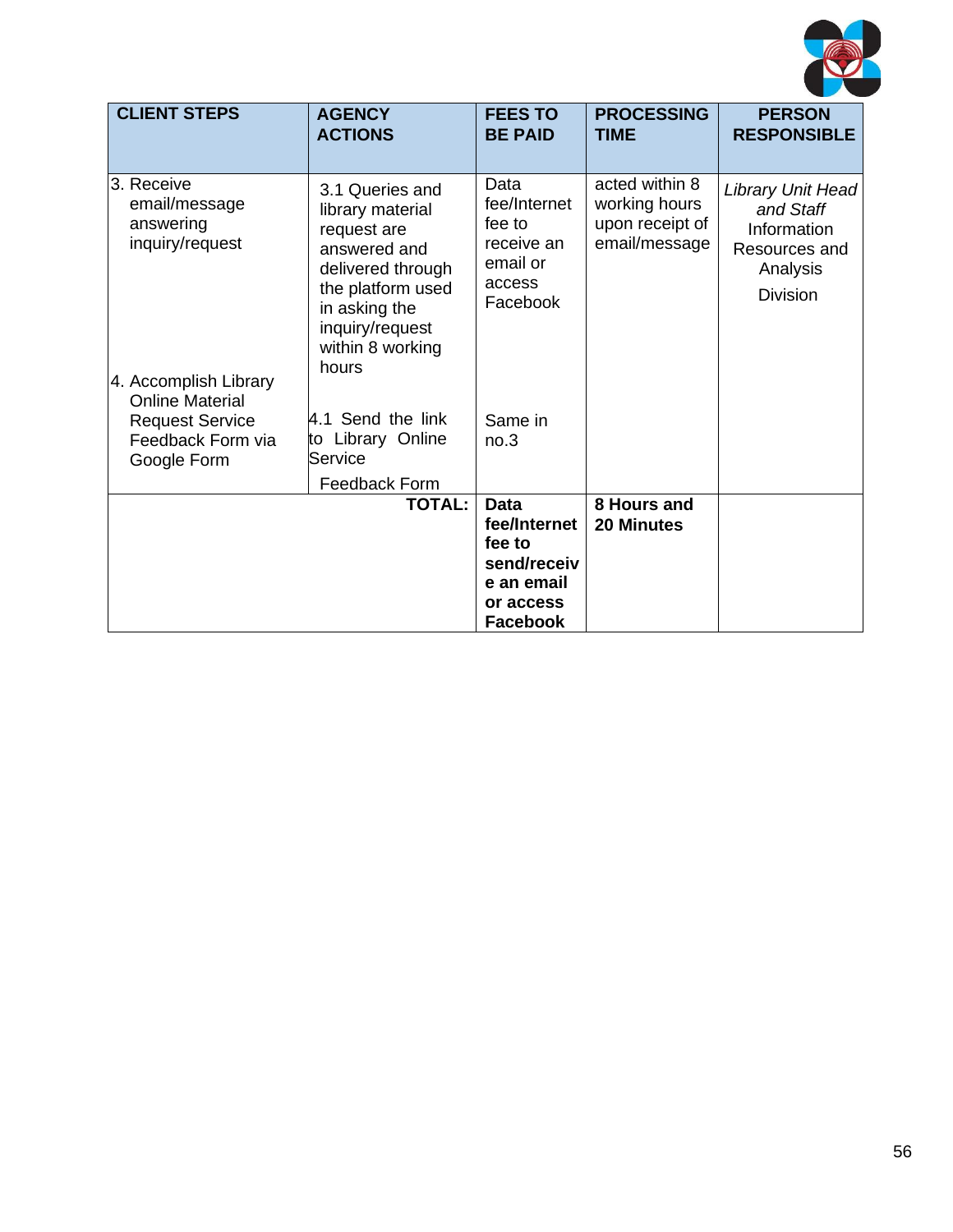

| VI. | <b>Feedback and Complaints</b> |  |  |
|-----|--------------------------------|--|--|
|-----|--------------------------------|--|--|

| <b>FEEDBACK AND COMPLAINTS MECHANISM</b> |                                                                                                                                                                                                                                                                                                                                                                                                                                                                                                                                                                           |  |  |
|------------------------------------------|---------------------------------------------------------------------------------------------------------------------------------------------------------------------------------------------------------------------------------------------------------------------------------------------------------------------------------------------------------------------------------------------------------------------------------------------------------------------------------------------------------------------------------------------------------------------------|--|--|
| How to send a feedback                   | 1. Answer appropriate Feedback Form:<br><b>Audio Visual Services Survey</b><br>(FR-CRPD-AV No.003<br>Service Request / Assessment Slip<br>(FR-STII-IT No.001)<br><b>Library Feedback Form</b><br>(FR-IRAD-LS No.003)<br>2. Return the accomplished<br>feedback form to the designated<br>frontline desk officer                                                                                                                                                                                                                                                           |  |  |
| How feedbacks are processed              | Every Monday, the Planning<br>Officer<br>collect, compiles and records all feedback<br>submitted.<br>Feedback requiring answers areforwarded<br>to concerned division and they are<br>required to answer within three (3) days of<br>the receipt of the feedback.<br>The answer of the concerned division is<br>then relayed to the client.<br>For inquiries and follow-ups, clients may<br>contact the following telephone number:<br>DOST Trunkline Number: 837-2071<br>Loc. 2146 / 2148 for AV Services<br>Loc.2135 for ITU services<br>Loc. 2142 for Library Services |  |  |
| How to file a complaint                  | Answer<br>the<br>Customer<br>Complaint/<br>Feedback Form (FR-STII-QM No.005) and<br>drop it at designated drop box found in the<br>lobby. Complaints filed thru letter is made<br>by attaching the letter to the Customer<br>Complaint/Feedback Form.<br>Make sure to provide the following<br>information in filing a complaints:<br>Name of person being complained<br>Incident<br>Evidence<br>Name of complainant<br>For inquiries and follow-ups, clients may<br>contact the following number: 837-2071<br>loc.2131 or 2130                                           |  |  |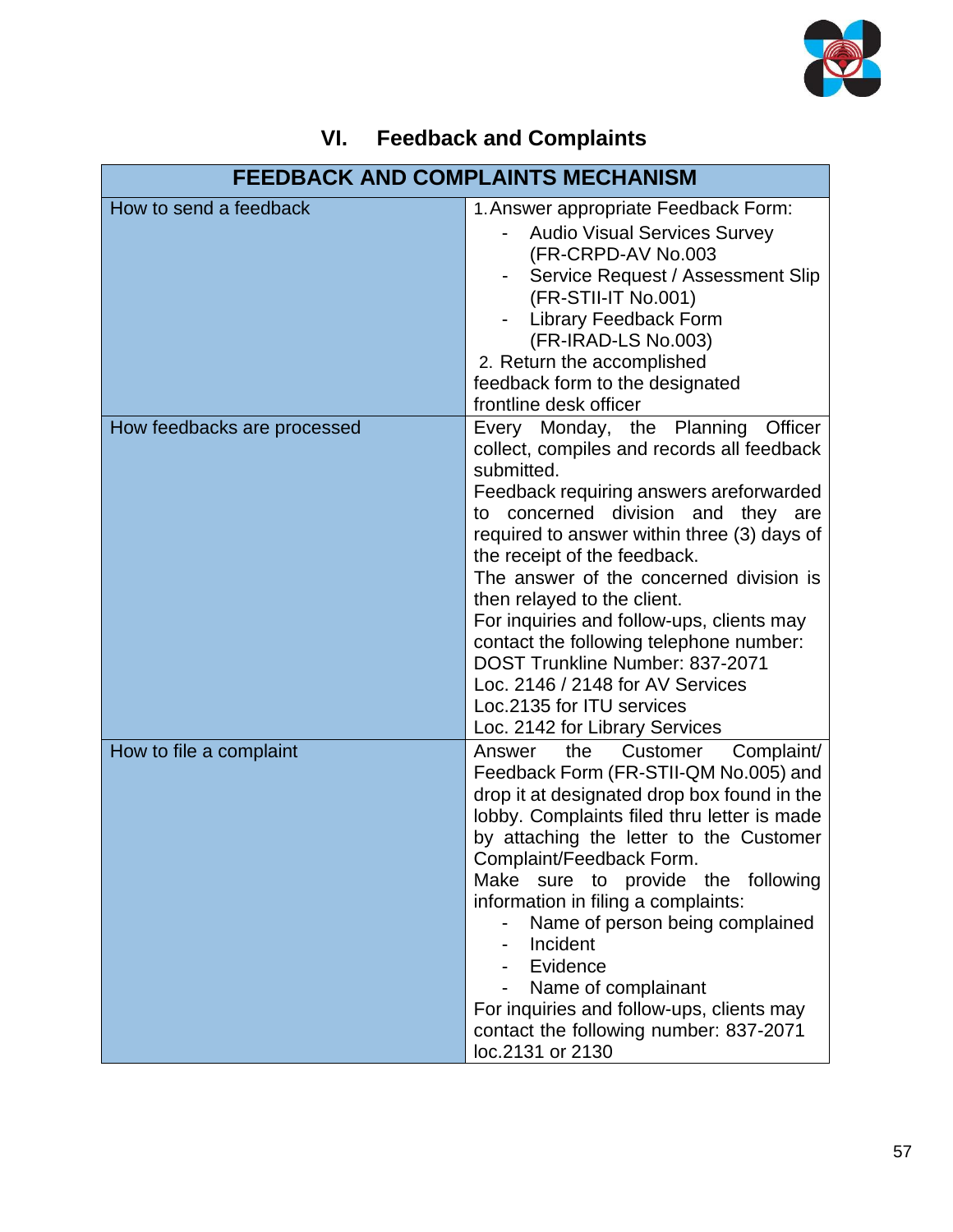

| How complaints are processed                                                                                                                                                                                                                           | The Human Resource Officer opens the<br>complaints drop box on the daily basis and<br>evaluate each complaint.<br>Upon evaluation the Human Resource<br>Officer shall start the investigation and<br>forward the complaint to the concerned<br>division for their explanation.<br>The Human Resource Officer will create a<br>report after the investigation and shall<br>submit it to the Head of Agency for<br>appropriate action.<br>The Human Resource Officer will give the<br>feedback to the client.<br>For inquiries and follow-ups, clients may |  |
|--------------------------------------------------------------------------------------------------------------------------------------------------------------------------------------------------------------------------------------------------------|----------------------------------------------------------------------------------------------------------------------------------------------------------------------------------------------------------------------------------------------------------------------------------------------------------------------------------------------------------------------------------------------------------------------------------------------------------------------------------------------------------------------------------------------------------|--|
|                                                                                                                                                                                                                                                        | contact the following number: 837-2071<br>loc.2131 or 2130                                                                                                                                                                                                                                                                                                                                                                                                                                                                                               |  |
| Contact information of Legal and Public<br>Assistance Office (LPAO) of the<br><b>Authority, the Presidential Complaints</b><br>Center (PCC), and the Contact Center<br>ng Bayan (CCB), the feedback facility of<br>the Civil Service Commission (CSC). | ARTA: complaints@arta.gov.ph<br>: 1-ARTA (2782)<br>PCC: 8888<br>CCB: 0908-861-6565 (SMS)                                                                                                                                                                                                                                                                                                                                                                                                                                                                 |  |